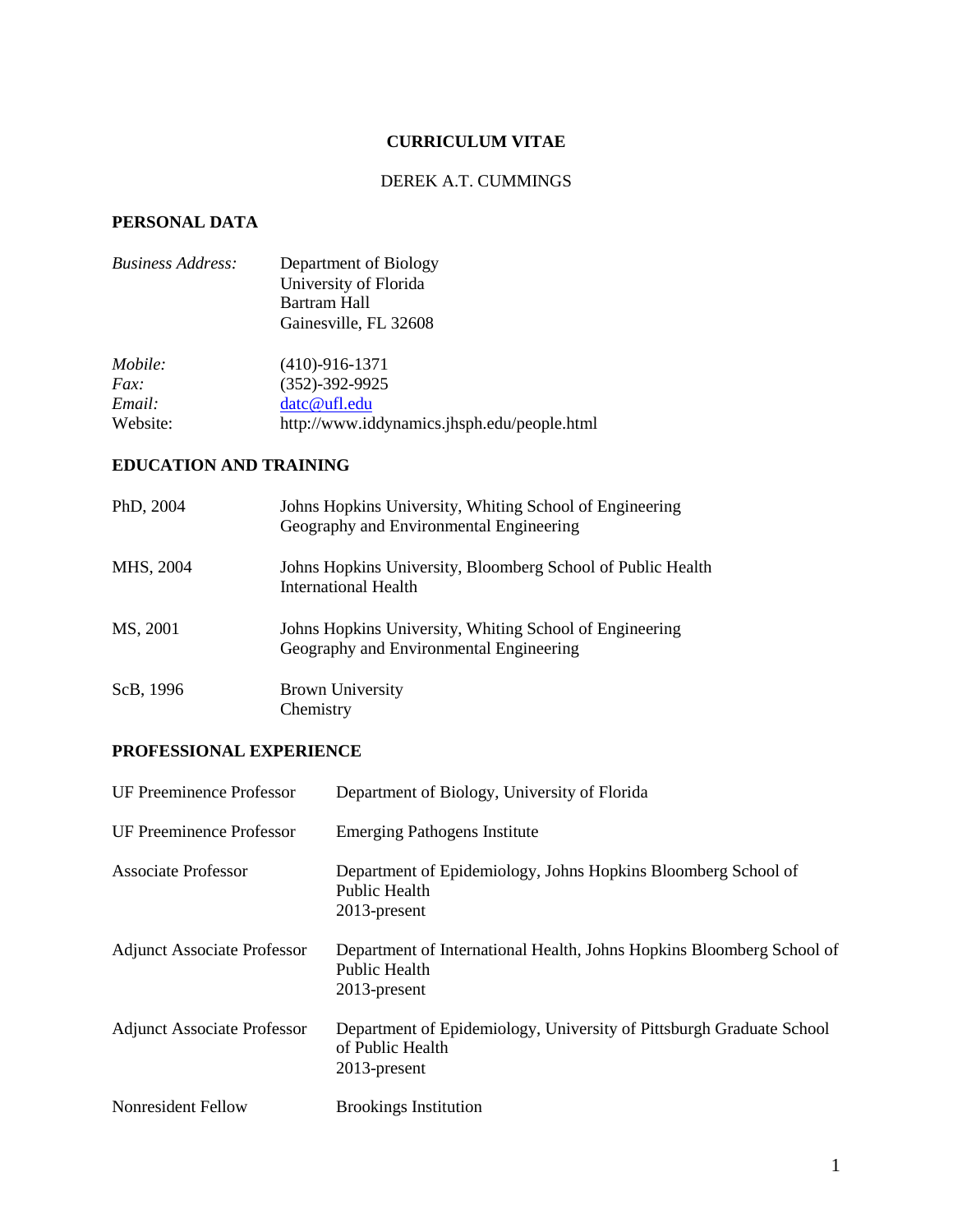2007-present

| <b>Assistant Professor</b>          | Department of Epidemiology, Johns Hopkins Bloomberg School of<br>Public Health<br>2007-2013                                                   |
|-------------------------------------|-----------------------------------------------------------------------------------------------------------------------------------------------|
| <b>Adjunct Assistant Professor</b>  | Department of International Health, Johns Hopkins Bloomberg School of<br>Public Health<br>2007-2013                                           |
| <b>Adjunct Assistant Professor</b>  | Department of Epidemiology, University of Pittsburgh Graduate School<br>of Public Health<br>2007-2013                                         |
| <b>Visiting Assistant Professor</b> | Department of Epidemiology, University of Pittsburgh Graduate<br>School of Public Health, University of Pittsburgh<br>$2006 - 2007$           |
| <b>Visiting Assistant Professor</b> | Department of Biostatistics, Bloomberg School of Public<br>Health, Johns Hopkins University<br>$2006 - 2007$                                  |
| <b>Research Associate</b>           | Department of International Health, Bloomberg School of Public Health,<br>Johns Hopkins University<br>$2004 - 2006$                           |
| Program Coordinator                 | NIH Modeling Infectious Disease Agents Study (MIDAS) Center,<br>University of Pittsburgh/Johns Hopkins University (pre-2006)<br>$2003 - 2009$ |
| <b>Research Assistant</b>           | Department of Geography and Environmental Engineering, GWC<br>Whiting School of Engineering, Johns Hopkins University<br>1999-2004            |
| Case Worker                         | Coalition for the Homeless, Crisis Intervention Program, NYC<br>1998                                                                          |

# **PROFESSIONAL ACTIVITIES**

*Society Membership*

Society for Epidemiological Research 2004-present

American Academy for the Advancement of Science 2004-present

Asia Pacific Society of Medical Virology 2001-present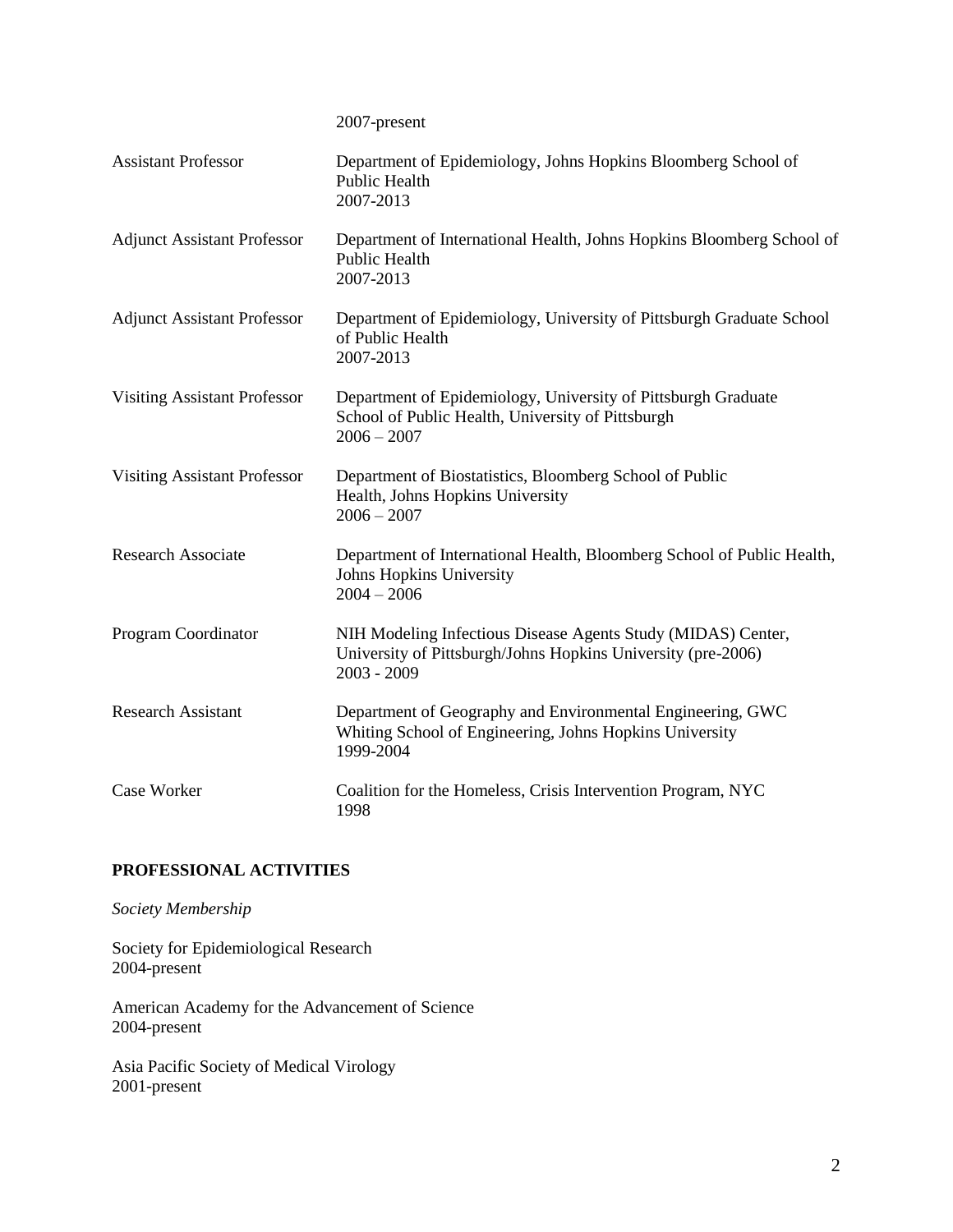American Society of Tropical Medicine and Hygiene 2000-present

DIMACS Focus on Computation and Mathematical Epidemiology 2000-2008

*Participation on Advisory Panels*

WHO Working Group on Dengue Burden Estimation 2014-present

WHO Disease Reference Group on Dengue and other Emerging Viral Diseases 2010-2011

Member of the WHO Informal Network for Mathematical Modeling, Working Group on Influenza A (H1N1), 2009 2009

U.S. Department of Health and Human Services, Secretary's Advisory Council on Public Health Preparedness, Smallpox Modeling Working Group 2000-2002

#### *Consultations*

World Health Organization Consultation on Mathematical Modeling of Dengue Intervention Impact 2014

Ministry of Health of Liberia Ebola Outbreak Epidemiological Investigation 2014-present

Kingdom of Saudi Arabia MERS-CoV Outbreak Investigation Team 2013-present

Medimmune Estimation of Burden of Influenza B 2011-2012

World Health Organization. Disease Reference Group on Dengue and other Emerging Viral Diseases of Public Health Importance. Scientific Committee. 2009

Epicentre and Medecins Sans Frontieres (MSF) Outbreak investigation of measles in Maroua, Cameroon 2009

World Health Organization. Center for Vaccine Research. Preparation of analysis of dengue models to assess future vaccine candidates. 2008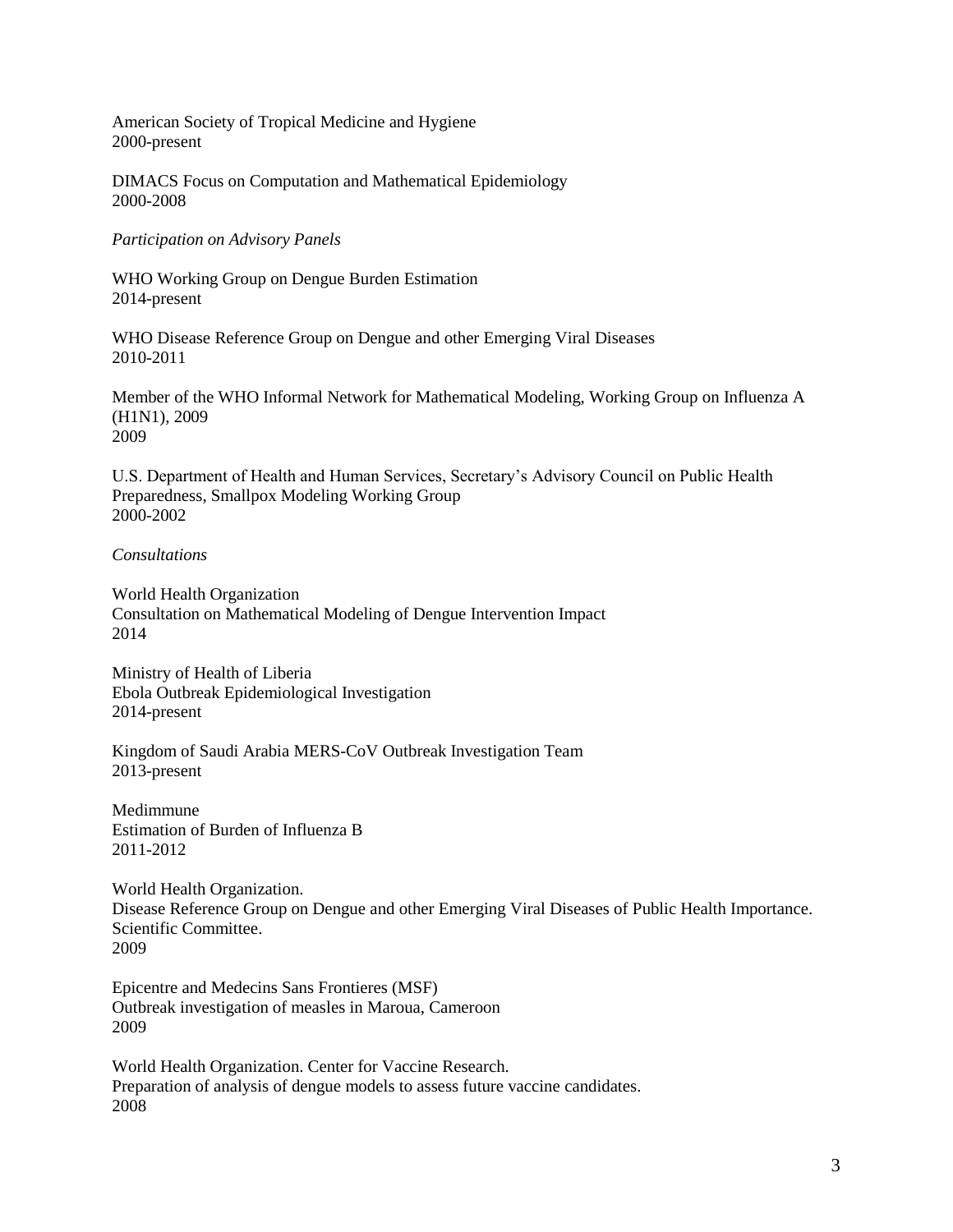Data Safety and Management Boards (DSMB)

MSF-Epicentre Effect of systematic utilization of antibiotic therapy in the ambulatory treatment of uncomplicated severe acute malnutrition 2013-2014

## **EDITORIAL ACTIVITIES**

*Study Sections*

NIH Special Emphasis Panel on International Collaborations in Environmental Health 2014, 2015

NIH Clinical Research and Field Studies of Infectious Disease Study Section 2013, 2014

NIH Director's Independence Award 2014

NIH Modeling and Analysis of Biological Systems 2013

NIH Infectious Disease, Reproductive Health, and Asthma/Pulmonary Conditions 2012, 2013

NSF/NIH Ecology and Evolution of Infectious Diseases 2012

*Peer Review Activities*

Associate Editor: American Journal of Epidemiology, 2010-2014

Academic Editor:

PLoS Medicine, 2011, 2012, 2013, 2014, 2015 PLoS Computational Biology, 2009-2010, 2014

## Referee:

Nature, New England Journal of Medicine, Science, PLoS Biology, PLoS Medicine, Epidemiologic Reviews, American Journal of Epidemiology, Biostatistics, Emerging Infectious Diseases, Mathematical and Computer Modeling, PLoS Neglected Tropical Diseases, PLoS One, Biosecurity and Bioterrorism, Journal of Theoretical Biology, American Journal of Tropical Medicine and Hygiene, Journal of the Royal Society Interface, Proceedings of the Royal Society B, Physics Review A, Lancet, Proceedings of the National Academy of Science, Science

## **HONORS AND AWARDS**

*Awards*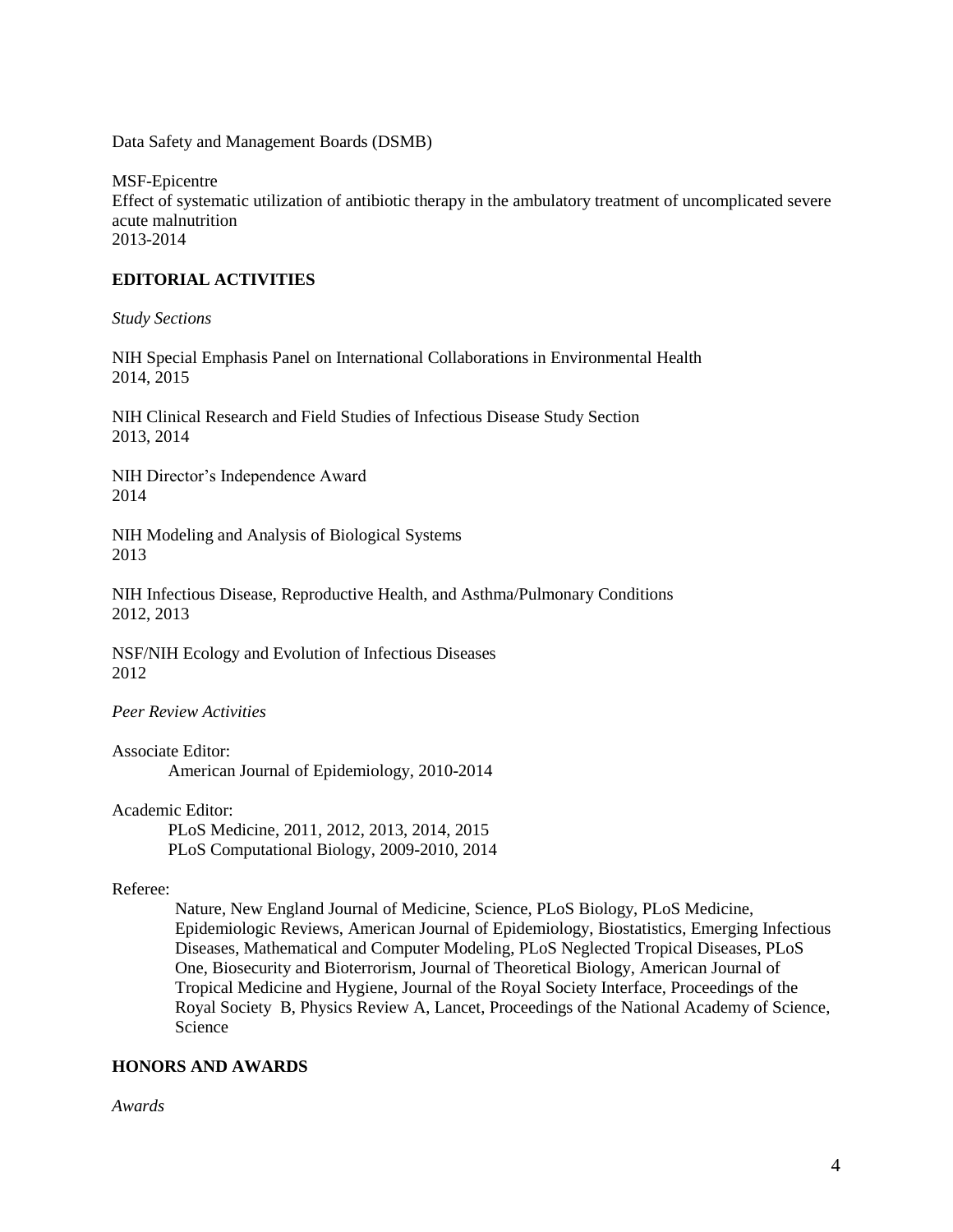| Advising, Mentoring, and Teaching Recognition Award (AMTRA) | 2012 |
|-------------------------------------------------------------|------|
| Burroughs Wellcome Career Award at the Scientific Interface | 2007 |
| UTRA Fellow, Brown University                               | 1996 |
| Meikeljohn Fellow, Brown University                         | 1994 |
| Rotary Scholarship                                          | 1992 |
| National Merit Scholar                                      | 1992 |

**PUBLICATIONS** (\*served as advisor/mentor)

#### *Journal Articles*

1. **Cummings DA**, McMaster J, Rieger AL, Rieger PH. EPR spectroscopic and theoretical study chromium(I) carbonyl phosphine and phosphonite complexes. *Organometallics* 1997;16:4362-4368.

2. Epstein JM, **Cummings DAT**, Chakravarthy S, Singa RM, Burke DS. Toward a containment strategy for smallpox bioterror: An individual based computational approach. *Brookings Monographs* 2004*.*

3. **Cummings DAT**, Irizarry RA, Huang NE, Endy TP, Nisalak A, Ungchusak K, Burke DS. Travelling waves in the occurrence of dengue haemorrhagic fever in Thailand. *Nature* 2004;427:344-347.

4. Longini IM, Jr., Nizam A, Xu S, Ungchusak K, Hanshaoworakul W, **Cummings DAT**, Halloran ME. Containing pandemic influenza at the source. *Science* 2005;309:1083-7.

5. Ferguson NM, **Cummings DAT**, Cauchemez S, Fraser C, Riley S, Meeyai A, Iamsirithaworn S, Burke DS. Strategies for containing an emerging influenza pandemic in Southeast Asia. *Nature* 2005;437:209-214.

6. **Cummings DAT**, Schwartz IB, Billings L, Shaw LB, Burke DS. Dynamic effects of antibodydependent enhancement on the fitness of viruses. *Proceedings of the National Academy of Sciences* 2005;102:15259-64.

7. Schwartz IB, Shaw LB, **Cummings DAT**, Billings L, McCrary M, and Burke DS. Chaotic desynchronization of multistrain diseases. *Physical Review E*. 2005;72:066201.

8. **Cummings DAT**, Moss WJ, Long K, Wiysonge CS, Muluh TJ, Kollo B, Nomo E, Wolfe ND and Burke DS. Improved measles surveillance in Cameroon reveals two major dynamic patterns of incidence. *International Journal of Infectious Diseases* 2006;10:148-155.

9. Ferguson NM, **Cummings DAT**, Fraser C, Cajka JC, Cooley PC, Burke DS. Strategies for mitigating an influenza pandemic. *Nature* 2006;442:448-452.

10. Burke DS, Epstein JM, **Cummings DAT**, Parker JI, Cline KC, Singa RM, Chakravarty S. Individualbased computational modeling of smallpox epidemic control strategies. *Academic Emergency Medicine* 2006;13:1142-1149.

11. Longini, IM, Halloran ME, Nizam A, Yang Y, Xu S, Burke DS, **Cummings DAT**, Epstein JM. Containing a Large Bioterrorist Smallpox Attack: A Computer Simulation. *International Journal of Infectious Diseases* 2007;11:98-108.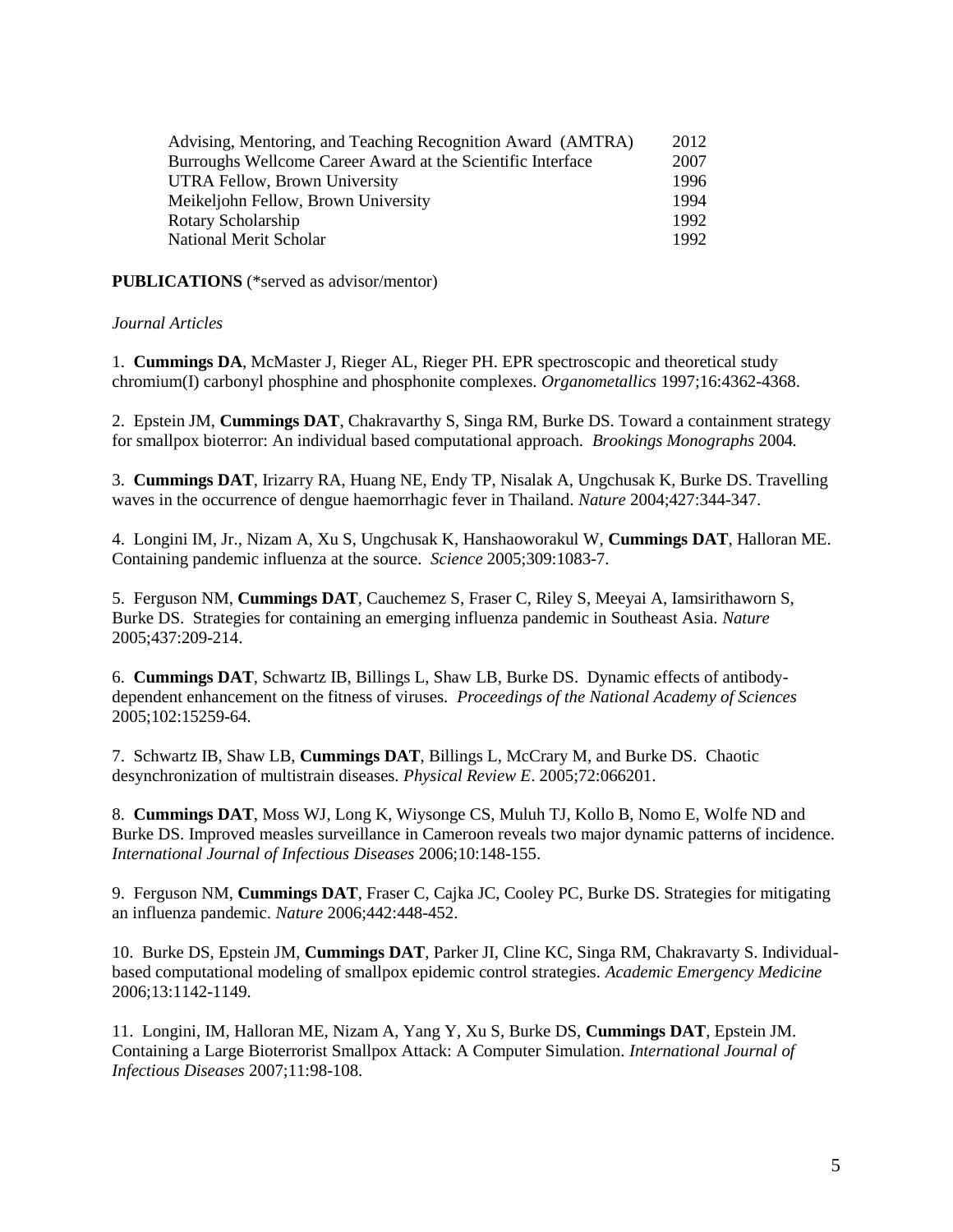12. Billings L, Schwartz IB, Shaw LB, McCrary M, Burke DS, **Cummings DAT.** Instabilities in multiserotype disease models with antibody-dependent enhancement. *Journal of Theoretical Biology* 2007;246:18-27.

13. Lessler J, **Cummings DAT**, Fishman S, Vora A, Burke DS. Transmissibility of Swine Flu at Fort Dix, 1976. *Journal of the Royal Society Interfaces* 2007;4:755-762.

\*14. Vora A, Burke DS, **Cummings DAT**. The impact of a physical geographic barrier on the dynamics of measles. *Epidemiology and Infection* 2008;136:713-720.

15. Halloran, M.E., Ferguson N.M., Eubank, S., Longini, I.M., **Cummings, D.A.T.**, Lewis, B., Xu, S., Fraser, C., Vullikanti, A., Germann, T.C., Wagener, D., Beckman, R., Kadau, K., Barrett, C., Macken, C., Burke, D.S., Cooley, P. Modeling targeted layered containment of an influenza pandemic in the United States. *Proceedings of the National Academy of Sciences* 2008;105:4639-4644.

16. Epstein, JM, Parker J, **Cummings DAT**, Hammond RA. Coupled Contagion Dynamics of Fear and Disease: Mathematical and Computational Explorations. *PLoS ONE* 2008;3:e3955.

\*17. Lessler, J, Reich, NG, Brookmeyer R, Perl TM, Nelson KE, **Cummings DAT**. A systematic review of the incubation periods of acute respiratory viral infections. *Lancet Infectious Diseases* 2009;9:291- 300.

18. Reich NG, Lessler J, **Cummings DAT**, Brookmeyer R. Estimating incubation period distributions with coarse data. *Statistics in Medicine* 2009;28:2769-84

19. **Cummings DAT**, Iamsirithaworn S, Lessler JT, McDermott A, Prasanthong R, Nisalak A, Jarman RG, Burke DS, Gibbons RV. [The impact of the demographic transition on dengue in Thailand: insights](http://www.ncbi.nlm.nih.gov/pubmed/19721696?ordinalpos=1&itool=EntrezSystem2.PEntrez.Pubmed.Pubmed_ResultsPanel.Pubmed_DefaultReportPanel.Pubmed_RVDocSum)  [from a statistical analysis and mathematical modeling.](http://www.ncbi.nlm.nih.gov/pubmed/19721696?ordinalpos=1&itool=EntrezSystem2.PEntrez.Pubmed.Pubmed_ResultsPanel.Pubmed_DefaultReportPanel.Pubmed_RVDocSum) *PLoS Medicine* 2009;6:e1000139.

20. **Cummings DAT**. Temporal and Spatial Dynamics of Dengue Virus Transmission. *Frontiers in Dengue Virus Research.* 2009:173-181.

\*21. Johansson M, **Cummings DAT**, Glass G. Multi-year climate variability and dengue: El Niño Southern Oscillation, Weather, and Dengue Incidence in Puerto Rico, Mexico, and Thailand. *PLoS Medicine* 2009;6:e1000168.

\*22. Lessler J, Reich N, **Cummings DAT**, NYC DOHMH Swine Influenza Investigation Team. Outbreak of 2009 pandemic influenza A (H1N1) at a New York City High School. *New England Journal of Medicine.* 2009 Dec 31;361(27):2628-36.

23. Solomon BD, Lacbawan F, Mercier S, Clegg NJ, Delgado MR, Rosenbaum K, Dubourg C, David V, Olney AH, Wehner LE, Hehr U, Bale S, Paulussen A, Smeets HJ, Hardisty E, Tylki-Szymanska A, Pronicka E, Clemens M, McPherson E, Hennekam RCM, Hahn J, Stashinko E, Levey E, Wieczorek D, Roeder E, Schell-Apacik CC, Booth CW, Thomas RL, Kenwrick S, **Cummings DAT**, Bous SM, Keaton A, Balog JZ, Hadley D, Zhou N, Long R, Vélez JI, Pineda-Alvarez DE, Odent S, Roessler E, Muenke M. Mutations in ZIC2 in Human Holoprosencephaly: Description of a Novel ZIC2-Specific Phenotype and Comprehensive Analysis of 157 Individuals. *Journal of Medical Genetics* 2010;47:513-24.

\*24. Abbott III GH, Word DP, **Cummings, DAT**, Laird, CD. Estimating Seasonal Drivers in Childhood Infectious Diseases with Continuous Time and Discrete-Time Models. *Proceedings of the American Control Conference.* 2010:5137-5142.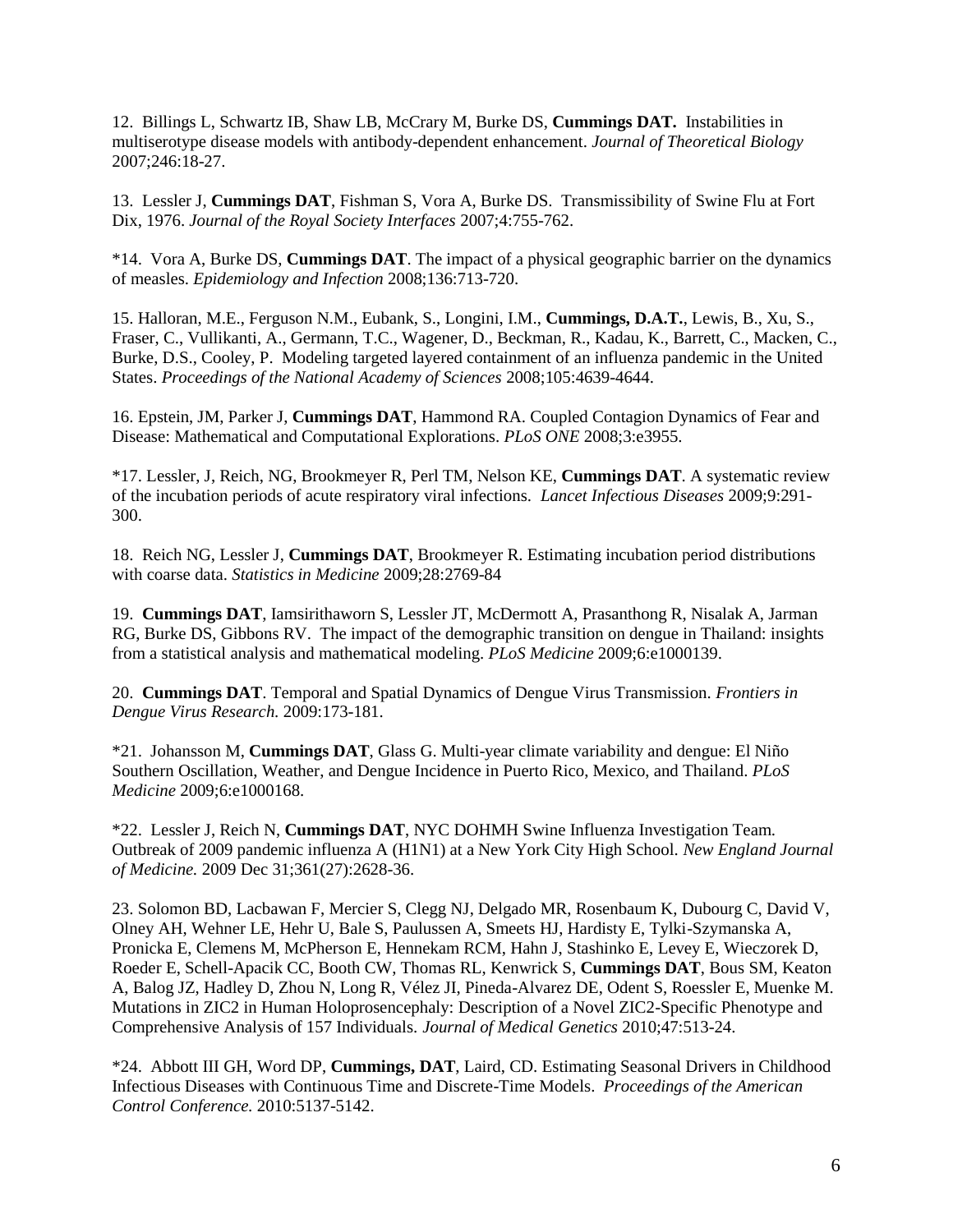\*25. Word DP, Young JK, **Cummings DAT**, Laird CD. Estimation of seasonal transmission parameters in childhood infectious disease using a stochastic continuous time model. *Proceedings of the 20th European Symposium on Computer Aided Process Engineering* 2010:229-234.

\*26. Fried J, Gibbons RV, Kalayanarooj S, Thomas S, Srikiatkhachorn A, Yoon IK, Jarman RG, Greene S, **Cummings DAT**. Serotype specific differences in the risk of dengue hemorrhagic fever in hospitalized cases in Bangkok, Thailand, 1994-2006. *PLoS Neglected Tropical Diseases* 2010;4:e617.

27. Solomon, BD, Pineda-Alvarez DE, Raam MS, **Cummings DAT**. Evidence for inheritance in patients with VACTERL association. *Human Genetics* 2010;127:731-3.

\*28. Lessler J, Brookmeyer R, Reich NG, Nelson KE, **Cummings DAT**, Perl TM. Identifying probable sources of infection for respiratory viruses. *Infection Control and Hospital Epidemiology* 2010;31:809- 15.

\*29. van Panhuis WG, Gibbons RV, Endy TP, Rothman AL, Nisalak A, Burke DS, **Cummings DAT**. Inferring the serotype of dengue virus infections based on pre- and post-infection neutralizing antibody titers. *Journal of Infectious Diseases.* 2010;202:1002-10.

30. Solomon BD, Pineda-Alvarez DE, Raam MS, Bous SM, Keaton AA, Vélez JI, **Cummings DAT**. Analysis of component findings in 79 patients diagnosed with VACTERL association. *American Journal of Medical Genetics part A* 2010;152A:2236-44.

\*31. Lessler J, dos Santos T, Aguilera X, Brookmeyer R. PAHO Influenza Technical Working Group, **Cummings, DAT**. H1N1pdm in the Americas. *Epidemics* 2010;2:132-138.

\*32. Lessler J, Moss WJ, Lowther SA, **Cummings DAT**. Maintaining high rates of measles immunization in Africa. *Epidemiology and Infection* 2010;5:1-11.

33. Yang Y, Halloran ME, Daniel MJ, Longini IM, Jr., Burke DS, **Cummings DAT**. Modeling competing infectious pathogens from a Bayesian perspective: application to influenza studies with incomplete laboratory results. *Journal of the American Statistical Association* 2011;105:1310-1322.

34. Stebbins S, Stark JH, Prasad RK, Thompson WW, Mitruka K, Rinaldo C, Vukotich, CJ Jr., Burke DS, **Cummings DAT**. Sensitivity and specificity of rapid influenza testing of children in a community setting. *Influenza and Other Respiratory Viruses* 2011;5:104-9.

\*35. Rodriguez-Barraquer I, Cordiero MT, Braga C, de Souza WV, Marques ET, **Cummings DAT**. From re-emergence to hyperendemicity: the natural history of the dengue epidemic in Brazil. *PLoS Neglected Tropical Diseases* 2011;5:e935.

36. Stebbins S, **Cummings DAT**, Stark J, VukotichC, Mitruka K, Thompson W, RinaldoC, Roth L, Wagner M, Wisniewski SR, Dato V, Eng H, Burke DS. Reduction in the incidence of influenza A but not influenza B associated with use of hand sanitizer and cough hygiene in schools: a randomized controlled trial. *Pediatric Infectious Disease Journal* 2011;30:921-926.

\*37. Lessler J, Reich N, Perl TM, **Cummings DAT**. Visualizing clinical evidence: citation networks for the incubation periods of respiratory viral infections. *PLoS One* 2011;6:e19496.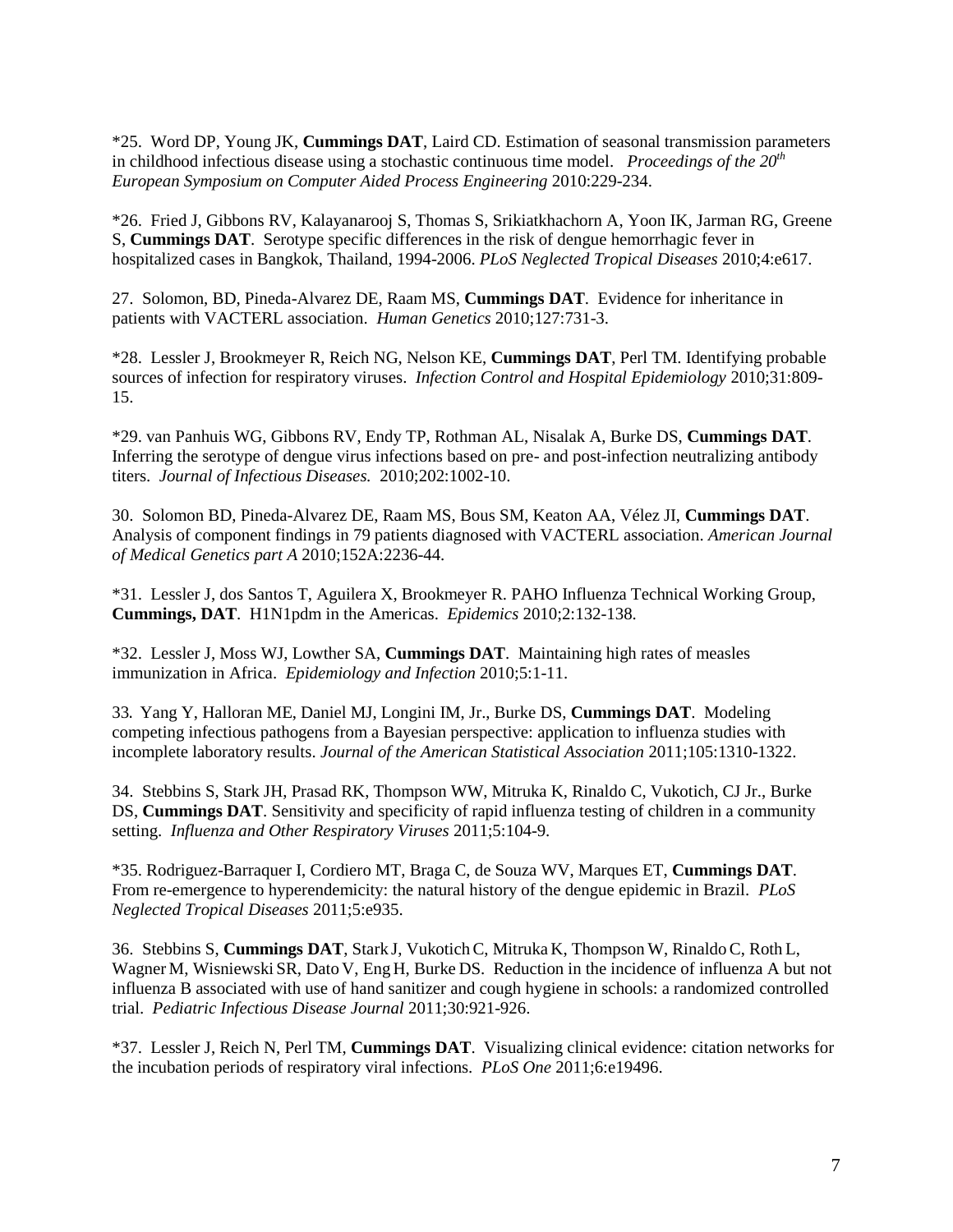38. Fraser C, **Cummings DAT**, Klinkenberg D, Burke DS, Ferguson NM. Influenza transmission in households during the 1918 pandemic. *American Journal of Epidemiology* 2011;174:505-14.

39. Lee BY, Connor D, Kitchen S, Bacon K, Shah M, Brown S, Bailey R, Laosiritaworn Y, Burke DS, **Cummings DAT**. Economic value of dengue vaccine in Thailand. *American Journal of Tropical Medicine and Hygiene* 2011;84:764-72.

\*40. Van Panhuis W, Luxemburger C, Pengsaa K, Limkittikul K, Sabchareon A, Lang J, Durbin A, **Cummings DAT**. Decay and persistence of maternal dengue antibodies among infants in Bangkok. *American Journal of Tropical Medicine and Hygiene* 2011;85:355-62.

41. Lessler J, **Cummings DAT**, Read J, Wang S, Zhu H, Smith G, Guan Y, Jiang C, Riley S. Locationspecific patterns of exposure to recent pre-pandemic strains of influenza A in southern China. *Nature Communications* 2011;2:423.

42. Johansson M, Hombach J, **Cummings DAT**. Models of the impact of dengue vaccines: a review of current research and potential approaches. *Vaccine* 2011;29:5860-8.

43. Luquero FJ, Pham-Orsetti H, **Cummings DAT**, Ngaunji PE, Nimpa M, Fermon F, Ngoe N, Sosler S, Strebel P, Grais RF. [A long-lasting measles epidemic in Maroua, Cameroon 2008-2009: mass](http://www.ncbi.nlm.nih.gov/pubmed/21666169)  [vaccination as response to the epidemic.](http://www.ncbi.nlm.nih.gov/pubmed/21666169) *Journal of Infectious Diseases*. 2011;204 Suppl 1:S243-51.

\*44. Althouse BM, Ng YY, **Cummings DAT**. [Prediction of dengue incidence using search query](http://www.ncbi.nlm.nih.gov/pubmed/21829744)  [surveillance.](http://www.ncbi.nlm.nih.gov/pubmed/21829744) *PLoS Neglected Tropical Diseases*. 2011;5:e1258.

45. Lessler JT, Metcalf CJE, Grais RF, Luquero F, **Cummings DAT**, Grenfell BT. Measuring the performance of vaccination programs using cross-sectional surveys: a likelihood framework and retrospective analysis. *PLoS Medicine* 2011;8:e1001110.

46. Chaninan Sonthichai, Iamsirithaworn S, **Cummings DAT**, Shokekird P, Niramitsantipong A, Khumket S, Chittaganpitch M, Lessler J. Effectiveness of non-pharmaceutical interventions in controlling an Influenza A outbreak in a school, Thailand, November 2007. *Outbreak, Surveillance and Investigation Report* 2011;4:6-11.

\*47. Word DP, **Cummings DAT**, Burke DS, Iamsirithaworn S, Laird CD. A nonlinear programming approach for estimation of transmission parameters in childhood infectious disease using a continuous time model. *Journal of the Royal Society Interface*. 2012 Feb 15. [Epub ahead of print].

\*48. Reich NG, Lessler J, **Cummings DAT**, Brookmeyer R. Estimating absolute and relative case fatality ratios from infectious disease surveillance data. *Biometrics.* 2012. doi: 10.1111/j.1541- 0420.2011.01709.x. [Epub ahead of print]

49. **Cummings DAT**, Boni M, WHO-VMI Dengue Vaccine Modeling Group. Assessing the potential of a candidate dengue vaccine with mathematical modeling. *PLoS Neglected Tropical Diseases.* 2012 Mar;6(3):e1450.

\*50. Stark JH, Sharma R, Ostroff S, **Cummings DAT**, Stebbins S, Ermentrout B, Burke DS, Wisniewski S. Local Spatial and Temporal Processes of Influenza in Pennsylvania, USA: 2003-2009, *PLoS One*, 2012;7(3):e34245.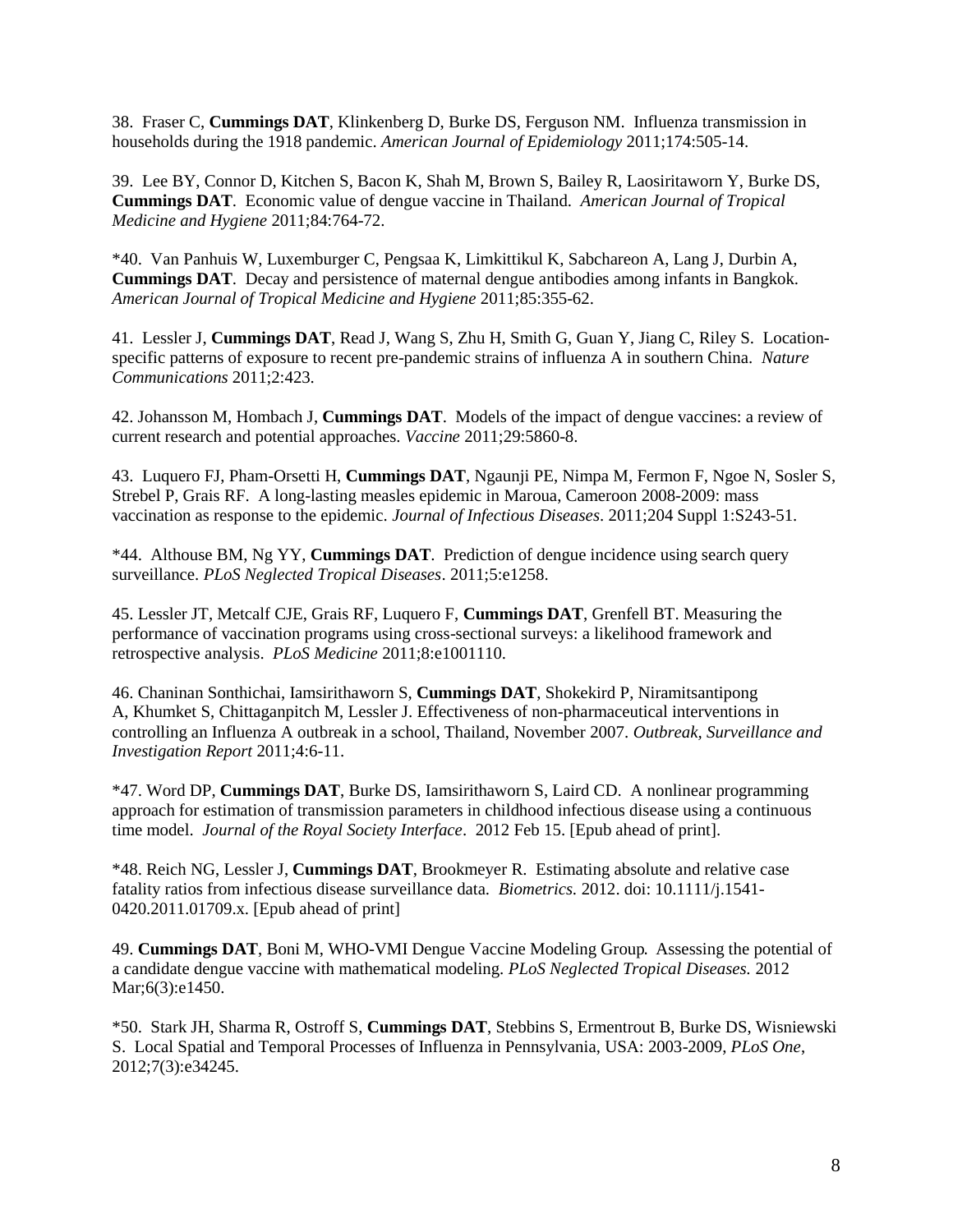51. Burton J, **Cummings DAT**, Schwartz I, Billings L. Disease Persistence in Epidemiological Models: The Interplay between Vaccination and Migration. *Mathematical Biosciences*. 2012:239(1):91-6.

52. Read JM, Edmunds WJ, Riley S, Lessler JT, **Cummings DAT**. Close encounters of the infectious kind: a review of methods to measure social mixing behavior. *Epidemiology and Infection.* 2012 Jun 12:1-14..

\*53. Salje H, Lessler J, Endy TP, Curriero F, Gibbons RV, Nisalak A, Nimmannitya S, Kalayanarooj S, Jarman RG, Thomas S, Burke DS, **Cummings DAT**. Revealing the micro-scale spatial signature of dengue transmission and immunity in an urban population. *Proceedings of the National Academy of Sciences.* 2012 Jun 12;109(24):9535-8.

54. Blackwood JC, **Cummings DAT**, Broutin H, Iamsirithaworn S, Rohani P. The population ecology of infectious diseases with pertussis as a case study. *Parasitology*. 2012 Apr 13:1-11.

55. Lessler J, Riley S, Read JM, Wang S, Zhu H, Smith GJD, Guan Y, Jiang CQ, **Cummings DAT**. Evidence for Antigenic Seniority in Influenza A (H3N2) Antibody Responses in Southern China. *PLoS Pathogens*. 2012 8(7): e1002802. doi:10.1371/journal.ppat.1002802

\*56. Stark JH, **Cummings DAT**, Ermentrout B, Ostroff S, Sharma R, Stebbins S, Burke DS, Wisniewski S. Local variations in spatial synchrony of influenza epidemics. *PLoS One.* 2012;7(8):e43528. Epub 2012 Aug 16.

\*57. Rainwater-Lovett K, Rodriguez-Barraquer I, **Cummings DAT**, Lessler J. Variation in dengue virus plaque reduction neutralization testing: systematic review and pooled analysis. *BMC Infectious Diseases.* 2012 Sep 28;12(1):233. [Epub ahead of print]

\*58. Althouse BM, Lessler J, Sall A, Diallo M, Hanley K, Watts D, Weaver S, **Cummings DAT**. Synchrony of Sylvatic Dengue Isolations: A Multi-host, Multi-vector SIR Model of Dengue Virus Transmission in Senegal. *PLoS Neglected Tropical Diseases.* 2012 Nov;6(11):e1928.

\*59. Azman A, Rudolph K, **Cummings DAT**, Lessler J. The incubation period of cholera: a systematic review. *Journal of Infection.* 2012 Nov 29. doi:pii: S0163-4453(12)00347-7.

60. Meltzer A, Pierce R, **Cummings DAT**, Pines JM, May L, Smith M, Marcotte J, McCarthy M. Rapid (13)C Urea breath test to identify Helicobacter Pylori infection in Emergency Department patients with upper abdominal pain. *Western Journal of Emergency Medicine.* 2013 May;14(3):278-82. doi: 10.5811/westjem.2012.12.15173.

61. Reiner RC, Perkins TA, Barker CM, Niu T, Fernando Chaves L, Ellis AM, George DB, Le Menarch A, Pulliam J, Bisanzio D, Buckee C, Chiyaka C, **Cummings DAT**, Garcia A, Gatton M, Gething PW, Hartley DM, Johnston G, Klein E, Michael E, Linsday SW, Lloyd AL, Pigott D, Reisen WK, Ruktanonchai N, Singh B, Tatem AJ, Kitron U, Hay SI, Scott TW, Smith DL. A systematic review of mathematical models of mosquito-borne pathogen transmission: 1970-2010. *Journal of the Royal Society Interface.* 2013 Feb 13;10(81):20120921. doi: 10.1098/rsif.2012.0921. Print 2013 Apr 6. Review.

62. Blackwood J, **Cummings DAT**, Broutin H, Iamsirithaworn S, Rohani P. Deciphering the impacts of vaccination, demographic transition and immunity on pertussis epidemiology in Thailand. *Proceedings National Academy of Sciences USA*. 2013 Jun 4;110(23):9595-600. doi: 10.1073/pnas.1220908110. Epub 2013 May 20.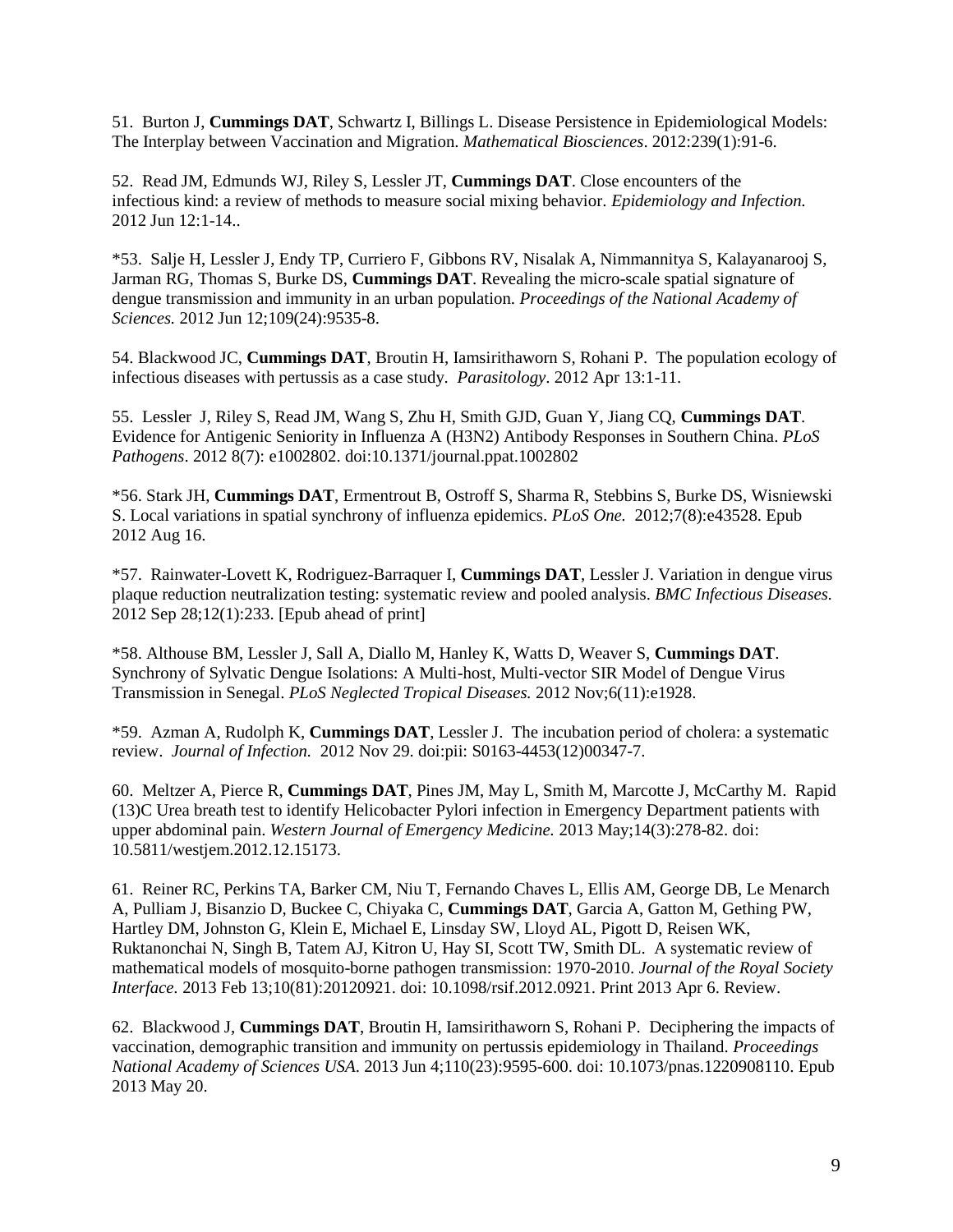\*63. Mier-y-Teran-Romero L, Schwartz IB, **Cummings DAT**. Breaking the symmetry: Differences among serotypical transmission rates enhance persistence in dengue fever models. *Journal of Theoretical Biology*. 2013 Sep 7;332:203-10. doi: 10.1016/j.jtbi.2013.04.036. Epub 2013 May 7.

\*64. Reich NG, Shrestha S, King AA, Rohani P, Lessler J, Kalayanarooj S, Yoon IK, Gibbons RV, Burke DS, **Cummings DAT**. Interactions between serotypes of dengue highlight epidemiological impact of cross-immunity. *Journal of the Royal Society Interface*. 2013 Jul 3;10(86):20130414. doi: 10.1098/rsif.2013.0414. Print 2013.

65. Assiri A, McGeer A, Perl TM, Price CS, Al Rabeeah AA, **Cummings DAT**, Alabdullatif ZN, Assad M, Almulhim A, Makhdoom H, Madani H, Alhakeem R, Al-Tawfiq JA, Cotten M, Watson SJ, Kellam P, Zumla AI, Memish ZA; the KSA MERS-CoV Investigation Team. Hospital outbreak of Middle East Respiratory Syndrome Coronavirus. *New England Journal of Medicine.* 2013. Jun 19. Epub ahead of Print.

66. Liu SH, Brotman RM, Zenilman JM, Gravitt PE, **Cummings DAT**. Menstrual cycle and detectable human papillomavirus in reproductive women: a time series study. *Journal of Infectious Diseases.* 2013 Jul 24. Epub ahead of Print.

\*67. Rodriguez-Barraquer IB, Mier-y-Teran-Romero L, Burke DS, **Cummings DAT**. Challenges in the interpretation of dengue vaccine trial results. *PLoS Neglected Tropical Diseases*. 2013 Aug 29;7(8):e2126

68. Anderson KB, Gibbons RV, **Cummings DAT**, Nisalak A, Green S, Libraty DH, Jarman RG, Srikiatkhachorn A, Mammen MP, Darunee B, Yoon IK, Endy TP. A shorter time interval between first and second dengue infections is associated with protection from clinical illness in a school-based cohort in Thailand. *Journal of Infectious Diseases*. 2013 Aug 20. [Epub ahead of print]

69. Lee RM, Lessler JT, Lee RA, Rudolph K, Reich NG, Perl TM, **Cummings DAT**. Incubation periods of viral gastroenteritis: a systematic review. *BMC Infectious Disease*. 2013. 13(1):446.

70. Word DP, Young JK, **Cummings DAT**, Iamsirithaworn S, Laird CD. Interior-Point Methods for Estimating Seasonal Parameters in Discrete-Time Infectious Disease Models. *PLoS One*. 2013. 8(10):e74208.

\*71. Liu SH, **Cummings DAT**, Zenilman JM, Gravitt PE, Brotman RM. Characterizing the Temporal Dynamics of Human Papillomavirus DNA Detectability Using Short-Interval Sampling. *Cancer Epidemiology, Biomarkers and Prevention*. 2013. Oct. 15. Epub ahead of print.

72. Live Dengue Vaccines Technical Consultation Reporting Group (including **Cummings DAT**), Bentsi-Enchill AD, Schmitz J, Edelman R, Durbin A, Roehrig JT, Smith PG, Hombach J, Farrar J. Longterm safety assessment of live attenuated tetravalent dengue vaccines: deliberations from a WHO technical consultation. *Vaccine*. 2013:31(23):2603-9.

\*73. Rodriguez-Barraquer I, Buathong R, Iamsirithaworn S, Nisalak A, Lessler JT, Jarman RG, Gibbons RV, **Cummings DAT**. Revisiting Rayong: Shifting seroprofiles of dengue in Thailand and their implications for transmission and control. *American Journal of Epidemiology*. doi:10.1093/aje/kwt256.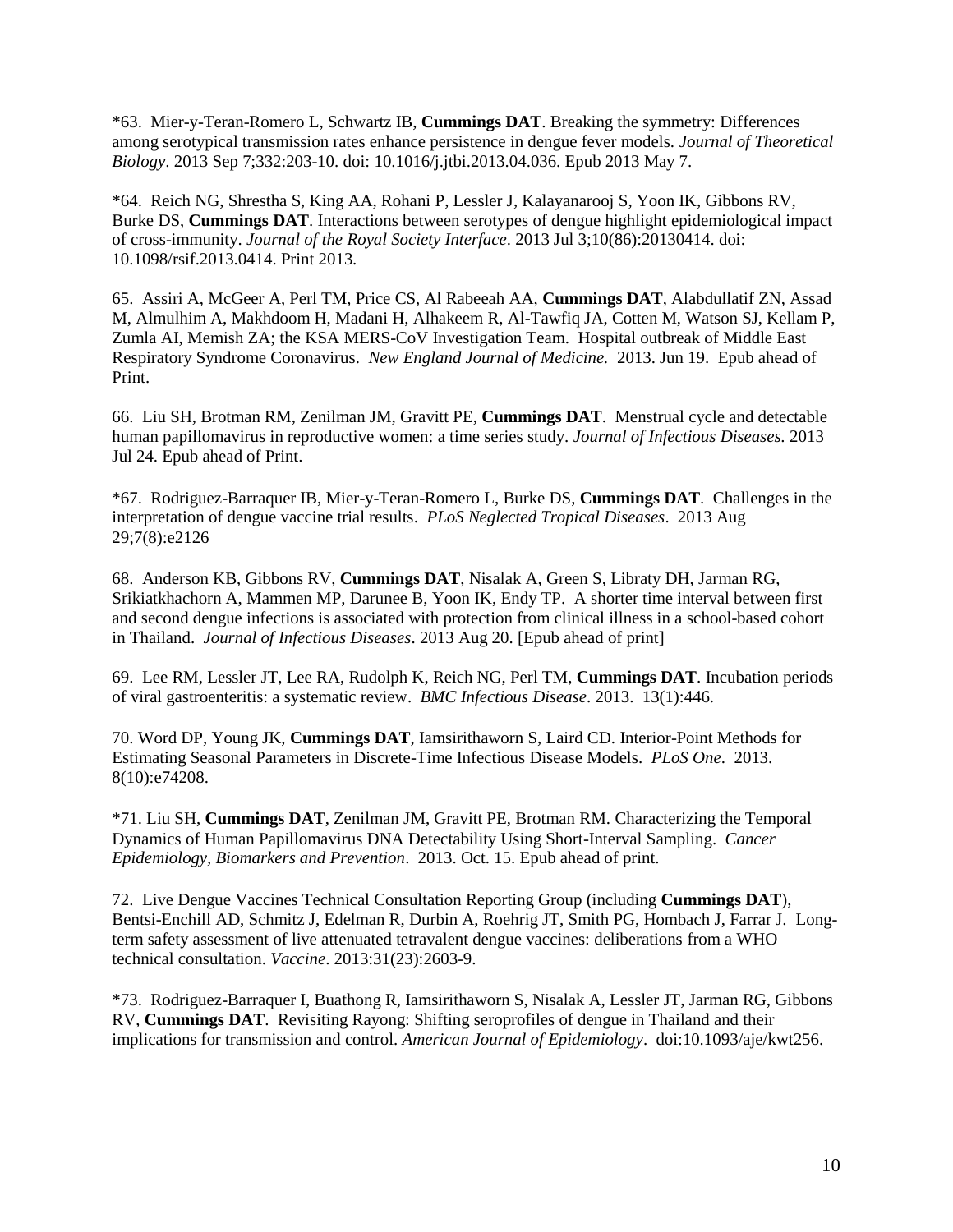\*74. Rodriguez-Barraquer I, Mier-y-Teran-Romero L, Schwartz IB, Burke DS, **Cummings DAT**. Potential opportunities and perils of imperfect dengue vaccines. *Vaccine.* 2013. doi:pii: S0264- 410X(13)01537-5.

75. van Panhuis WG, Grefenstette J, Jung SY, Chock NS, Cross A, Eng H, Lee BY, Zadorozhny V, Brown S, **Cummings DAT**, Burke DS. Contagious diseases in the United States from 1888 to the present. *New England Journal of Medicine*. 2013. Nov. 28 369(22):2152-8.

\*76. Azman AS, Stark JH, Althouse BM, Vukotich CJ Jr., Stebbins S, Burke DS, **Cummings DAT**. Household transmission of influenza A and B in a school-based study of non-pharmaceutical interventions. *Epidemics*. 2013. 5(4): 181-6.

77. Smith DL, Perkins TA, Reiner RC, Barker CM, Niu T, Fernando Chaves L, Ellis AM, George DB, Le Menach A, Pulliam JRC, Bisanzio D, Buckee C, Chiyaka C, **Cummings DAT**, Garcia AJ, Gatton ML, Gething PW, Hartley DM, Johnston G, Klein EY, Michael E, Lloyd AL, Pigott DM, Reisen WK, Ruktanonchai N, Singh BK, Stoller J, Tatem AJ, Kitron U, Godfray HCJ, Cohen JM, Hay SI, Scott TW. Recasting the theory of mosquito-borne pathogen transmission dynamics and control. *Trans R Soc Trop Med Hyg.* 2014 April; 108(4): 185–197.

78. Grabowski MK, Lessler J, Redd AD, Kagaayi J, Laeyendecker O, Ndyanabo A, Nelson MI, **Cummings DAT**, Bwanika JB, Mueller AC, Reynolds SJ, Munshaw S, Ray SC, Lutalo T, Manucci J, Tobian AAR, Chang LW, Beyrer C, Jennings JM, Nalugoda F, Serwadda D, Wawer MJ, Quinn TC, Gray RH, and the Rakai Health Sciences Program.The role of viral introductions in sustaining communitybased HIV epidemics in rural Uganda: evidence from spatial clustering, phylogenetics, and egocentric transmission models. *PLoS Medicine.* 2014 Mar 4;11(3):e1001610.

79. Rudolph K, Lessler J, Moloney R, Kmush B, **Cummings DAT**. Incubation periods of mosquitoborne viral infections: a systematic review. *American Journal of Tropical Medicine and Hygiene.* 2014. May 90(5):882-91.

\*80. Althouse BA, Durbin AP, Hanley KA, Halstead SB, Weaver SC, **Cummings DAT**. Viral kinetics of primary dengue virus infection in non-human primates: a systematic review and individual pooled analysis. *Virology*. 2014 Mar;452-453:237-46.

81. Bhoomiboonchoo P, Gibbons RV, Huang A, Yoon IK, Buddhari D, Nisalak A, Chansatiporn N, Thipayamongkolgul M, Kalanarooj S, Endy T, Rothman AL, Srikiatkhachorn A, Green S, Mammen MP, **Cummings DAT**, Salje H. The spatial dynamics of dengue virus in Kamphaeng Phet, Thailand. *PLoS Neglected Tropical Diseases*. 2014. Sep 11;8(9); e3138

\*82. Salje H, Rodriguez-Barraquer I, Rainwater-Lovett K, Nisalak A, Thaisomboonsuk, Thomas SJ, Fernandez S, Jarman RG, Yoon IK, **Cummings DAT**. Variability in Dengue Titer Estimates from Plaque Reduction Neutralization Tests Poses a Challenge to Epidemiological Studies and Vaccine Development. *PLoS Neglected Tropical Diseases*. 2014. Jun 4;8(6).

82. Ferguson NM, **Cummings DAT**. How season and serotype determine dengue transmissibility. *Proceedings of the National Academy of Science USA*. 2014. Jun 19. pii: 201407648.

83. Read JM, Lessler J, Riley S, Wang S, Tan LJ, Kwok KO, Guan Y, Jiang CQ, **Cummings DAT**. Social mixing patterns in rural and urban areas of southern China. *Proceedings of the Royal Society B*. 2014 Apr 30;281(1785)20140268.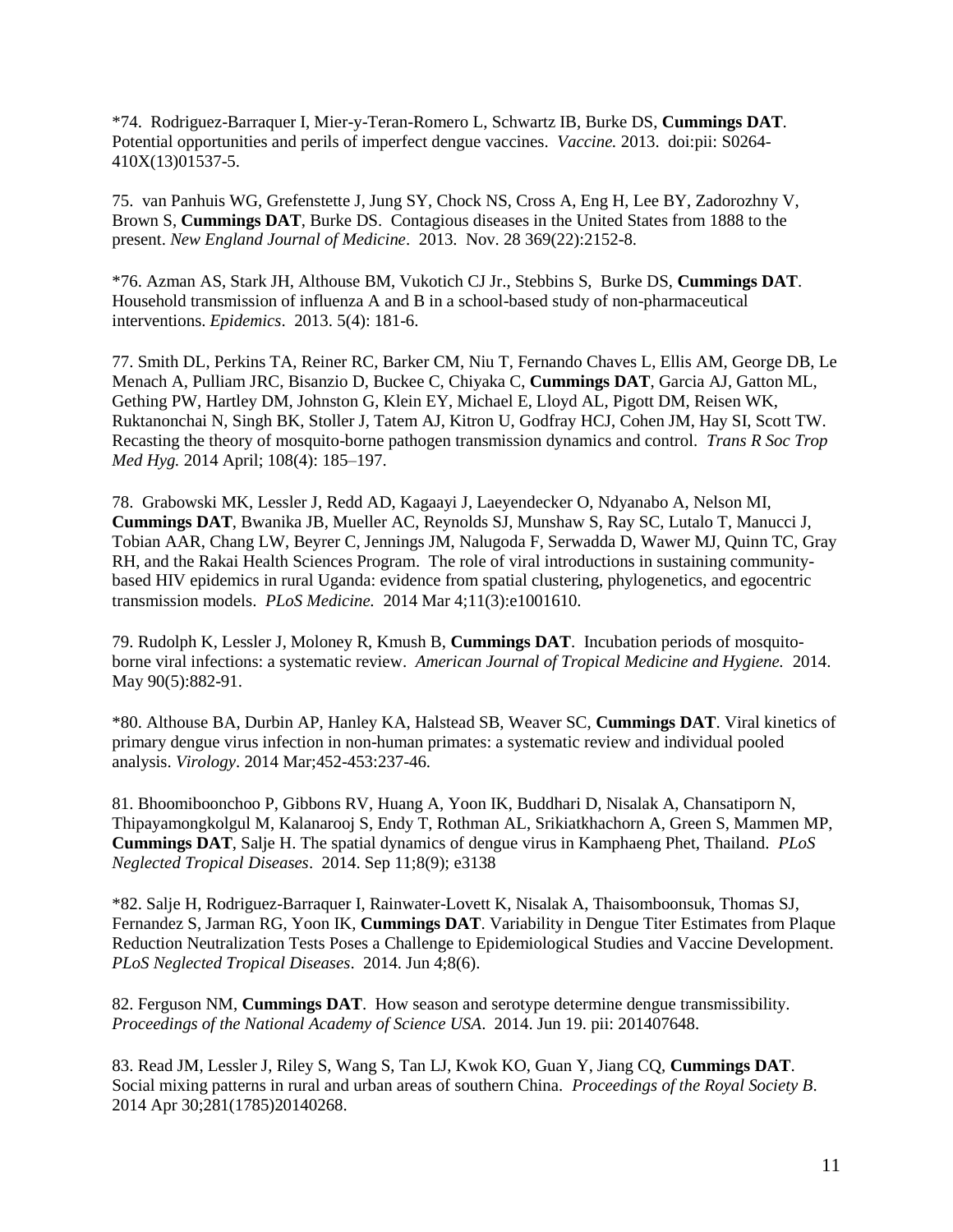84. Kucharski AJ, Kwok KO, Wei VW, Cowling BJ, Read JM, Lessler J, **Cummings DAT**, Riley S. The contribution of social behavior to the transmission of influenza A in a human population. *PLoS Pathogens*. 2014 Jun;10(6):e1004206.

85. Velasco JMS, Alera MTP, Ypil-Cardenas CA, Dimaano EM, Jarman RG, Chinnawirotpisan P, Thaisomboonsuk B, Yoon IK, **Cummings DAT**, Mammen P Mammen Jr. Demographic, clinical and laboratory findings among adult and pediatric patients hospitalized with dengue in the Philippines. *Southeast Asian Journal of Tropical Medicine and Public Health*. 2014 45(2); 337-345.

86. Reich NG, **Cummings DAT**, Lauer SA, Zorn M, Robinson C, Nyquist AC, Price CS, Simberkoff M, Radonovich LJ, Perl TM. Triggering Interventions for Influenza: The ALERT Algorithm. *Clinical Infectious Diseases.* 2014 doi: 10.1093/cid/ciu749

87. Kwok KO, Cowling BJ, Wei VW, Wu KM, Read JM, Lessler J, **Cummings DAT**, Malik Peiris JS, Riley S. Social contacts and the locations in which they occur as risk factors for influenza infection. *Proc. R. Soc. B* 2014 Aug; 281(1789); 20140709.

88. Kwok KO, Jiang C, Tan L, Justin L, Read JM, Zhu H, Guan Y, **Cummings DAT**, Riley S. [An international collaborative study on influenza viruses antibody titers and contact patterns of individuals in rural and urban household of Guangzhou]. *Zhonghua liu zing bing xue za zhi.* 2014 April; 35(4); 433-436. In Chinese.

\*89. Althouse BA Hanley KA, Diallo M, Sall A, Ba Y, Faye O, Watts D, Weaver SC, **Cummings DAT**. Impact of climate and mosquito vector abundance on sylvatic arbovirus circulation dynamics in Senegal. *Am J Trop Med Hyg*. 2014 Nov. 13-0617.

90. Lessler JT, Rodriguez-Barraquer I, **Cummings DAT**, Garske T, Van Kerkhove M, Mills H, Truelove S, Hakeem A, Albarrak A, Ferguson NM. Estimating potential incidence of MERS-CoV associated with Hajj pilgrims to Saudi Arabia, 2014. *PLoS Currents Outbreaks*. OBK-14-0048.

91. Jiang CQ, Lessler J, Kim L, Kwok KO, Read JM, Wang S, Tan L, Zhu H, Guan Y, Riley S, **Cummings DAT**. A study of influenza immunity in urban and rural Guangzhou region of China, the Fluscape Study. *Chinese Journal of Preventive Medicine.* 2014 Apr;35(4):433-6.

92. Kucharski A, Lessler JT, Read J, Zhu H, Jiang CQ, Guan Y, **Cummings DAT**, Riley SR. Estimating the life course of influenza A(H3N2) antibody responses from cross-sectional data. 2015. *PLoS Biology.* 13(3):e1002082.

93. Mazet J, Daszak P, Wei Q, Zhao G, **Cummings DAT**, Desmond JS, Sung N, Rosenthal J, Zhang S, Xiao X, Xu J, Zhu G, Shi Z, Cao W, Feng F, Liu X, Pan W, Zuo L. A Joint China – US Call for an Interdisciplinary Approach to Emerging Infectious Diseases. *EcoHealth.* In Press.

\*94. Mier-y-Teran-Romero L, Schwartz IB, Rodriguez-Barraquer I, **Cummings DAT**. Competition and Invasion of Dengue Viruses in Vaccinated Populations. *Epidemics*. In revision.

95. Van Panhuis W, Choisy M, Xiong X, Chok NS, Akarasewi P, Iamsirithaworn S, Lam SK, Chong CK, Lam FK, Phommasak B, Vongphrachanh P, Bouaphanh K, Rekol H, Hien NT, Thai PQ, Duong TN, Chuang JH, Liu YL, Ng LC, Shi Y, Tayag EA, Roque Jr. VG, Lee Suy LL, Jarman RG, Gibbons RV, Velasco JMS, Yoon IK, Burke DS, **Cummings DAT**. Synoptic epidemiology of dengue across eight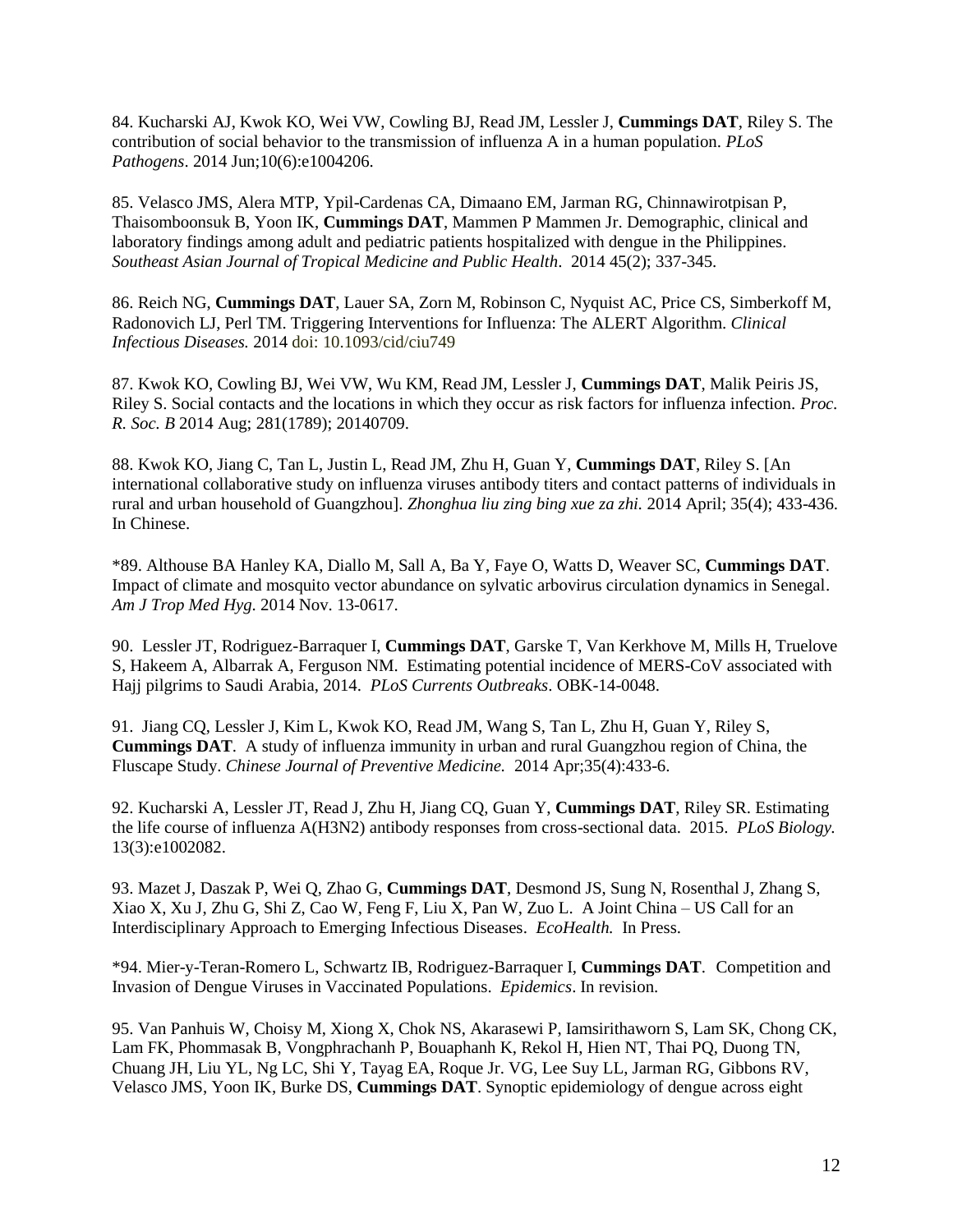countries in Southeast Asia reveals region-wide synchrony and traveling waves. *Proceedings of the National Academy of Sciences*. In press.

96. Read JM, **Cummings DAT**, Solomon T, Baylis M. Passenger flight booking data shine new light on risk of international spread of Ebola virus. *BMC Infectious Diseases*. In revision.

\*97. Rodríguez-Barraquer I, Solomon SS, Kuganantham P, Srikrishnan AK, Vasudevan CK, Iqbal SH, Balakrishnan P, Solomon S, Mehta SH, **Cummings DAT**. The hidden/unseen burden of dengue and chikungunya in Chennai, India. *PLoS Neglected Tropical Diseases*. In revision.

98. Bessesen M, Gaydos C, Nyquist C, Price C, Cummings DAT, Gilbert CL, Gorse G, Reich NG, Rodriguez-Barradas M, Simberkoff M, Radonovich L, Perl TM. ResPECT Study: A cluster-randomized clinical trial to compare the effectiveness of respirators and medical masks in preventing respiratory infection and illness in healthcare workers. *BMC Infectious Diseases*. Submitted.

99. Reich NG, Lessler JT, Sakrejda K, Lauer SA, Iamsirithaworn S, **Cummings DAT**. Evaluating timeseries prediction models using a generalization of the Mean Absolute Scaled Error. *American Statistician*. Submitted.

100. Lessler JT, Salje H, Van Kerkhove MD, Ferguson NM, Cauchemez S, Rodriquez-Barraquer I, Hakeem R, Jombart T, Aguas R, Al-Barrak A, **Cummings DAT**\* and the MERS-CoV Scenario and Modeling Working Group. Estimating the Severity and Subclinical Burden of MERS-CoV Infection in the Kingdom Saudi Arabia. *eLife*. Submitted.

101. Althouse BM, Guerbois M, Sall AA, Diallo M, Diallo D, Faye O, Benefit B, Simons E, Watts DM, Weaver SC, Hanley KA, **Cummings DAT**. Transmission Dynamics of Sylvatic Chikungunya virus in Non-human Primates in Senegal. *Nature Communications*. Submitted.

102. Blackwood J, **Cummings DAT**, Iamsirithaworn S, Rohani P. Does pertussis vaccination reduce transmission or symptomatic disease only? An example using age-structured data from Thailand. *Epidemics*. Submitted.

103. Salje H, **Cummings DAT**, Lessler JT. Estimating infectious disease transmission distances using the overall distribution of cases. Statistics in Medicine. Submitted.

*Articles and Editorials not peer reviewed*

1. Epstein JM, **Cummings DA**, Chakravarthy S, Singa RM, Burke DS. Toward a containment strategy for smallpox bioterror: an individual-based computational approach. Brookings Institution Center on Social and Economic Dynamics, 2002. Working Paper 31.

2. Epstein, J.M., Parker J., **Cummings, D.A.T.**, Hammond, R. Coupled Contagion Dynamics of Fear and Disease: Mathematical and Computational Explorations. Brookings Institution Center on Social and Economic Dynamics, 2007. Working Paper 50.

3. Yin Y, Cummings DAT, Burke, D.S., Louis, T.A. Bayesian analysis of infectious disease time series data. Technical report. Johns Hopkins Bloomberg School of Public Health Department of Biostatistics. 2007.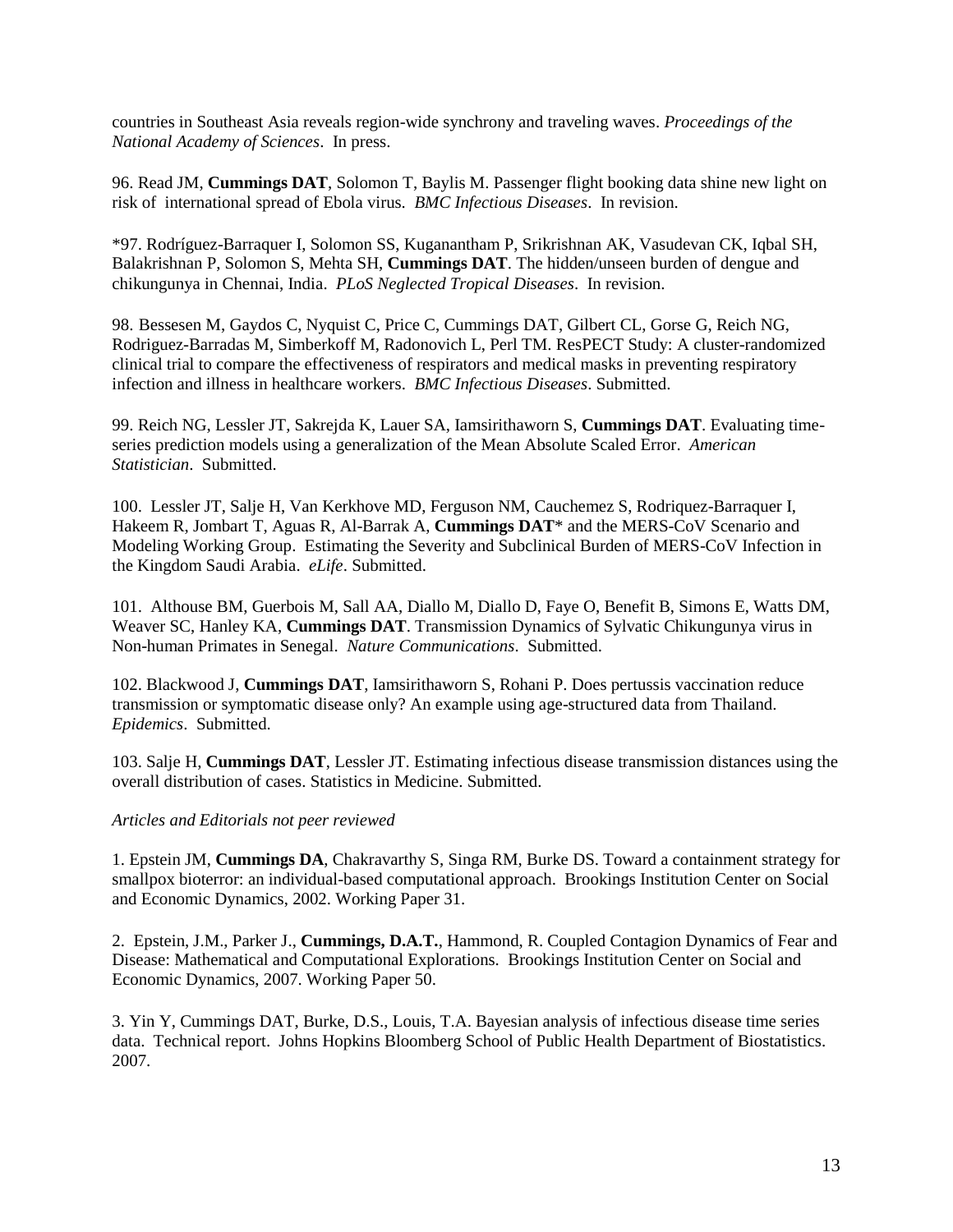4. Johansson, M., Hombach, J. **Cummings DAT**. Models of the impact of dengue vaccines: a review of current research and potential approaches. WHO Report. Initiative for Vaccine Research. 2008.

5. **Cummings DAT**, Lessler J. Design and Analysis of Vaccine Studies by M. Elizabeth Halloran, Ira M. Longini, Jr., and Claudio J. Struchiner. *Am J Epidemiol* 2011;174:872-3.

6. **Cummings DAT**. Jumping Germs. Ecohealth. July. 2013. 1-2. Epub ahead of publication.

# *Letters*

1. Bhandari A, Schaefer A, **Cummings DAT.** Comment on "Simple models of influenza progression with a heterogeneous population" by Richard Larson. *Operations Research Forum*. 2007. 55:3.

2. Solomon B, Raam MS, Pineda-Alvarez DE, **Cummings DAT**. Patients with VACTERL association deserve careful scrutiny: Response to Jenetzky et al. *American Journal of Medical Genetics Part A* 2011;155:2042-3.

3. Rodriguez-Barraquer I, Mier-y-Teran-Romero L, Ferguson NM, Burke DS, **Cummings DAT**. Differential efficacy of dengue vaccine by immune status. *Lancet*. In press.

# *Chapters*

1. **Cummings DAT**, Lessler J. Infectious Disease Dynamics. In Infectious Disease Dynamics: Theory and Practice. Third Edition.

2. Perkins TA, Reiner, Jr., RC, Rodriguez-Barraquer I, Smith DL, Scott TW, **Cummings DAT**. A review of transmission models of dengue: a quantitative and qualitative analysis of model features. In Dengue and Dengue Hemorrhagic Fever. Second Edition. 2014/8/29. CABI Publishing.

## *Meeting abstracts and presentations*

\*served as advisor/mentor; presenting author)

1. AL Roberts, **Cummings DA**, Totten LA, Leckta T. Computational methods for predicting heats of formation of halogenated methyl and ethyl radicals. National Meeting of the American Chemical Society, 2000, San Francisco, CA

2. **Cummings DAT**, Burke DS. Spatial Synchrony and Phase Coherency of Seasonal Variation in Temperature, Rainfall and Dengue in Thailand. *GEOMED, 2003, Baltimore, MD*

3. **Cummings DAT**, Huang NE, Nisalak A, Endy TP, Burke DS. Periodic traveling waves in dengue hemorrhagic fever incidence in Thailand. *American Society of Tropical Medicine and Hygiene, 2003, Philadelphia, PA*

4. **Cummings DAT**, Huang NE, Nisalak A, Endy TP, Burke DS. Traveling waves in dengue hemorrhagic fever incidence in Thailand.*6 th Asia Pacific Congress of Medical Virology. 2003, Kuala Lumpur, Malaysia*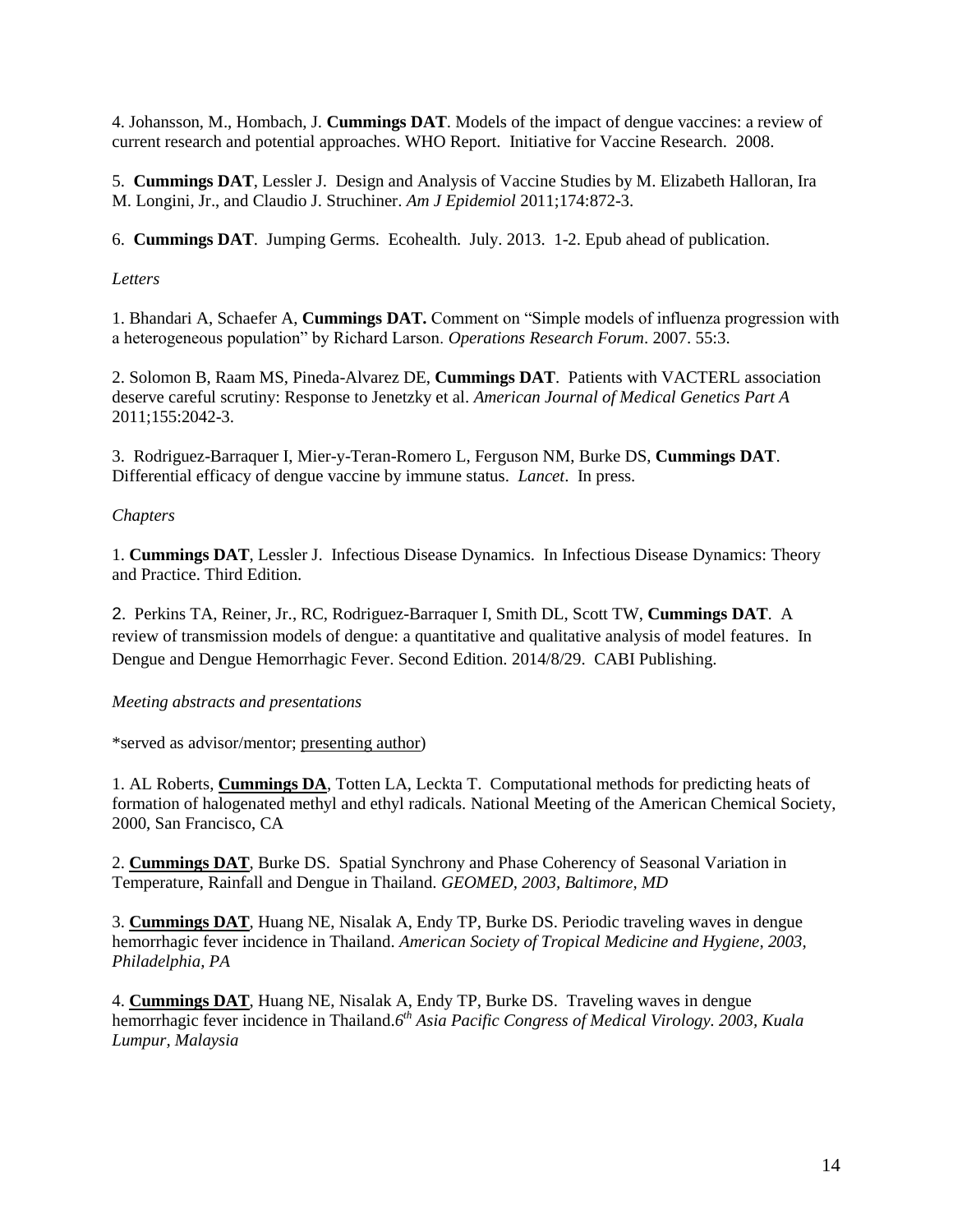5. **Cummings DAT**, Huang NE, Nisalak A, Endy TP, Burke DS. Spatial coherence and association of temperature, rainfall and the incidence of dengue hemorrhagic fever in Thailand. *53rd Annual Meeting of the American Society of Tropical Medicine and Hygiene, 2004, Miami, FL*

6. **Cummings DAT**, Schwartz IB, Shaw L, Billings L, Burke DS. Simulation of the Population Effects of Dengue Vaccination. *First Asian Regional Dengue Research Network Meeting, 2004, Bangkok. Thailand*

7. **Cummings DAT**, Schwartz IB, Shaw L, Billings L, Burke DS. Dynamic effects of antibody-dependent enhancement on the fitness of dengue viruses. *National Institutes of Allergy and Infectious Disease Modeling Immunity for Biodefense Annual Meeting, 2006, Boston, MA*

\*8. **Cummings DAT,** Rabaa MA. The relative timing of seasonal weather patterns and dengue incidence across the Southeast Asian region. 55<sup>th</sup> Annual Meeting of the American Society of Tropical Medicine and Hygiene, Atlanda, G, 2006. [Am J Trop Med Hyg 2005;75:S137-138].

\*9. Fichtenberg CM, **Cummings DAT**, Glass TA, Ellen JM. The impact of differential mixing by sexual activity on racial/ethnic STI disparities: A simulation study. 2nd North American Congress of Epidemiology, Seattle, WA, 2006.

10. **Cummings DAT**, Schwartz I, Burke DS, Gibbons RV. Spatial heterogeneity in the force of infection of dengue in Thailand and the spatial structure of phase relationships in multiannual oscillations.  $57<sup>th</sup>$ Annual Meeting of the American Society of Tropical Medicine and Hygiene, New Orleans, LA, 2008.

11. **Cummings DAT**, Imsirithaworn S, Lessler J, Prasanthong R, Jarman RG, Burke DS, Gibbons RV. Dengue and the demographic transition. 57<sup>th</sup> Annual Meeting of the American Society of Tropical Medicine and Hygiene, New Orleans, LA, 2008.

\*12. Rodriguez-Barraquer I, Marques E, **Cummings DAT**. Age shifts of DHF in Brazil: insight from a serological survey in Recife. 58<sup>th</sup> Annual Meeting of the American Society of Tropical Medicine and Hygiene, Washington, DC, 2009.

\*13. Benenson JD, Gibbons RV, Nisalak A, Kalayanarooj S, **Cummings DAT**. Susceptible reconstruction and serotype specific estimates of the transmissibility and seasonality of transmission of dengue viruses in Thailand. 58<sup>th</sup> Annual Meeting of the American Society of Tropical Medicine and Hygiene, Washington, DC, 2009.

\*14. Van Panhuis WG, Gibbons RV, Endy T, Burke DS, **Cummings DAT**. Assessing the accuracy of inferring the serotype of dengue virus infections based on pre- and post-infection neutralizing antibody titers. 58th Annual Meeting of the American Society of Tropical Medicine and Hygiene, Washington, DC, 2009.

15. **Cummings DAT**, Iamsirithaworn S, Lessler JT, McDermott A, Prasanthong R, Nisalak A, Jarman RG, Burke DS, Gibbons RV. The impact of changes in human demography on cycles of dengue hemorrhagic fever incidence in Thailand. 42nd Annual Meeting of the Society for Epidemiologic Research, Anaheim, CA, 2009.

\*16. Lessler J, Read JM, Riley SR, **Cummings DAT**. The use of satellite imagery in contact/travel questionnaires. 42nd Annual Meeting of the Society for Epidemiologic Research, Anaheim, CA, 2009.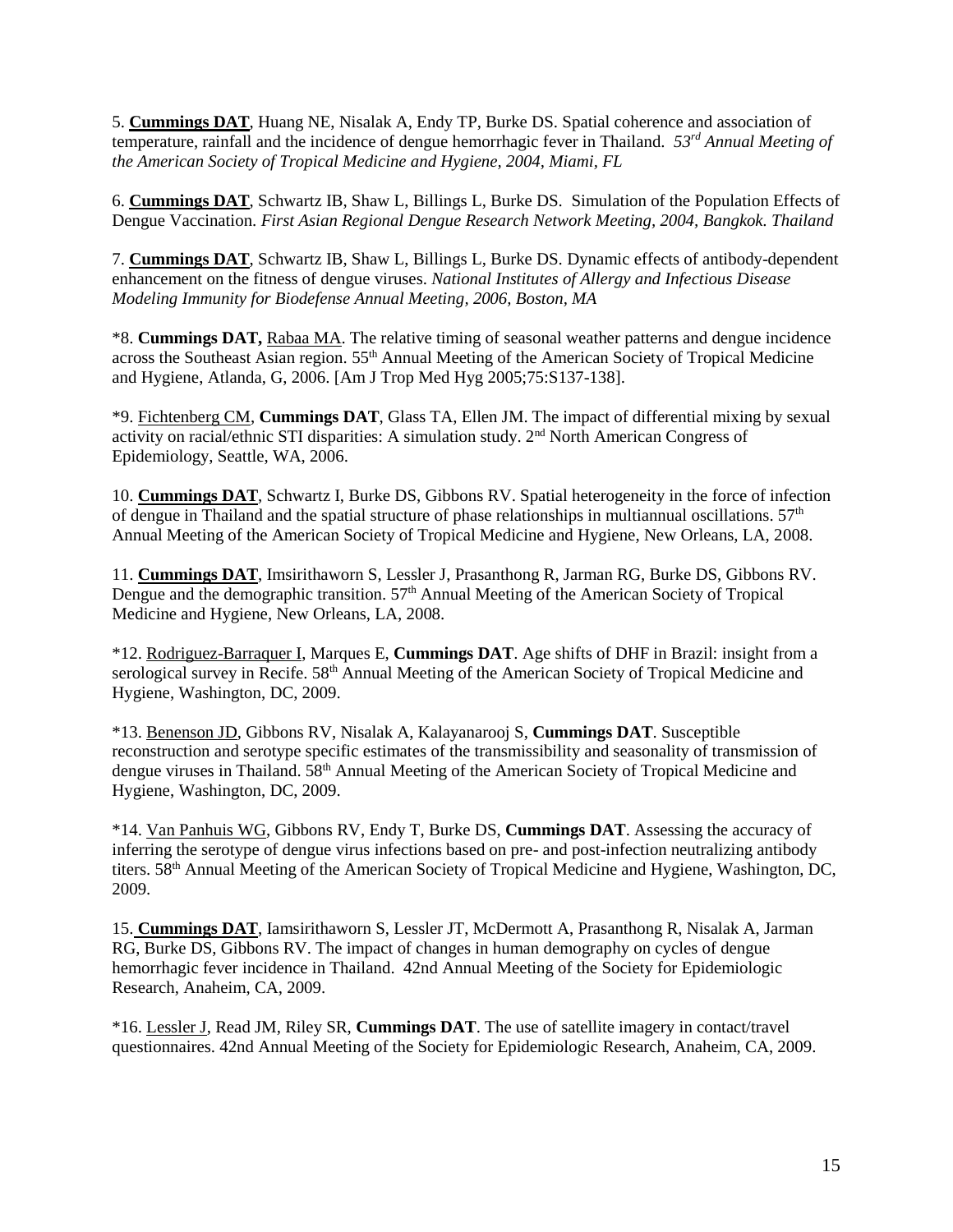\*17. Lessler J, **Cummings DAT**, Read JM, Wang S, Zhu H, Smith GJD, Guan Y, Jiang CQ, Riley S. Location-specific patterns of exposure to recent pre-pandemic strains of Influenza A in Southern China. 3<sup>rd</sup> North American Congress of Epidemiology, Montreal, Canada, 2010.

18. Lessler J, Reich NG, Iamsirithaworn S, **Cummings DAT**. Predicition and imputation of spatiotemporal data: dengue surveillance in Thailand. 3<sup>rd</sup> North American Congress of Epidemiology, Montreal, Canada, 2010.

\*19. Althouse B, Sall A, Hanley K, Diallo M, Watts D, Weaver S, **Cummings DAT**. A multi-host, multivector SIR model of Dengue-2 virus in Senegal. 59<sup>th</sup> Annual Meeting of the American Society of Tropical Medicine and Hygiene, Atlanta, GA, 2010.

\*20. Van Panhuis WG, Luxemburger C, Pengsaa K, Limkittkil K, Sabchareon A, **Cummings DAT**, Lang J, Durbin AP. A longitudinal analysis of maternal dengue antibody kinetics among infants in Bangkok. 59<sup>th</sup> Annual Meeting of the American Society of Tropical Medicine and Hygiene, Atlanta, GA, 2010.

\*21. Reich NG, Shrestha S, King AA, Rohani P Gibbons RV, **Cummings DAT**. Using a discrete-time state-space model to estimate the degree of cross-protection between serotypes of dengue virus due to infection. 3 rd International Conference on Infectious Disease Dynamics, Boston, MA, 2011.

\*22. Lessler J, Metcalf CM, **Cummings DA**, Grenfell BT. The coverage of measles vaccinations activities in Africa. 3rd International Conference on Infectious Disease Dynamics, Boston, MA, 2011.

\*23. Chadsuthi S, Althouse B, Iamsirithaworn S, Wannapong T, **Cummings DAT.** Climate, land use and travel times predict the spatial advance of cases of chikungunya during an outbreak in Southern Thailand. 60th Annual Meeting of the American Society of Tropical Medicine and Hygiene, Philadelphia, PA 2011.

\*24. Rainwater-Lovett K, Rodriguez-Barraquer I, **Cummings DAT**, Lessler J. Variation in dengue virus plaque reduction neutralization testing: systematic review and pooled analysis. 60<sup>th</sup> Annual Meeting of the American Society of Tropical Medicine and Hygiene, Philadelphia, PA 2011.

\*25. Althouse BM, Ng YY, **Cummings DAT**. Prediction of dengue incidence using search query surveillance. 60<sup>th</sup> Annual Meeting of the American Society of Tropical Medicine and Hygiene, Philadelphia, PA 2011.

26. **Cummings DAT**, Reich NG, Burke DS, Nisalak A, Jarman R, Gibbons RV. Estimates of the degree of length of cross-protection between dengue serotypes from time series models. 60<sup>th</sup> Annual Meeting of the American Society of Tropical Medicine and Hygiene, Philadelphia, PA 2011.

\*27. Rodriguez-Barraquer I, Buathong R, Iasirithaworn S, Lessler JT, Jarman RG, **Cummings DAT**. The changing epidemiology of dengue in Thailand: insights from serological studies conducted in the same location, 30 years apart. 60<sup>th</sup> Annual Meeting of the American Society of Tropical Medicine and Hygiene, Philadelphia, PA 2011.

\*28. Buathong R, Rodriguez-Barraquer I, Iasirithaworn S, Lessler JT, Jarman RG, Gibbons RV, **Cummings DAT.** Serological survey of dengue infections among individuals in Rayong, Thailand. 60<sup>th</sup> Annual Meeting of the American Society of Tropical Medicine and Hygiene, Philadelphia, PA 2011.

\*29. Azman A, Salje J, Rodriguez-Barraquer I, Althouse BM, Endy TP, Nisalak A, Jarman R, Gibbons RV, **Cummings DAT**. Longitudinal characterization of antibody response to dengue virus in Bangkok,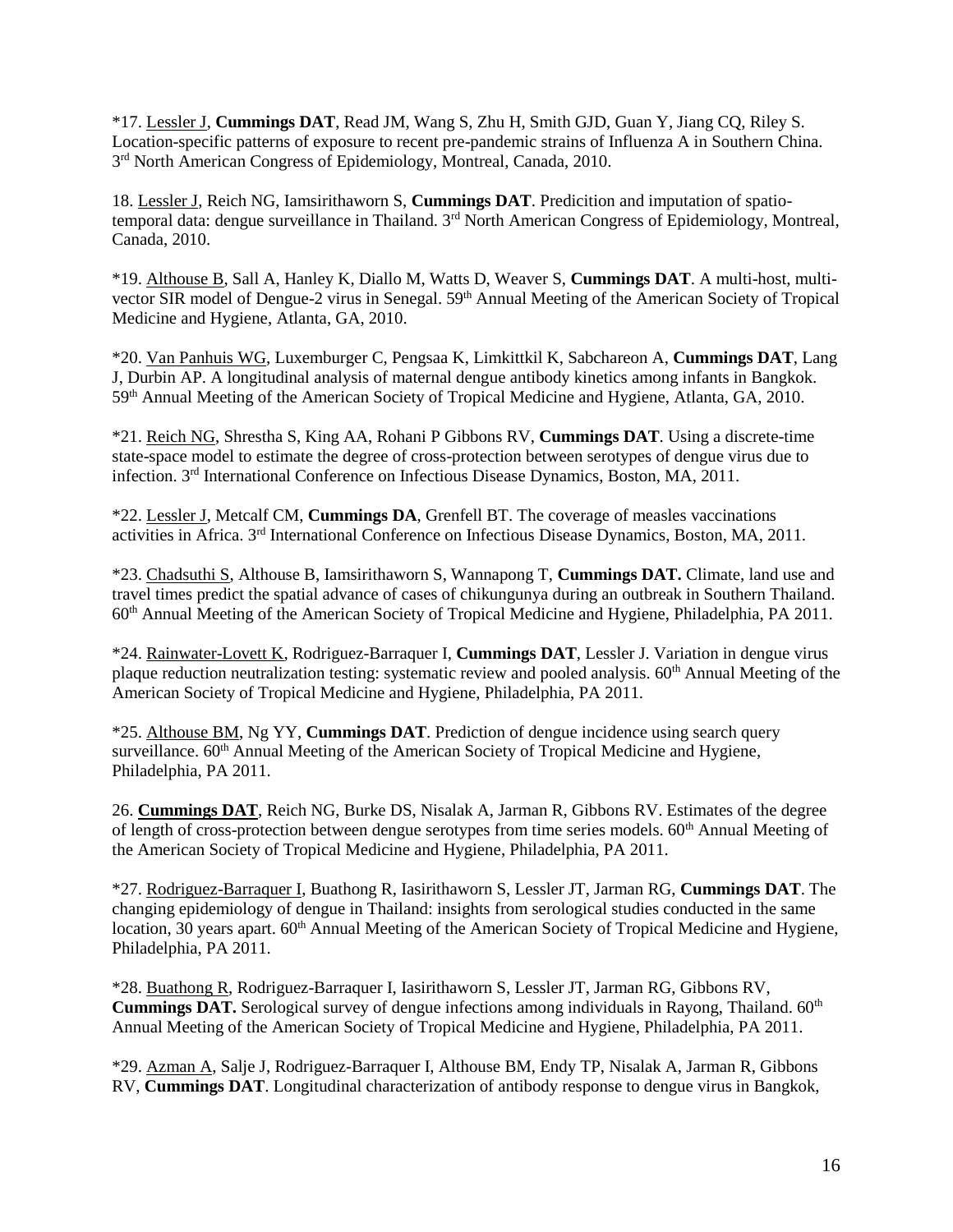Thailand. 60<sup>th</sup> Annual Meeting of the American Society of Tropical Medicine and Hygiene, Philadelphia, PA 2011.

\*30. Salje H, Lessler J, Endy T, Curriero F, Gibbons RV, Nisalak A, Nimmannitya S, Jarman R, Burke DS, **Cummings DAT**. Evidence for spatially and temporally clustered transmission and immunity of dengue virus from hostpial-based surveillance.  $60<sup>th</sup>$  Annual Meeting of the American Society of Tropical Medicine and Hygiene, Philadelphia, PA 2011.

31. Building models of school-based interventions to control influenza and other respiratory pathogens: the role of proximity detectors and contact surveys to describe the social mixing of school aged children. **Cummings DAT**, Cousins JH, Creppage K, Galloway D, Guclu H, Li K, Noble E, Brown S, Rainey J, Read J, Gao H, Uzicanin A, Vukotich CJ Sr., Zimmer SM. Dynamics of Preparedness. University of Pittsburgh.

32. Seroprevalence of dengue immunity among multiple species of non-human primates in Senegal. American Society of Tropical Medicine and Hygiene. **Cummings DAT**, Althouse BA, Cummings DAT, Guerbois M, Althouse BM, Sall AA, Diallo M, Diallo D, Diop O, Benefit B, Simons E, Watts DM, Weaver SC, HanleyKA. *American Society of Tropical Medicine and Hygiene. 2013.*

\*33. Potential opportunities and perils of imperfect dengue vaccines: Direct vs. indirect vaccine effects Rodriguez-Barraquer I, Mier-y-Terán-Romero L, Schwartz IB, Burke DS, **Cummings DAT**. *Epidemics. Amsterdam, 2013.*

34. Recreating Historic Patterns of Influenza Incidence from Cross-Sectional Serologic Data. Lessler J, Riley S, Read JM, Zhu H, Jiang CQ, Guan Y, **Derek AT Cummings.** *Epidemics. Amsterdam, 2013.*

35. Social behavior and influenza infection. Kucharski AJ, Kwok KO, Wei VWI, Cowling BJ, Read JM, Lessler JT, Cummings DAT, Riley S, *Epidemics. Amsterdam, 2013.*

36. Social connectivity along a population density gradient in southern China. Read JM, Lessler J, Riley S, Wang S, Tan LJ, Kwok KO, Guan Y, Jiang CQ, **Cummings DAT**. *Epidemics. Amsterdam, 2013.*

37. Nonlinear Programming Techniques for Efficient Estimation of Large Spatio-Temporal Infectious Disease Models. **Cummings DAT**, Laird CD, Word D, Burke DS. *MIDAS Annual meeting*. 2014

38. Adjusting underreported real time case data for prediction of Dengue in Thailand. Sakrejda K, Reich NG, **Cummings DAT**, Suangtho P, Hinjoy S, Iamsirithaworn S, Clapham HE, Salje H. *American Society of Tropical Medicine and Hygiene.* 2014

\*39. Characterizing global and local trends in dengue transmission: insight from age-specific surveillance data. Rodriguez Barraquer I, **Cummings DAT.** *American Society of Tropical Medicine and Hygiene.*  2014

\*40. Estimating cross-enhancement and cross-protection of dengue viruses using time series data from Thailand. Clapham HE, Reich NG, Yoon IK, Jarman RG, Sakrejda K, Fernandez S, Nisalak A, Kalayanarooj S, **Cummings DAT.** *American Society of Tropical Medicine and Hygiene.* 2014

\*41. Evidence for the recent emergence of dengue in Bangladesh: results from a seroprevalence study. Salje H, Naser AM, Rahman M, Rahman MZ, Lessler J, **Cummings DAT**, Luby SP, Gurley E. *American Society of Tropical Medicine and Hygiene.* 2014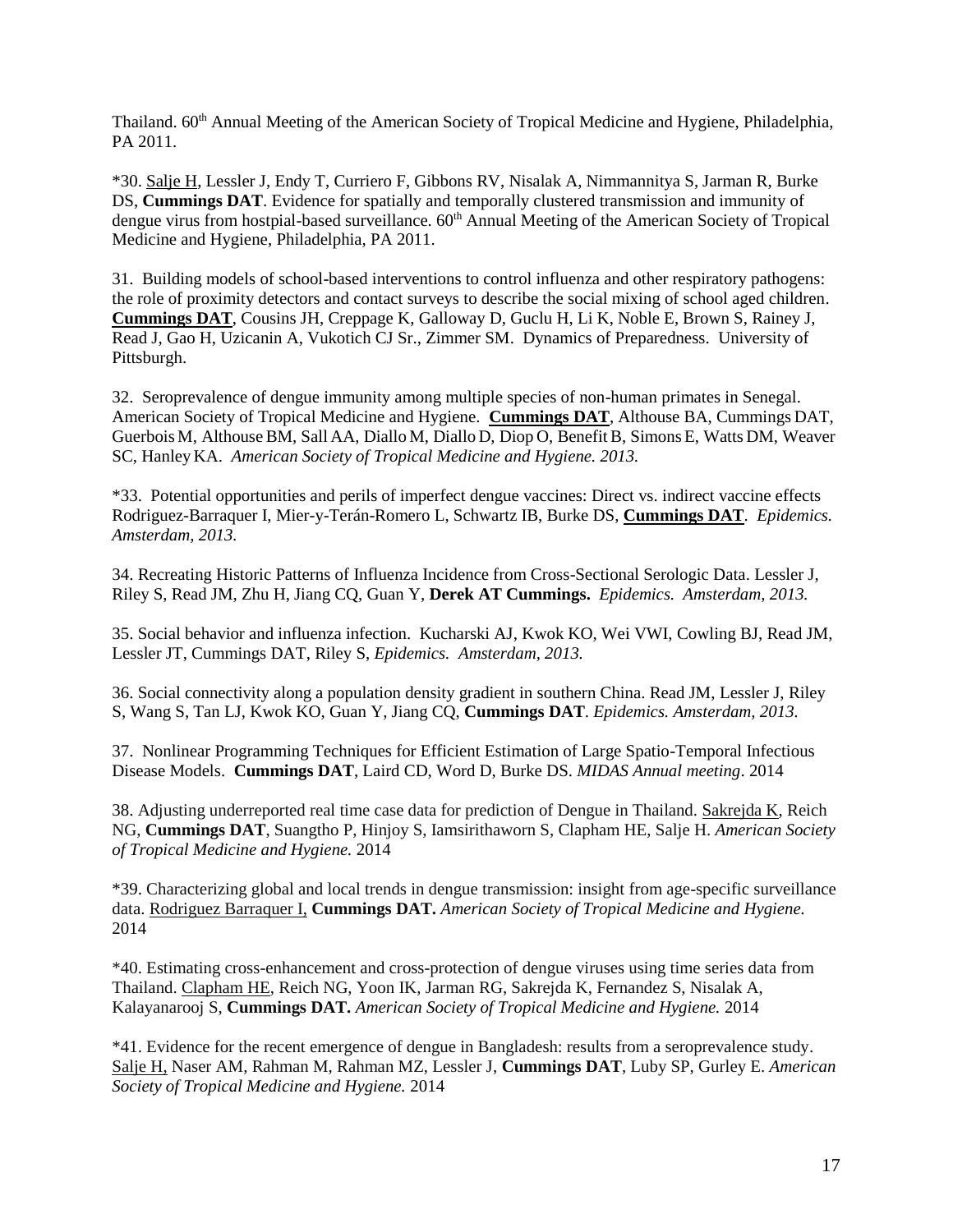\*42. Mechanisms of traveling waves and periodic spatial synchronization of dengue hemorrhagic fever incidence in Thailand. Mier-y-Teran Luis, Grabowski K, Lessler J, Salje H, Rodriguez-Barraquer I, Burke D, Anantapreecha S, A-Nuegoonpipat A, Jarman R, Iamsirithaworn S, Bianco Si, Shaw LB, Schwartz IB, **Cummings DAT**. *American Society of Tropical Medicine and Hygiene.* 2014

43. Real-time forecasting of the 2014 dengue fever season in Thailand. Reich NG, Sakrejda K, **Cummings DAT**, Suarngtho P, Hinjoy S, Iamsiithaworn S, Clapham HE, Salje H, Lessler J. *American Society of Tropical Medicine and Hygiene.* 2014

\*44. Variability in dengue titer estimates from plaque reduction neutralization tests poses a challenge to epidemiological studies and vaccine development. Salje H, Rodriguez-Barraquer I, Rainwater-Lovett K, Nisalak A, Thaisomboonsuk B, Thomas SJ, Fernandez S, Jarman RG, Yoon IK, **Cummings DAT.** *American Society of Tropical Medicine and Hygiene.* 2014

\*45. What proportion of dengue virus infections result in no apparent disease? Clapham HE, **Cummings DAT**, Johansson MA. *American Society of Tropical Medicine and Hygiene.* 2014

Scientific Presentations (without abstracts)

1. Time-series decomposition methods for infectious disease epidemiology. *North American Congress of Epidemiology, 2006, Seattle, WA.*

2. Spatial coherence and association of temperature, rainfall and the incidence of dengue hemorrhagic fever in Thailand. *DIMACS Workshop on Facing the Challenge of Infectious Diseases in Africa: The Role of Mathematical Modeling, 2006, Johannesburg, South Africa*

3. Modeling new vaccines for measles. *DIMACS Workshop on Facing the Challenge of Infectious Diseases in Africa: The Role of Mathematical Modeling, 2006, Johannesburg, South Africa*

4. Strategies for looking for pattern in spatio-temporal data. *DIMACS Workshop on Spatio-temporal and network models of disease spread, 2007, Edinburgh, Scotland*

5. Dengue and the demographic transition. *2 nd International Conference on Dengue and Dengue Hemorrhagic Fever, 2008, Phuket, Thailand*

6. Influenza transmission in households in 1918. *Epidemics Conference on Infectious Disease Dynamics, 2008, Asilomar, CA*

7. Immune landscapes of human influenza in southern China*. Ecology and Evolution of Infectious Diseases, National Institutes of Health and National Science Foundation, 2010, Snowbird, UT*

8. Location-specific patterns of exposure to recent pre-pandemic strains of influenza A in southern China: the Fluscape project. *Ecology and Evolution of Infectious Diseases, National Institutes of Health and National Science Foundation, 2011, Madison, WI*

9. The role of modeling epidemics. What do we learn? *Infectious Disease Society of America, 2011, Washington, DC*

10. Location-specific patterns of exposure to recent pre-pandemic strains of influenza A in southern China: the Fluscape project. *Ecohealth, 2011, Baltimore, MD*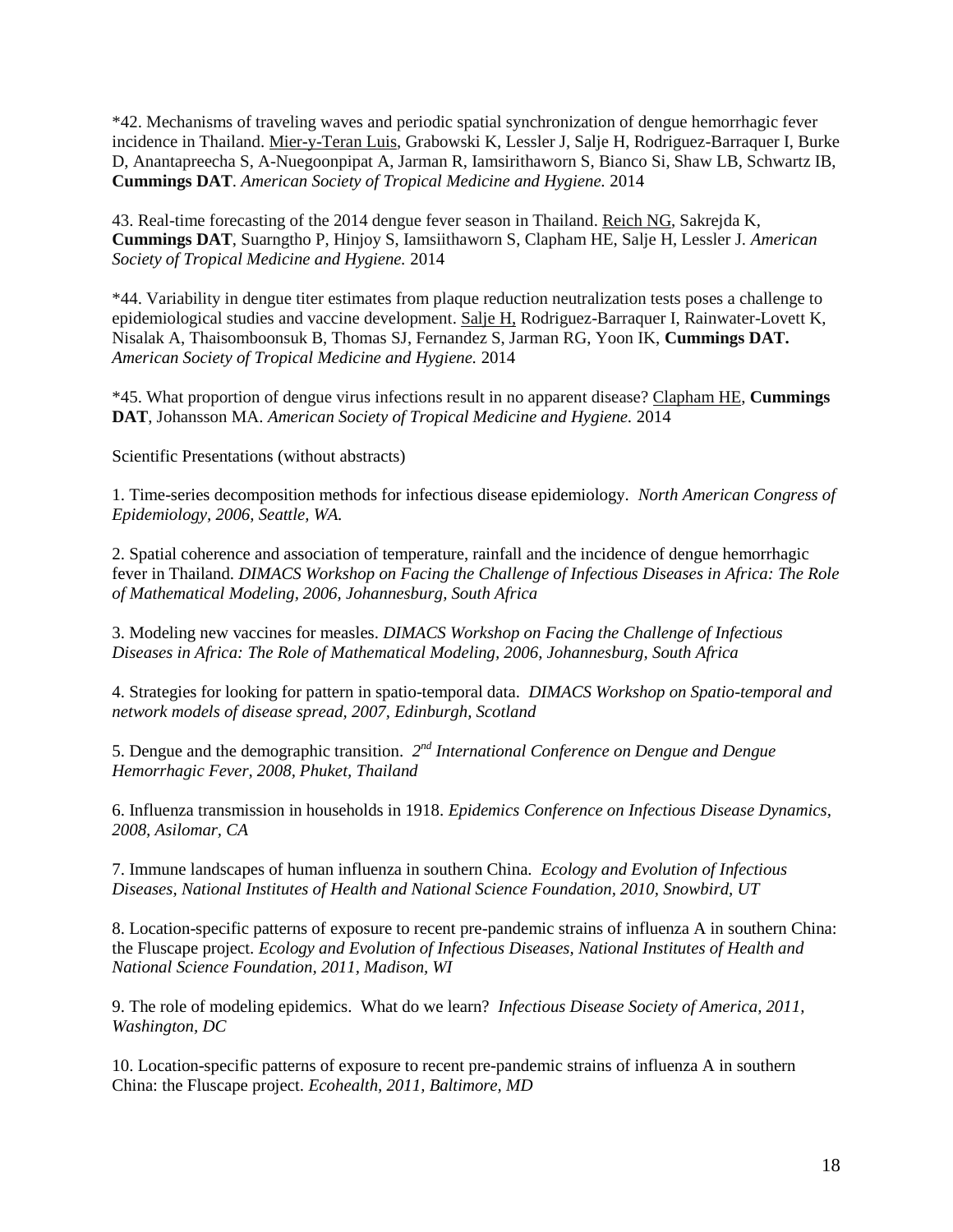11. Dengue Work of the VMI*. Vaccine Modeling Initiative, 2011, Princeton, NJ.*

12. Estimates of the degree and length of cross-protection between dengue serotypes from time series models. *American Society of Tropical Medicine and Hygiene, 2011, Philadelphia, PA*

13. Immunological landscapes of influenza in southern China: the Fluscape project. *NIH MIDAS annual meeting, 2012, Boston, MA.*

14. Estimates of the degree and length of cross-protection between dengue serotypes from time series models. *NIMBioS Dengue Workshop, 2012, Knoxville, TN.*

15. Interactions between serotypes of dengue highlight epidemiological impact of cross-immunity. *Dynamical Systems Applied to Biology and Natural Sciences, 2013, Lisbon, Portugal.*

16. Models of the impact of partially effective dengue vaccines. *Gates Foundation Mathematical Modeling Summit. 2013. Seattle, WA.*

17. Integrated dengue control strategies. *Gates Foundation Mathematical Modeling Summit. 2013. Seattle, WA.*

18. Mechanistic models of transmission utilizing contact data. *Society for Epidemiologic Research. 2013*, *Boston, MA*.

19. Natural History and Transmissibility of the MERS-CoV. American Society of Microbiology. Annual Meeting. 2014. *Washington, DC.*

20. Spatiotemporal patterns of Dengue and Chikungunya virus. NIH RAPIDD Annual Meeting. 2014. *Bethesda, MD.*

21. Dengue modeling consortium: Analysis of CYD23 data. Sanofi. 2014. *Lyon, France.* 

22. Spatiotemporal patterns of Dengue and Chikungunya virus. MIDAS Annual meeting. 2014. *Atlanta, GA*.

23. Middle Eastern Respiratory Syndrome (MERS): Investigating a Novel Coronavirus. MIDAS Annual meeting. 2014. *Atlanta, GA*.

24. Spatial dynamics of dengue at multiple scales. Gates Grand Challenges Meeting. 2014. *Seattle, WA.*

25. Transmission dynamics of dengue at multiple scales. WHO Consultation on Dengue Burden. 2014. *Atlanta, GA.*

26. Reporting requirements. Specific requirements for dengue intervention models. WHO Consultation on the impact of dengue vaccines. 2014. *Geneva, Switzerland.*

27. Transmission dynamics of dengue and immunization impact at multiple scales. WHO Consultation on the impact of dengue vaccines. 2014. *Geneva, Switzerland.*

*Invited Seminars*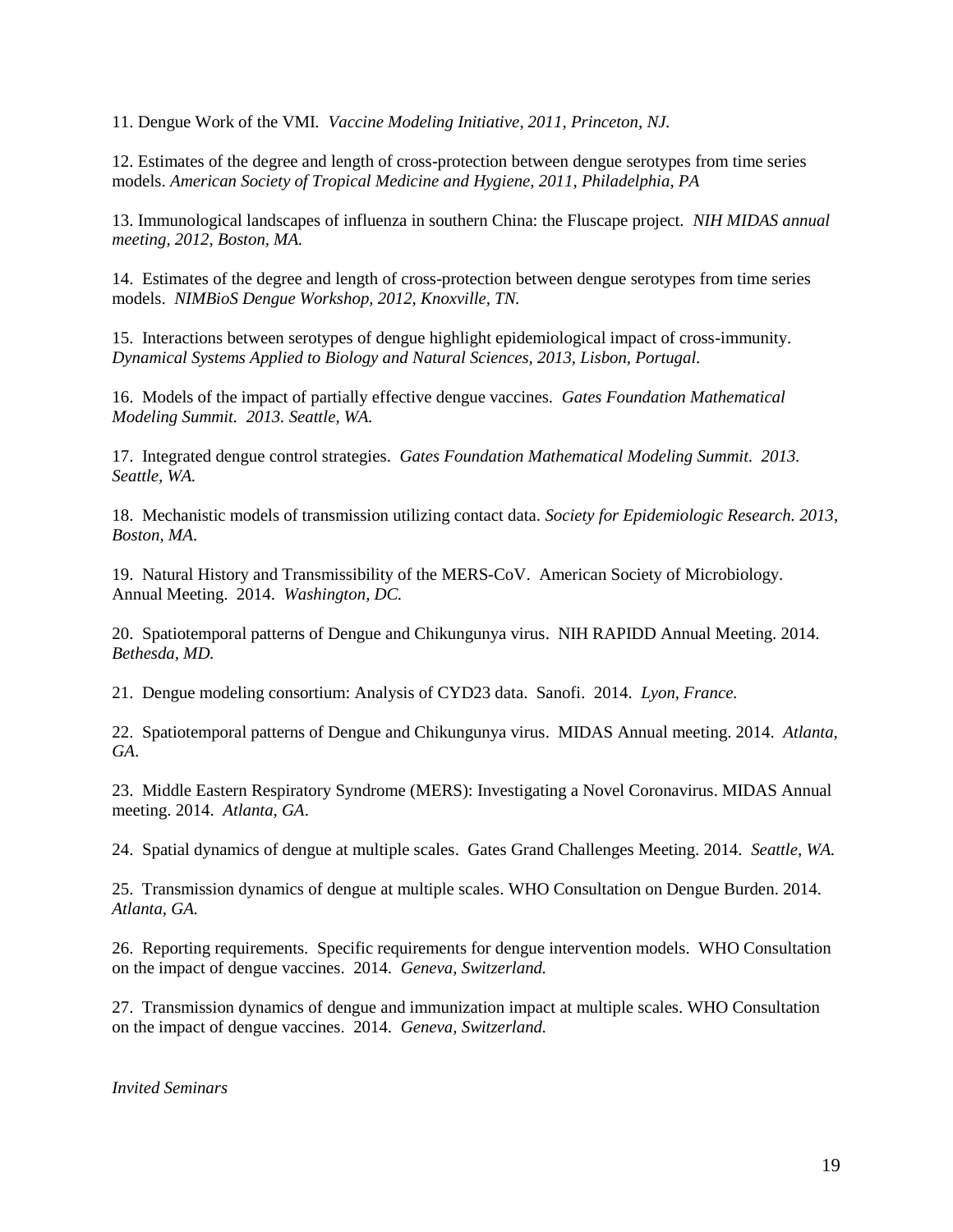1. Recurring spatial temporal traveling waves in dengue hemorrhagic fever incidence in Thailand. *Capitol Area Dengue Research Meeting, 2004, Silver Spring, MD*

2. Modeling outbreaks for public health response.

*Emerging Respiratory Infections Conference, Delaware Health and Social Services, 2004, Dover, DE*

3. Spatial patterns of dengue hemorrhagic fever in Thailand. *Department of Geography, University of Maryland, 2004, College Park, MD*

4. Periodic Traveling Waves in Dengue Hemorrhagic Fever Incidence in Thailand. *Virginia Bioinformatics Institute, 2004, Blacksburg, VA*

5. Processes impacting the incidence of dengue hemorrhagic fever on multiple temporal and spatial scales.

*53rd Annual Meeting of the American Society of Tropical Medicine and Hygiene, 2004, Miami, FL*

6. Dynamic effects of antibody dependent enhancement on the fitness of dengue viruses. *Fogarty International Center, 2005, Washington, DC*

7. Spatial synchrony of the waves of incidence of influenza in 1918. *Influenza Modeling Workshop, Global Health Security Action Group, G8, 2005, London, UK.* 

8. Can pandemic influenza be contained with antivirals? *Global Emerging Infections Surveillance and Response System, U.S. Department of Defense, 2005, Linthicum, MD*

9. Dynamic effects of antibody dependent enhancement on the fitness of dengue viruses. *Center for Infectious Disease Dynamics, Penn State University, 2005, State College, PA*

10. Strategies for containing an emerging influenza pandemic in Southeast Asia. *Modeling Working Group. Johns Hopkins Department of Biostatistics, 2005, Baltimore, MD*

11. Simulating Pandemic Influenza. *Global Pandemic Initiative. IBM Industry Solutions Laboratory, 2005, Hawthorne, NY*

12. Containing Pandemic Influenza. *Pandemic Influenza Preparedness Training, Johns Hopkins Center for Preparedness, 2006, Cumberland, MD* 

13. Dengue dynamics in Thailand over the last 20 years. *Thailand Centers for Disease Control, 2006, Bangkok, Thailand*

14. Containing Pandemic Influenza. *Infectious Disease Informatics. Surveillance, Modeling and Response. National Center for Supercomputing Applications, 2006, Urbana-Champaign, IL*

15. Dengue viruses: periodic traveling waves and serotype cycling in Thailand. *Five decades of discovery: A symposium to honor the contributions of Monto Ho, 2006, Pittsburgh, PA* 

16. Shifts in the epidemiology of dengue in Thailand. *University of Pittsburgh. Department of Epidemiology, 2007, Pittsburgh, PA*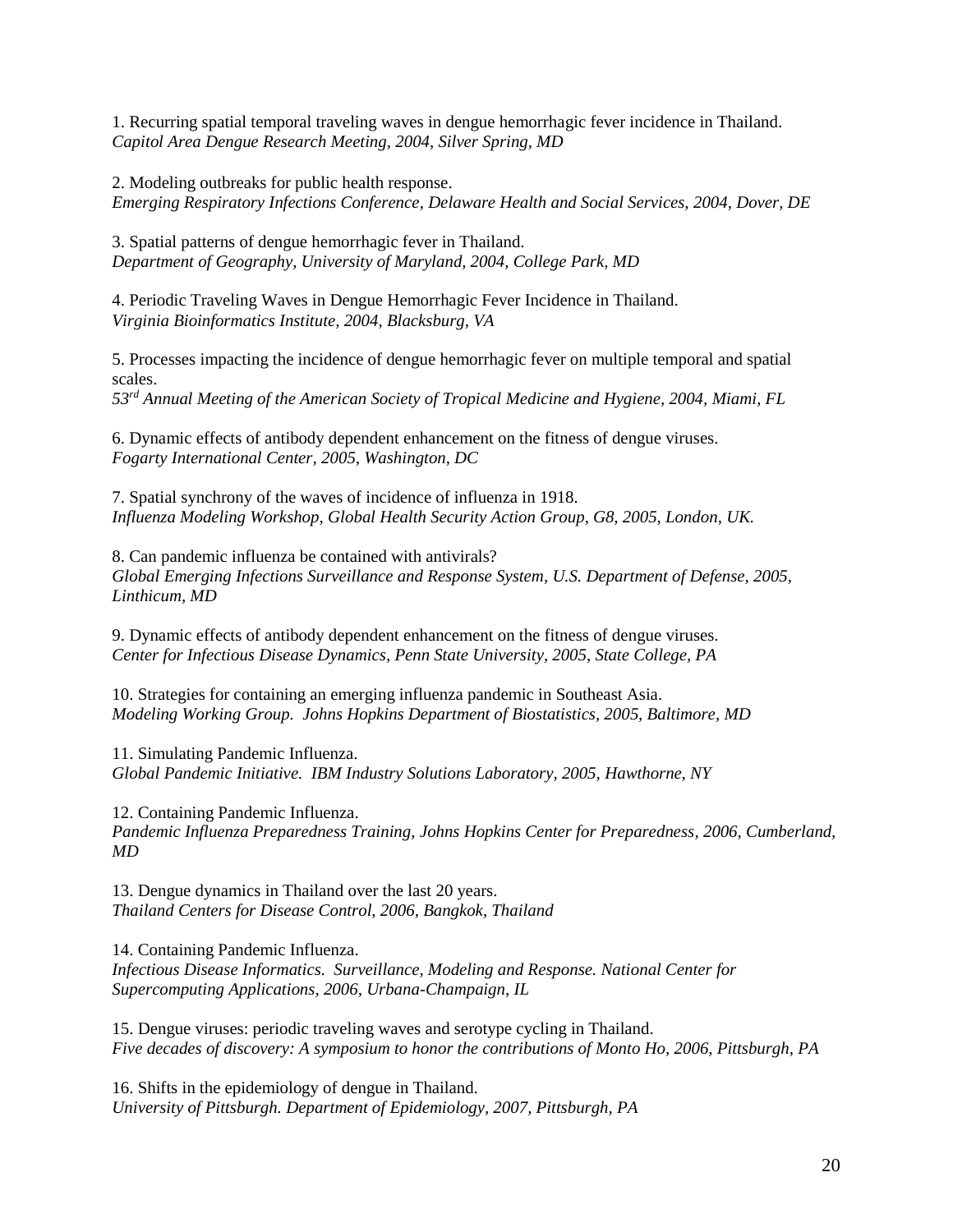17. Dengue and the demographic transition. *NIH Fogarty Center, 2008, Bethesda, MD*

18. Open questions in dengue research. *Penn State University: Research and Policy for Infectious Diseases Dynamics, 2008, University Park, PA*

19. Shifts in the age of dengue hemorrhagic fever cases in Thailand. *CDC Branch, 2008, Puerto Rico*

20. Models of the impact of dengue vaccines: a review of current research and potential approaches. *WHO Scientific Consultation of Dengue Vaccines, 2008, Belem, Brazil*

21. Swine H1N1 influenza A: transmissibility, natural history and the potential impact of nonpharmaceutical interventions. *Johns Hopkins University, 2009, Baltimore, MD*

22. Recent findings of transmission dynamics of dengue. *WHO Dengue Reference Group, 2009, Havana, Cuba*

23. Dynamics and natural history of H1N1 influenza. *Grand Rounds, Welch Center, Johns Hopkins University, 2010, Baltimore, MD*

24. The impact of spatial heterogeneity in the transmission of dengue on the synchrony of incidence. *University of Michigan MAC-EPID Annual Seminar, Ann Arbor, MI 2010.*

25. Spatial variation in the transmission of dengue in Thailand: the role of demography and density. *Harvard School of Public Health, 2010, Boston, MA*

26. Dengue Virus: Global trends, cycles and waves. *University of Michigan, 2010, Ann Arbor, MI*

27. Spatial heterogeneity in the transmission of dengue at multiple spatial scales. *National Center for Medical Intelligence, 2011, Frederick, MD*

28. Modeling approaches in long-term safety assessment of live attenuated dengue vaccines. Technical consultation on long term safety assessment of live attenuated dengue vaccines. *WHO, 2011, Geneva*

29. Immune landscapes of human influenza in southern China: The Fluscape Project. *Harbin School of Public Health, 2011, Harbin, China*

30. Modeling approaches in long-term safety assessment of live attenuated dengue vaccines. Technical Consultation on a Framework for Dengue Vaccine Safety Assessment. *WHO, 2011, Geneva*

31. Dengue modeling work at Johns Hopkins and the Vaccine Modeling Initiative. *Secretaría de Salud (Ministry of Health), 2011, México*

32. Spatial heterogeneity of influenza immunity and infection: the effect of population density and effective neighborhood size. *University of Massachusetts Amherst, 2012, Amherst, MA*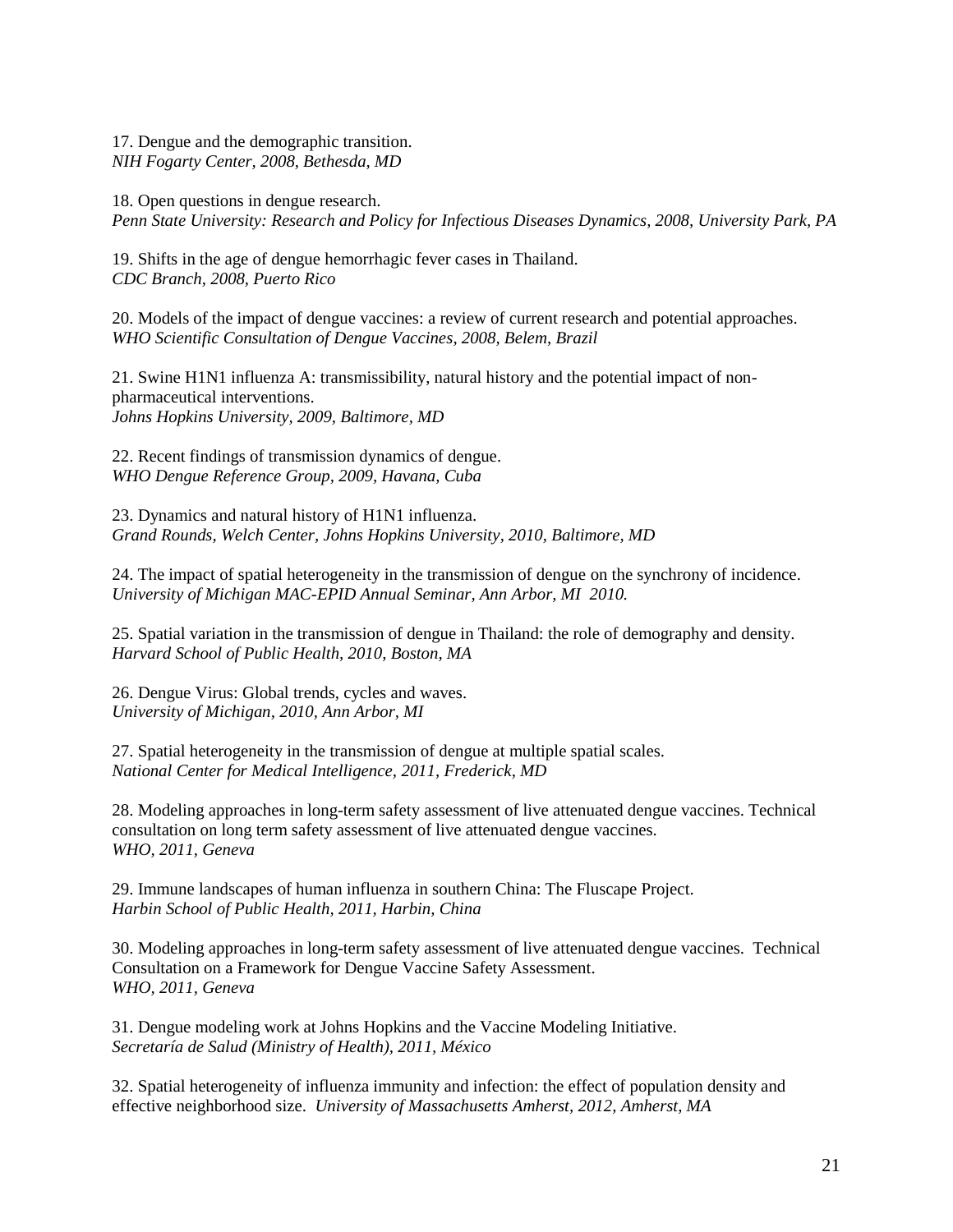33. Models of the impact of partially effective dengue vaccines. *2013. Sanofi Pasteur. Lyon, France.*

34. Spatial heterogeneity of influenza immunity and infection: the Fluscape study. *Ecology and Evolution of Infectious Disease Meeting. 2013. State College, PA.*

35. Techniques and Opportunities in Infectious Disease Modeling.*Center for AIDS Research Seminar. Johns Hopkins Bloomberg School of Public Health. 2013. Baltimore, MD.*

36. The Fluscape study. Guangzhou Centers for Disease Control. *2013. Guangzhou, China.*

37. Social Mixing and Respiratory Transmission in Schools Study. *US Centers for Disease Control. 2013. Atlanta, GA.*

38. Middle Eastern Respiratory Syndrome (MERS): Investigating a Novel Coronavirus. Johns Hopkins Health Advisory Board. 2013. *Baltimore, MD.*

39. Social Mixing and Respiratory Transmission in Schools. US Centers for Disease Control. 2013. *Atlanta, GA.* 

40. Opportunities and challenges to treatment as prevention approaches for Hepatitis C virus control. Johns Hopkins University Center for AIDS Research. 2014. *Baltimore, MD.*

41. Review of Dengue Models. White House Office of Science and Technology Policy meeting on Integrating Prediction and Forecasting Models for Decision-making: Dengue Epidemic Prediction. 2014. *Washington, DC.*

42. Potential opportunities and peril of imperfect dengue vaccines. Johns Hopkins Medical School. 2014. *Baltimore, MD*.

43. Ventilator Associated Pneumonia among ICU patients: S. aureus and Pseudomonas spp. Medimmune. 2014. *Gaithersburg, MD.*

44. Assessing local transmission of Ebola virus in Liberia. Imperial College. 2014. *London, UK.*

45. Spatial dynamics of dengue and vaccine models. Royal Society. 2014. *London, UK.*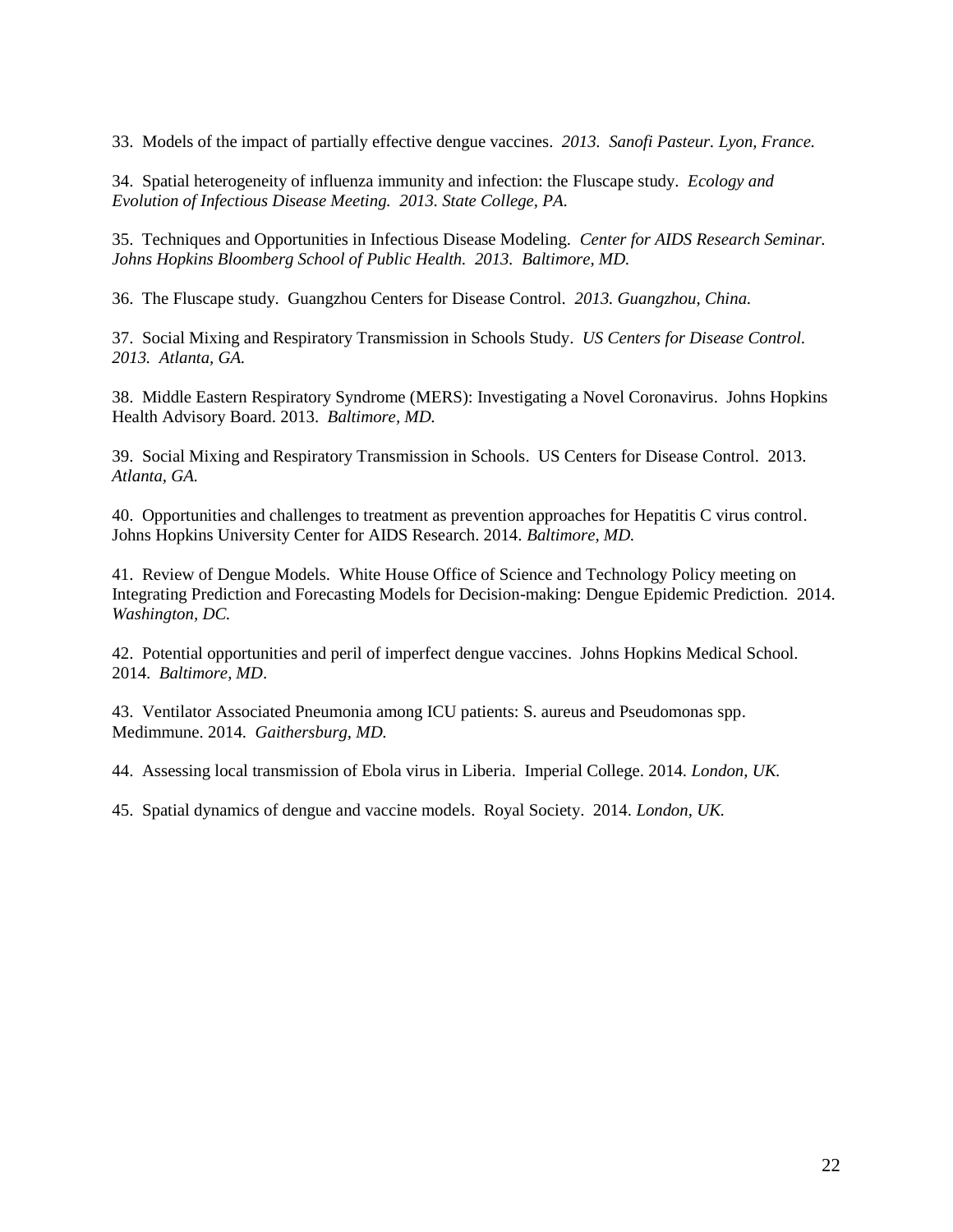#### **CURRICULUM VITAE**

# **DEREK A. T. CUMMINGS**

# PART II

# **TEACHING**

*Advisees Current Advisees* Post-doctoral Hannah Clapham 2013-present Henrik Salje (co) 2014-present PhD Kristen Little Epidemiology 2012-present Talia Quandelacy Epidemiology 2013-present Masters Andrew Marsh MS in Epidemiology 2011-present Jordan Johnson MS in Epidemiology 2013-present Jacob Carey MS in Epidemiology 2014-present *Past Advisees* Post-doctoral Luis Mier-y-Teran-Romero 2010-2014 Current Position: US CDC ORISE Fellow Isabel Rodriguez-Barraquer 2012-2014 Current Position: Research Associate, Johns Hopkins Bloomberg School of Public Health Kaitlin Rainwater-Lovett 2012-2013 Current Position: Research Associate, Johns Hopkins School of Medicine Nicholas Reich 2010-2011 Current Position: Assistant Professor, University of Massachusetts, Biostatistics

Justin Lessler 2008-2011 Current position: Assistant Professor, Johns Hopkins Bloomberg School of Public Health

Carl Laird 2007-2008 Current Position: Associate Professor, Texas A&M University, Department of Chemical Engineering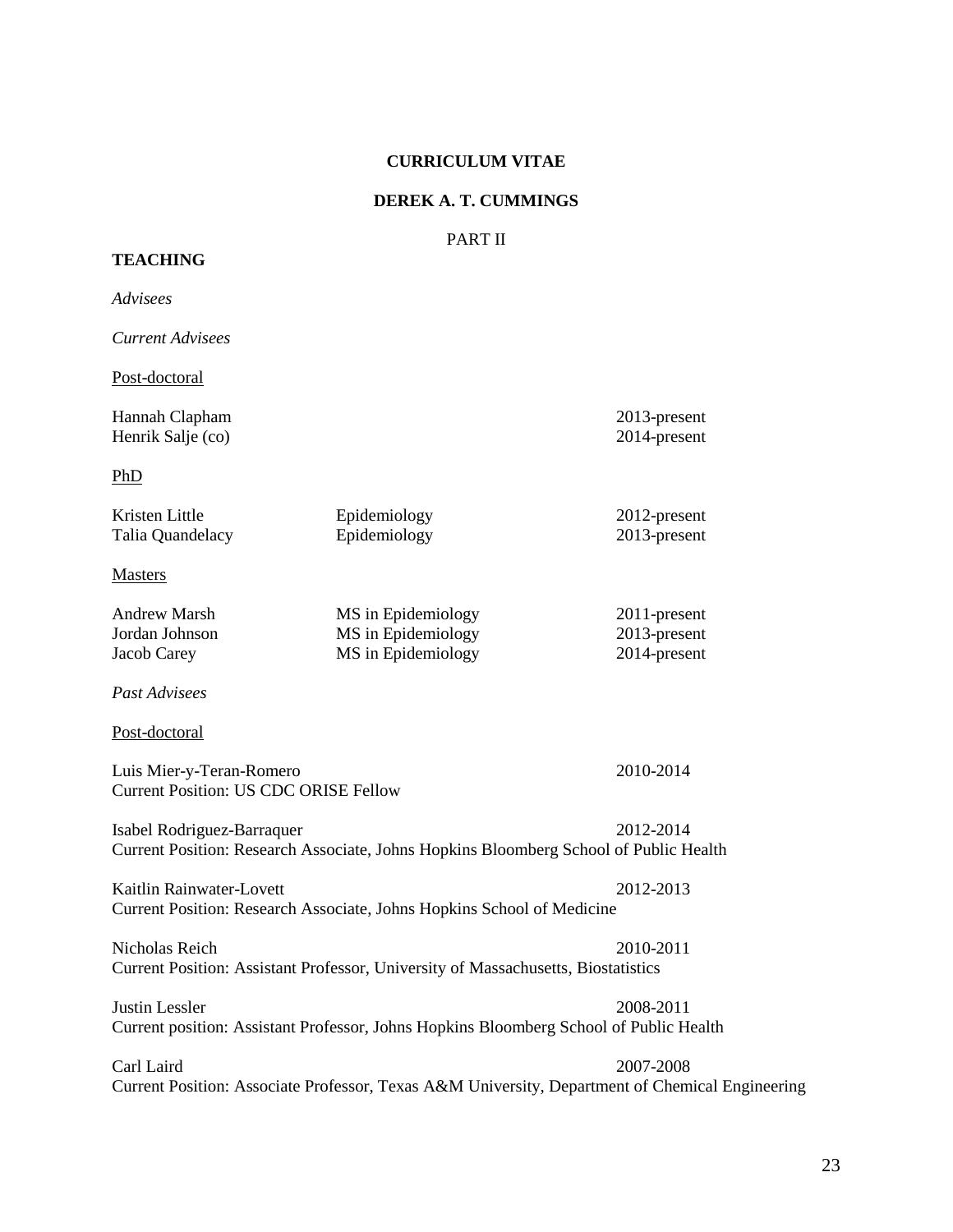| Epidemiology<br>Insights into the microscale spatial dynamics of dengue and chikungunya in Southeast Asia                                                                                                                                                                      | 2009-2014 |  |  |  |
|--------------------------------------------------------------------------------------------------------------------------------------------------------------------------------------------------------------------------------------------------------------------------------|-----------|--|--|--|
| Epidemiology<br>Thesis title: Heterogeneities in Cholera Transmission                                                                                                                                                                                                          | 2009-2014 |  |  |  |
| Epidemiology<br>Thesis title: Mechanistic Modeling of Sylvatic Arboviruses in Senegal                                                                                                                                                                                          | 2009-2013 |  |  |  |
| Epidemiology<br>Thesis title: Detectable Human Papillomavirus DNA: Prevalent vs. Incident Infection                                                                                                                                                                            | 2008-2012 |  |  |  |
| Isabel Rodriguez-Barraquer Epidemiology<br>Thesis title: The Shifting Epidemiology Of Dengue: Insight From Serological Surveys                                                                                                                                                 | 2007-2012 |  |  |  |
| Epidemiology<br>Thesis title: Detection and characterization of respiratory pathogens in institutions                                                                                                                                                                          | 2004-2008 |  |  |  |
|                                                                                                                                                                                                                                                                                |           |  |  |  |
| MS in Epidemiology<br>Thesis title: Quantifying Human Mobility Using The Longest Disease Traveled                                                                                                                                                                              | 2013-2014 |  |  |  |
| 2010-2014<br>Rome Buathong<br>MS in Tropical Medicine<br>Royal Tropical Institute, Amsterdam, Netherlands<br>Thesis title: Risk and protective factors for primary and secondary dengue infections among school-aged<br>children in Meuang district, Rayong province, Thailand |           |  |  |  |
| MS in Epidemiology<br>Socioeconomic determinants of mortality and disease transmission at census tract level during the 1918<br>H1N1 Influenza pandemic in Chicago                                                                                                             | 2012-2013 |  |  |  |
| MS in Epidemiology<br>The Effect Of Age And Syndrome On Serotype Prevalence In Invasive Pneumococcal Disease: A Sub-<br>Analysis Of The Pneumococcal Global Serotype Project                                                                                                   | 2010-2012 |  |  |  |
| MS in Molecular Microbiology and Immunology<br>Paul Maurizio<br>2009-2011<br>Thesis Title: Detection And Vertical Transmission Of Culex Flavivirus In Culex Quinquefasciatus<br>(Diptera: Culicidae) Mosquitoes From Zambia, Africa                                            |           |  |  |  |
| MS in Biostatistics<br>Thesis Title: A Multi-Host Multi-Vector SIR Model of Dengue Fever in Senegal                                                                                                                                                                            | 2009-2010 |  |  |  |
| MS in Epidemiology                                                                                                                                                                                                                                                             | 2009-2010 |  |  |  |
|                                                                                                                                                                                                                                                                                |           |  |  |  |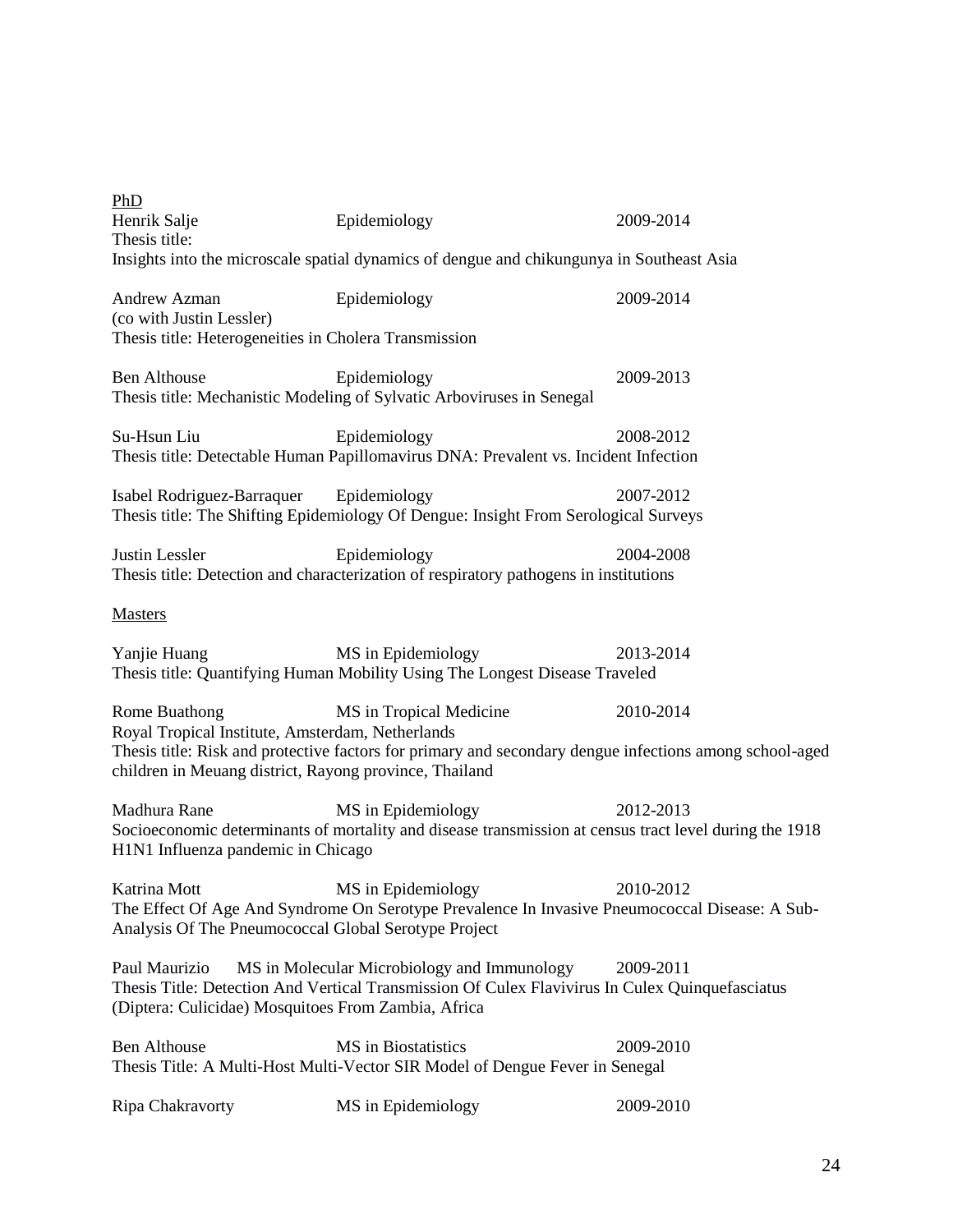Thesis Title: Modeling the incubation period of Escherichia coli

Jon Benenson MS in Biostatistics 2008-2010 Thesis Title: Susceptible reconstruction and serotype specific estimates of seasonality of transmission of dengue viruses in Thailand using a Time-Series-Susceptible-Infected-Recovered model

| Jodi Udd                                                                                                                                                                                                        | MPH                                                    |                                                                                                   | 2009-2010                    |  |
|-----------------------------------------------------------------------------------------------------------------------------------------------------------------------------------------------------------------|--------------------------------------------------------|---------------------------------------------------------------------------------------------------|------------------------------|--|
| Eileen Obe                                                                                                                                                                                                      | <b>MPH</b>                                             |                                                                                                   | 2009-2010                    |  |
| Yih Yng Ng                                                                                                                                                                                                      | <b>MPH</b>                                             | Thesis title: Prediction of Influenza-Like Illness trends in Singapore using Internet search data | 2008-2009                    |  |
| Hannah Lee                                                                                                                                                                                                      | <b>MPH</b>                                             |                                                                                                   | 2008-2009                    |  |
| Katherine Lin<br>MHS in Epidemiology<br>2007-2008<br>Thesis Title: A Method to Geocode Rural Addresses and Post Office Boxes: Application to a Study of<br>Drinking Water Nitrate Exposure and Cancer Incidence |                                                        |                                                                                                   |                              |  |
| Duza Baba,                                                                                                                                                                                                      |                                                        | MHS in International Health                                                                       | 2006                         |  |
| Heidi Hallman                                                                                                                                                                                                   |                                                        | MHS in International Health                                                                       | 2006                         |  |
| Kristin Kelling                                                                                                                                                                                                 |                                                        | MHS in International Health                                                                       | 2005                         |  |
| Alex Ruan                                                                                                                                                                                                       |                                                        | Undergraduate in Public Health                                                                    | 2012                         |  |
| Preliminary Oral Participation (*alternate)<br>Departmental<br>Name<br>Date                                                                                                                                     |                                                        |                                                                                                   |                              |  |
| Rebecca Pierce*<br><b>Andrew Azman</b><br>Henrik Salje<br>Isabel Rodriguez-Barraquer<br>Benjamin Althouse<br>Su-Hsun Liu<br>Amanda Latimore<br><b>Bridget Ambrose</b>                                           | PhD<br>PhD.<br>PhD<br>PhD<br>PhD.<br>PhD<br>PhD<br>PhD | 2014<br>2012<br>2011<br>2011<br>2010<br>2009<br>2007<br>2006                                      |                              |  |
| Schoolwide                                                                                                                                                                                                      |                                                        |                                                                                                   |                              |  |
| Mariam Fofana<br>Holly Schuh<br>Kristen Little<br>Huitong Qui                                                                                                                                                   | PhD<br>PhD<br>PhD<br>PhD                               | Epidemiology<br><b>International Health</b><br>Epidemiology<br><b>Biostatistics</b>               | 2014<br>2014<br>2014<br>2014 |  |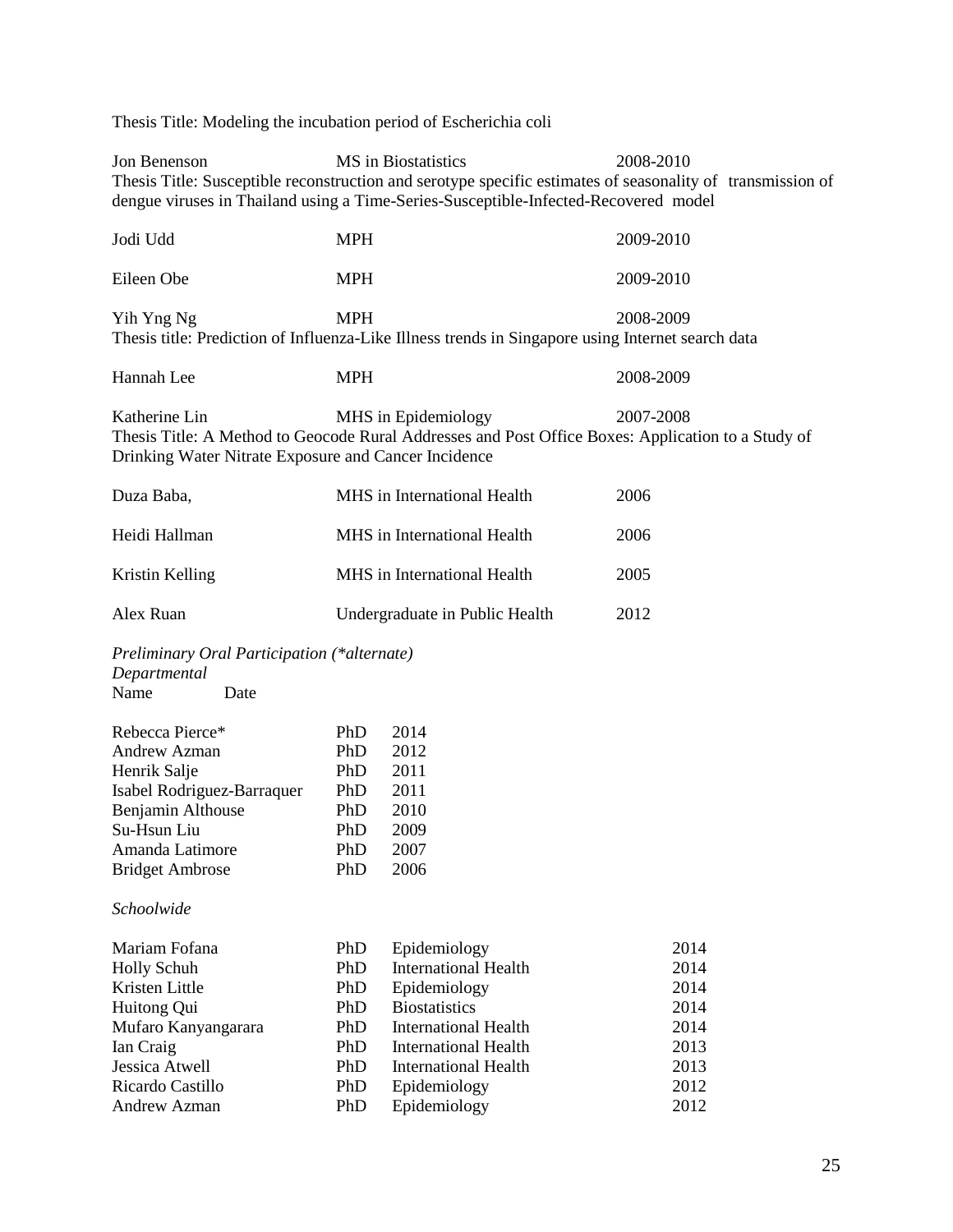| Benjamin Althouse          | PhD        | Epidemiology                           | 2012 |
|----------------------------|------------|----------------------------------------|------|
| Genevieve Wojcik           | PhD        | Epidemiology                           | 2011 |
| Michelle Mergier*          | PhD        | <b>International Health</b>            | 2011 |
| Alison Turnbull*           | PhD        | Epidemiology                           | 2011 |
| <b>Emily Gurley</b>        | PhD        | Epidemiology                           | 2011 |
| Henrik Salje               | PhD        | Epidemiology                           | 2011 |
| Su-Hsun Liu                | PhD        | Epidemiology                           | 2011 |
| Amanda Latimore            | PhD        | Epidemiology                           | 2010 |
| James Stark                | PhD        | Epidemiology, University of Pittsburgh | 2010 |
| Isabel Rodriguez-Barraquer | PhD        | Epidemiology                           | 2010 |
| Nikolas Wada*              | PhD        | Epidemiology                           | 2010 |
| Adrienne Shapiro           | PhD        | Epidemiology                           | 2009 |
| <b>Bridget Ambrose</b>     | PhD        | Epidemiology                           | 2008 |
| Willem van Panhuis         | PhD        | International Health                   | 2008 |
| Nicholas Reich             | <b>PhD</b> | <b>Biostatistics</b>                   | 2008 |
| Kathryn Anderson           | PhD        | Epidemiology, Emory University         | 2008 |
| Tassanee Silawan           | PhD        | Epidemiology, Mahidol University       | 2007 |
|                            |            |                                        |      |

# *Final Oral Participation*

| PhD | Epidemiology                           | 2014                                    |
|-----|----------------------------------------|-----------------------------------------|
| PhD | Epidemiology                           | 2014                                    |
| PhD | Epidemiology                           | 2014                                    |
| PhD | Epidemiology                           | 2013                                    |
| PhD | <b>Infectious Disease Epidemiology</b> | 2013                                    |
|     | <b>Imperial College</b>                |                                         |
| PhD | <b>International Health</b>            | 2012                                    |
| PhD | Epidemiology                           | 2012                                    |
| PhD | Epidemiology                           | 2012                                    |
| PhD | Epidemiology                           | 2012                                    |
| PhD | Health, Behavior and Society           | 2011                                    |
| PhD | Epidemiology, Emory University         | 2010                                    |
| PhD | Epidemiology, University of Pittsburgh | 2010                                    |
| PhD | <b>Biostatistics</b>                   | 2010                                    |
| PhD | Epidemiology                           | 2010                                    |
| PhD | International Health                   | 2009                                    |
| PhD | Epidemiology                           | 2008                                    |
| PhD |                                        |                                         |
| PhD | Epidemiology                           | 2008                                    |
| PhD | Epidemiology                           | 2008                                    |
| PhD | Epidemiology, Mahidol University       | 2008                                    |
|     |                                        | Molecular Microbiology & Immunology2008 |

# *Thesis Committee Participation*

| Andrew Azman   | Heterogeneities in Cholera Transmission                                                                                              |
|----------------|--------------------------------------------------------------------------------------------------------------------------------------|
| Mary Grabowski | Patterns and predictors of the epidemiological and evolutionary                                                                      |
|                | dynamics of HIV-1 infection in Rakai, Uganda                                                                                         |
| Ben Althouse   | Studies of Sylvatic Dengue in Senegal                                                                                                |
| Henrik Salje   | Combining surveillance data with genetic analysis in the characterization<br>of spatiotemporal clustering of dengue cases in Bangkok |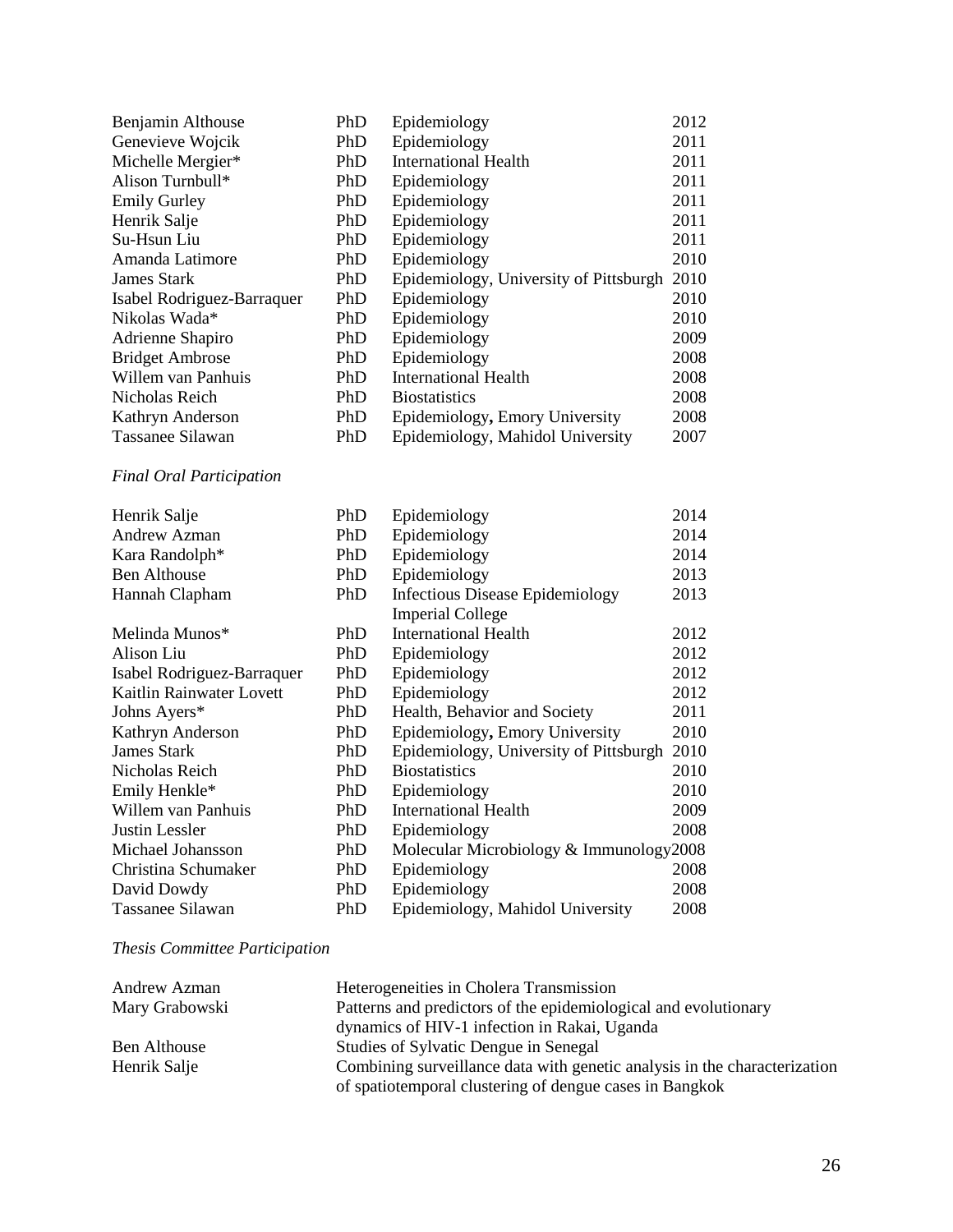| Isabel Rodriguez-Barraquer | Towards a better estimation of the force of infection and basic<br>reproductive number of dengue virus                                                                    |
|----------------------------|---------------------------------------------------------------------------------------------------------------------------------------------------------------------------|
| Su-Hsun Liu                | Mathematical modeling to inform likelihood of second peak HPV<br>prevalence in older women                                                                                |
| Kaitlin Lovett             | The Impact of Immune Reconstitution and Revaccination on Measles<br>Immunity in HIV-infected Zambian Children initiating Antiretroviral<br>Therapy                        |
| Genevieve Wojcik           | A Genome-Wide Association Study of Oral Polio Vaccine Failure in<br>Infants from Bangladesh (MAL-ED Study): Gene-, and Pathway-Level<br>Analyses                          |
| <b>Emily Gurley</b>        | Exposure to Indoor Air Pollution and Pneumonia in Dhaka, Bangladesh                                                                                                       |
| <b>Justin Lessler</b>      | The Detection and Characterization of Respiratory Virus Transmission in<br>Institutions                                                                                   |
| Willem van Panhuis         | Dynamics of Dengue Antibodies : Transplacental Transfer, Decline after<br>Birth and the Serotype Specific Response to Infection among Infants and<br>Children in Thailand |
| Christina Schumacher       | Identifying, Chracterizing and Predicting the Role of Core Groups in<br>Syphilis Epidemics                                                                                |
| Nicholas Reich             | Statistical Methods for Incomplete Data from Infectious Disease<br><b>Outbreaks</b>                                                                                       |
| Michael Johansson          | The Influence of Climate on Dengue Transmission in Puerto Rico                                                                                                            |
| David Dowdy                | Impact and Cost-Effectiveness of Improved Diagnostics for Tuberculosis<br>in Developing Countries                                                                         |

### *Classroom Instruction*

#### 2014

Principal Instructor (with Dr. Kenrad Nelson, Dr. Shruti Mehta, and Dr. Isabel Rodriguez-Barraquer) Department of Epidemiology Bloomberg School of Public Health Johns Hopkins University Epidemiology of Infectious Diseases Enrollment: 42

2009-2015

Principal Instructor (with Dr. William Moss and Dr. Justin Lessler) Department of Epidemiology Bloomberg School of Public Health Johns Hopkins University Concepts and Methods in Infectious Disease Epidemiology Enrollment: 10, 35, 35, 35, 32, 27

2007-2008, 2009-2015 Principal Instructor Department of Epidemiology Bloomberg School of Public Health Johns Hopkins University Infectious Disease Dynamics: Theoretical and Computational Approaches Enrollment: 18, 25, 20, 30, 20, 22, 24, 20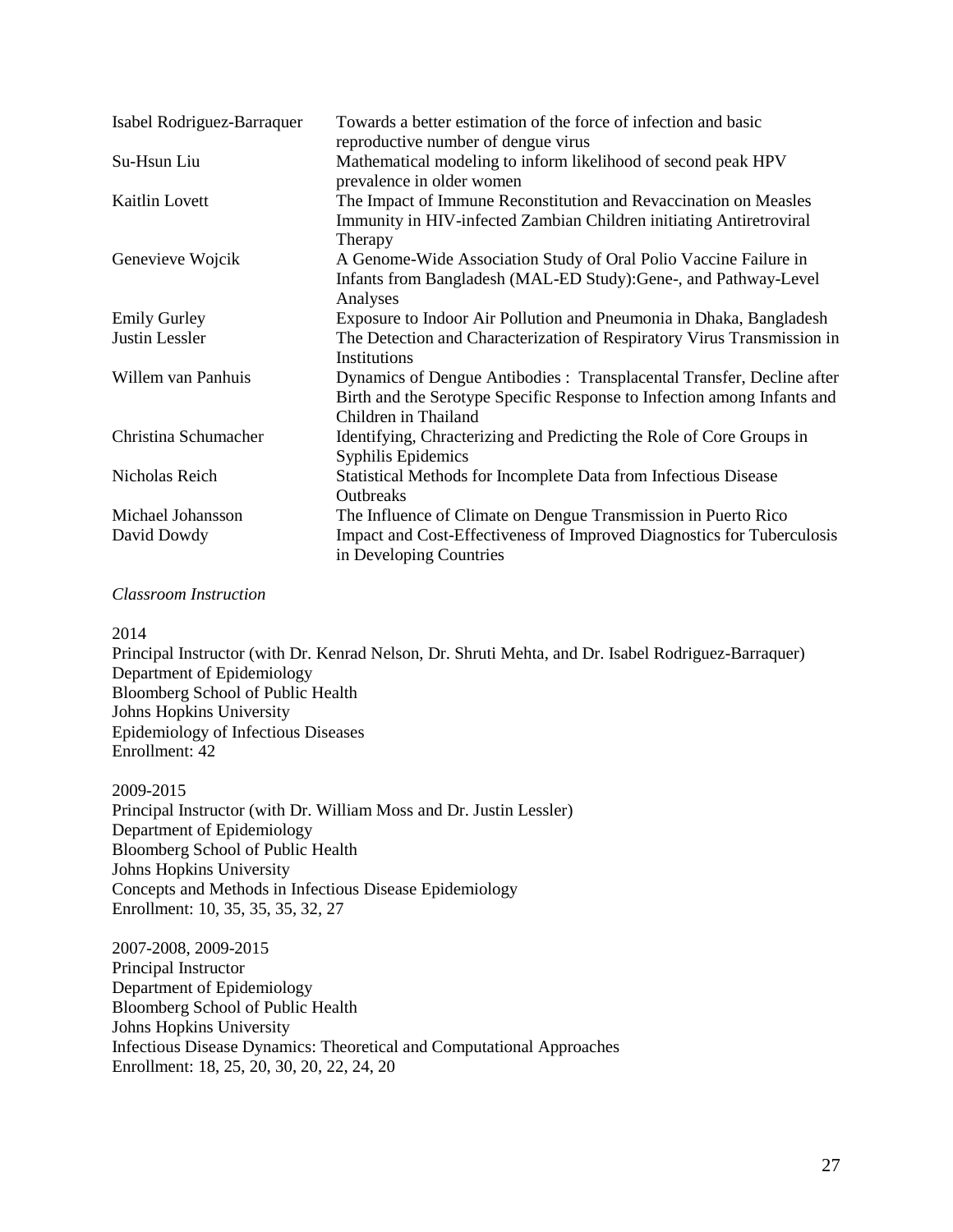2011 Guest Lecturer "Modeling and prediction of DHF", "Models of dengue transmission and dengue vaccines" PAHO/Instituto Pedro Kouri Dengue Institute Havana, Cuba Enrollment: 210

#### 2010

Principal Instructor Infectious Disease Dynamics: Theoretical and Computational Approaches Johns Hopkins Bloomberg School of Public Health Fall Institute Barcelona, Spain Enrollment: 20

2007-2013

Instructor Department of Epidemiology Bloomberg School of Public Health Johns Hopkins University Epidemiologic Methods 3 Enrollment: 220 on average in class total each year, 60 in lab section each year.

#### 2007-2013

Faculty Advisor Department of Epidemiology Bloomberg School of Public Health Johns Hopkins University Modeling of Spatial and Temporal Disease Epidemiology Forum-Student Group

2005-2006 Principal Instructor Department of International Health Bloomberg School of Public Health Johns Hopkins University Infectious Disease Dynamics: Theoretical and Computational Approaches Enrollment: 19, 15

2005-2013 (12 separate lectures) Guest Lecturer "Introduction to mathematical modeling of infectious diseases", "Influenza" Department of Epidemiology Bloomberg School of Public Health Johns Hopkins University Infectious Disease Epidemiology

2012-2014 (5 separate lectures) Guest Lecturer "MERS Coronavirus", "Dengue", "SARS Coronavirus" Department of Epidemiology Bloomberg School of Public Health Johns Hopkins University Emerging Infectious Disease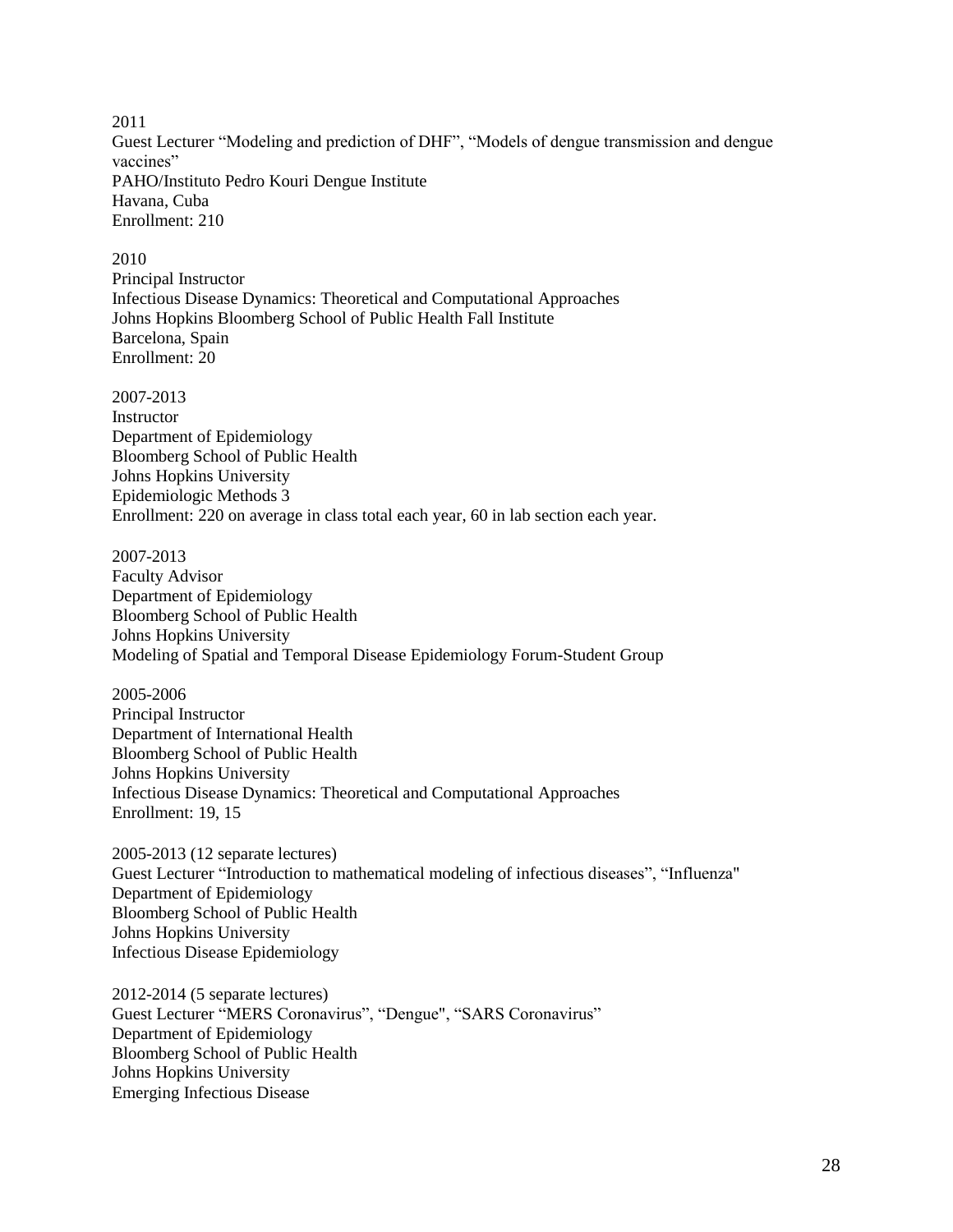2008-2010 Guest Lecturer "Host demographics and infectious disease dynamics" Department of Molecular Microbiology and Immunology Bloomberg School of Public Health Johns Hopkins University Ecology of Infectious Disease

2007-2008 Co-organizer Departments of Epidemiology and Biostatistics Bloomberg School of Public Health Johns Hopkins University Epi/Biostats Working Group on Infectious Disease

2014, 2015 Guest Lecturer "Infectious Disease Epidemiology" Global Institute of Public Health New York University

2006-2008 Guest Lecturer University of Pittsburgh Graduate School of Public Health Department of Epidemiology Infectious Disease Epidemiology

2012 Guest Lecturer "A Practical Short Course in Infectious Disease Modeling" Harvard University/Mahidol University Bangkok

2006-2014 Guest Lecturer "Models of infectious disease dynamics" United States Uniformed Services University Bethesda, MD Infectious Disease Epidemiology

2006-2011 **Instructor** Field Epidemiology Training Program Thailand Ministry of Public Health Bangkok, Thailand Infectious Disease Dynamics

2003-2004 Guest Lecturer Department of Earth and Planetary Sciences Zanvyl Krieger School of Arts and Sciences Johns Hopkins University Climate Change and Global Health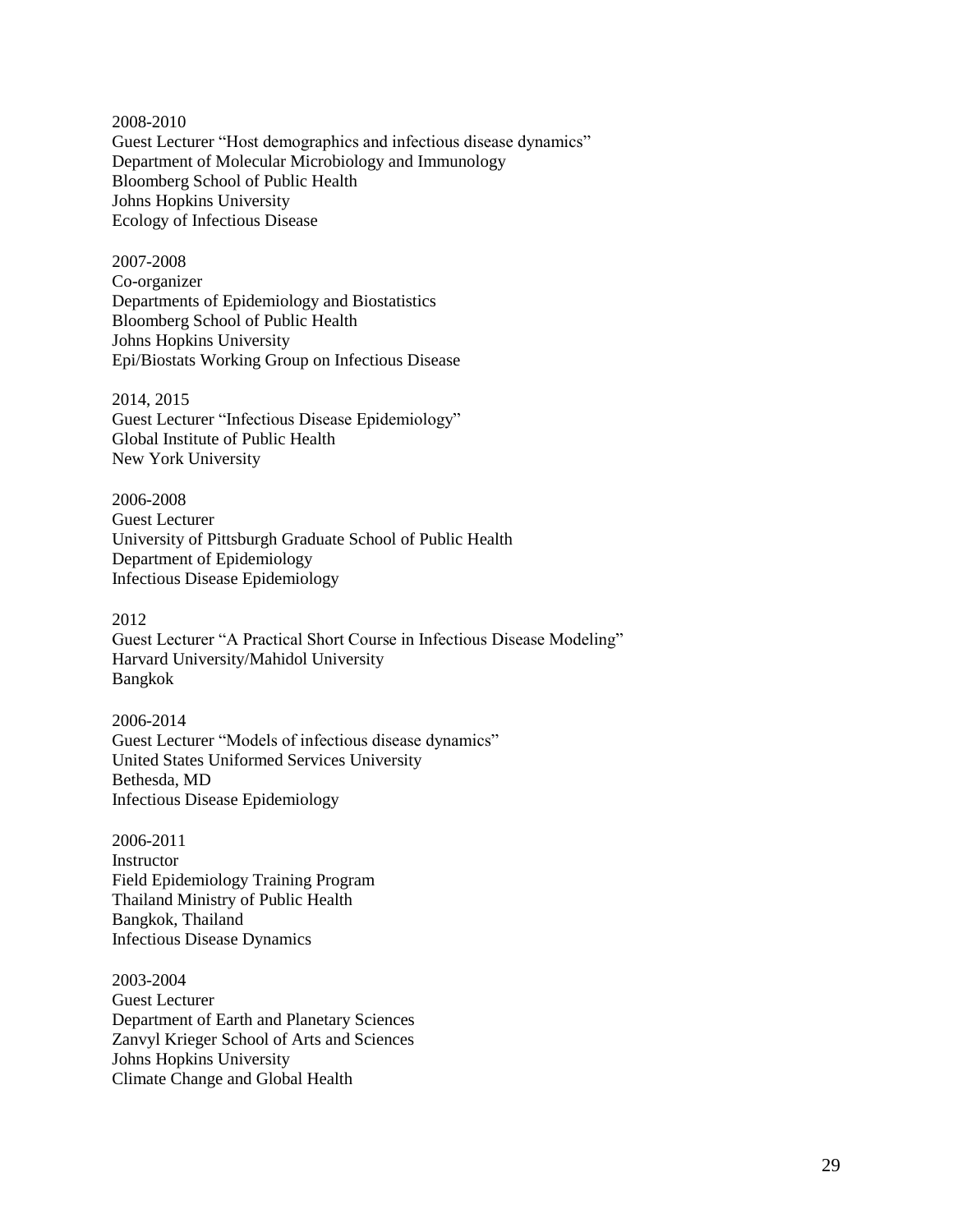2001 Tutorial Instructor GEOMED 2001 Université Pierre et Marie Curie, Paris Time-Series Analysis, Pre-conference Tutorial

1996 Teaching Assistant Inorganic Chemistry, Brown University

# **RESEARCH GRANT PARTICIPATION**

| Characterize the genetic and antigenic variability of dengue viruses circulating |
|----------------------------------------------------------------------------------|
| over the last twenty years using a large repository of viral samples and build   |
| population models of ecological interactions between dengue viruses and its      |
|                                                                                  |
|                                                                                  |

Monitoring cause-specific school absences to estimate influenza transmission in Western PA 09/01/13-08/31/16, CDC

| Principal Investigator: Derek Cummings |                                                                                                                                                               |
|----------------------------------------|---------------------------------------------------------------------------------------------------------------------------------------------------------------|
| Funding Level:                         | 1.2 calendar months                                                                                                                                           |
| Primary Goal:                          | To refine surveillance in communities for influenza and other respiratory disease<br>incidence using cause-specific absenteeism in school-children in western |
|                                        | Pennsylvania.                                                                                                                                                 |
| Role:                                  | Principal Investigator                                                                                                                                        |

Staphylococcus aureus and Pseudomonas Hospital Acquired Infections

01/01/13-12/31/16, MedImmune

|                | Principal Investigator: Derek Cummings (co) with Trish Perl                                                                                                                           |
|----------------|---------------------------------------------------------------------------------------------------------------------------------------------------------------------------------------|
| Funding Level: | 0.6 months                                                                                                                                                                            |
| Primary Goal:  | Identify risk factors for hospital acquired infections of staphylococcus aureus and<br>pseudomonas in 7 hospital centers and assist in trial design for new intervention<br>products. |
| Role:          | Principal Investigator                                                                                                                                                                |

Modeling of infectious disease; A study of repeat influenza vaccination, and how population based immunity impacts the genetic makeup of dengue viruses.

04/01/14-3/30/2015, WRAIR Principal Investigator: Derek Cummings Funding Level: 0.12 calendar months Primary Goal: Two part project to determine the impact of successive influenza vaccine on immunity and risk and 2) dengue population immunity and how this shapes the dengue viral evolution. Role: Principal Investigator

Methods for Reducing Spatial Uncertainty and Bias in Disease Surveillance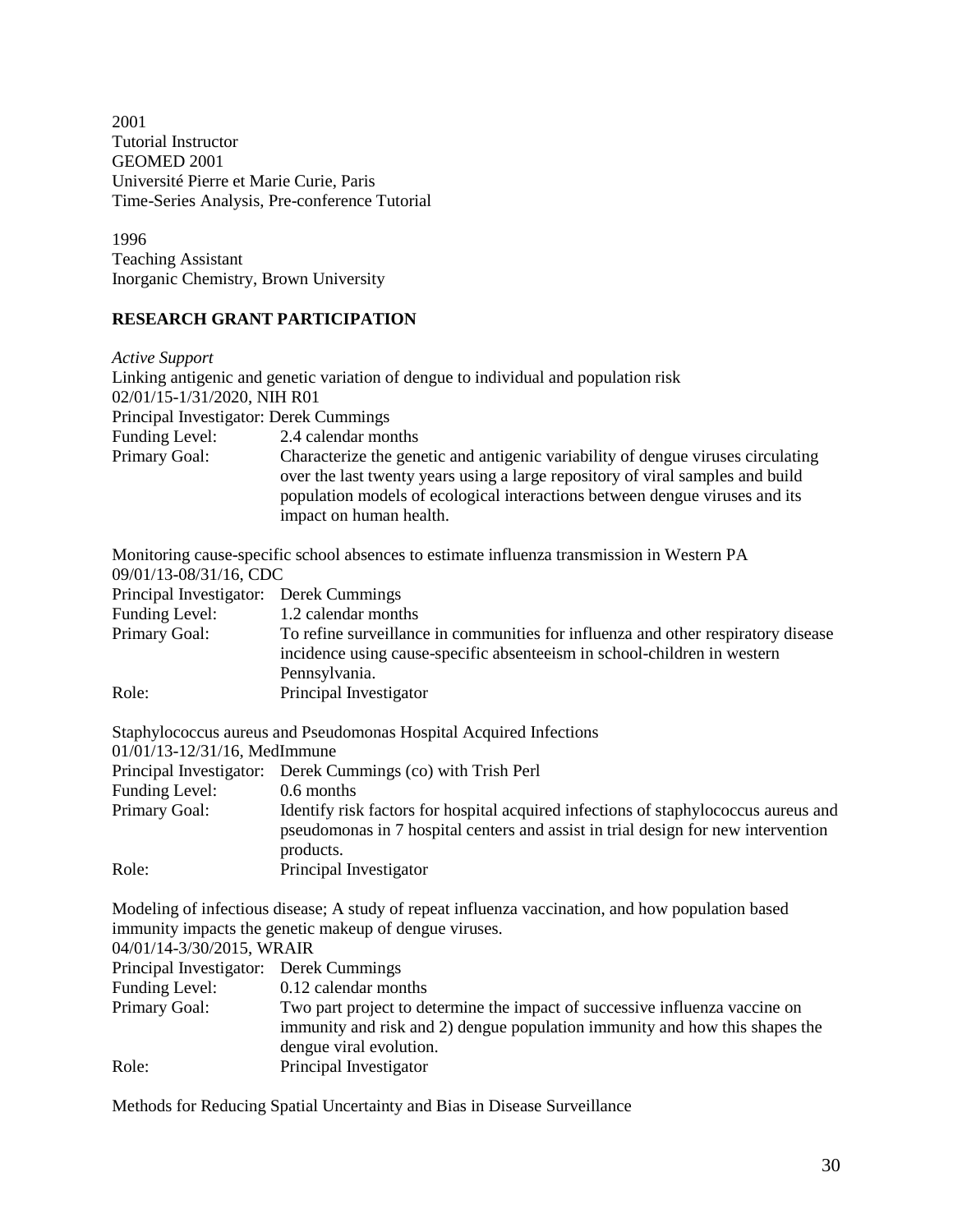## 02/01/2013-01/31/2018, NIH NIAID

Principal Investigator: Justin Lessler Funding Level: 2.4 calendar months The goal of this research is to develop methods that can improve forecasting and current estimates of the incidence of dengue and other infectious diseases. The project uses multiple approaches including mechanistic models and models that traverse multiple temporal and spatial scales to produce estimates of incidence. Role: Investigator

| The RESPECT Study         |                                                                                                                                                                                 |
|---------------------------|---------------------------------------------------------------------------------------------------------------------------------------------------------------------------------|
| 09/01/10-08/31/15, CDC/VA |                                                                                                                                                                                 |
|                           | Principal Investigators: Trish Perl, Lew Radonovich (co-PI's)                                                                                                                   |
| Funding Level:            | 1.2 calendar months                                                                                                                                                             |
| Primary Goal:             | The goal of this research is to compare the efficacy of surgical masks to N95<br>respirators in protecting health care workers from respiratory viruses including<br>influenza. |
| Role:                     | Investigator                                                                                                                                                                    |

| 09/01/14-08/31/16, NIH | Inference for interacting pathogens with mechanistic and phenomenological models                                                                                                             |
|------------------------|----------------------------------------------------------------------------------------------------------------------------------------------------------------------------------------------|
|                        | Principal Investigators: Derek Cummings (local PI), Nick Reich (overall PI)                                                                                                                  |
| Funding Level:         | 1.56 calendar months                                                                                                                                                                         |
| Primary Goal:          | Develop inference framework to estimate interactions of multiple pathogens that<br>co-circulate and induce immune responses that might create competitive and/or<br>enhancing relationships. |
| Role:                  | Investigator                                                                                                                                                                                 |

| 07/01/14-08/31/19, NIH | University of Pittsburgh MIDAS Center of Excellence: Data and Statistical Inference Project                                                                                                                                                                                                                                                                                                                                                                                                                                            |
|------------------------|----------------------------------------------------------------------------------------------------------------------------------------------------------------------------------------------------------------------------------------------------------------------------------------------------------------------------------------------------------------------------------------------------------------------------------------------------------------------------------------------------------------------------------------|
|                        | Principal Investigators: Derek Cummings (local PI), Donald Burke (overall PI)                                                                                                                                                                                                                                                                                                                                                                                                                                                          |
| Funding Level:         | 3.00 calendar months                                                                                                                                                                                                                                                                                                                                                                                                                                                                                                                   |
| Primary Goal:          | Computational modeling for science and policy is driven by availability of data<br>to estimate model parameters. Insights for disease transmission dynamics are<br>derived from statistical inference using these models. This project will capitalize<br>vided by large scale genetic and epidemiological<br>on new opportunities pro<br>data created during MIDAS-II to study infectious disease transmission dynamics<br>at the micro- and macro level using innovative statistical approaches and<br>parameter estimation methods. |
| Role:                  | Investigator                                                                                                                                                                                                                                                                                                                                                                                                                                                                                                                           |

Analytic Support for the Ebola Outbreaks and Strengthening Primary Health Care in West Africa and Democratic Republic of Congo 10/15/14-01/31/15, Unicef Principal Investigators: David Peters (PI)<br>Funding Level: 0.12 calendar mo Funding Level: 0.12 calendar months<br>Primary Goal: The goal of this project The goal of this project is to conduct analyses and simulations to support UNICEF's response to the Ebola virus outbreak in West Africa. Role: Investigator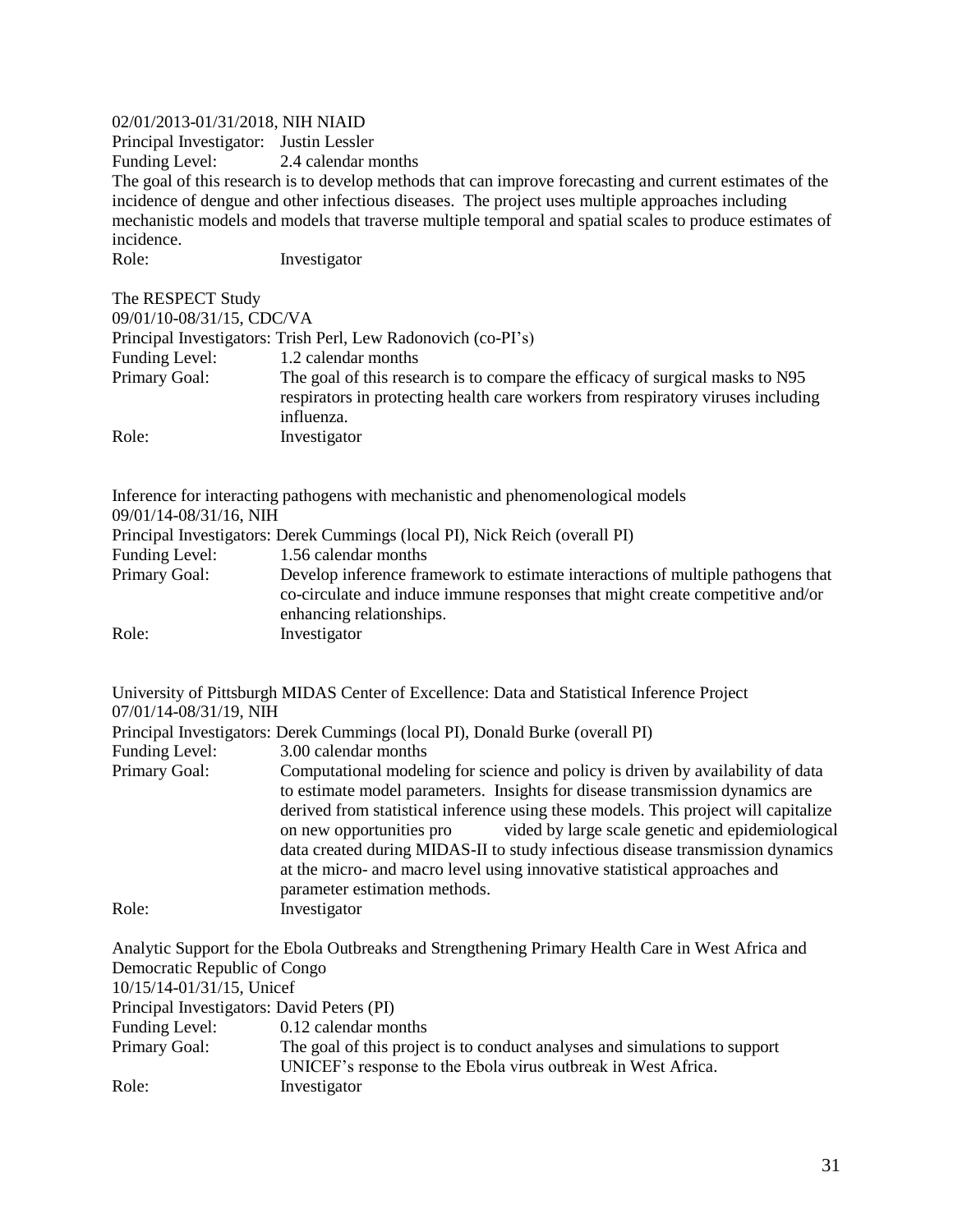# *Completed Support*

|                                                                           | VMI II: Application of Computational Models to Guide and Evaluate Global                                                                                                                                                                                                                                                                          |
|---------------------------------------------------------------------------|---------------------------------------------------------------------------------------------------------------------------------------------------------------------------------------------------------------------------------------------------------------------------------------------------------------------------------------------------|
|                                                                           | 07/01/13-06/30/15, University of Pittsburgh, Bill and Melinda Gates Foundation                                                                                                                                                                                                                                                                    |
| Principal Investigator: Derek Cummings                                    |                                                                                                                                                                                                                                                                                                                                                   |
| Funding Level:                                                            | 0.60 calendar months                                                                                                                                                                                                                                                                                                                              |
| Primary Goal:                                                             | To use theoretical models to evaluate multiple vaccination strategies and vaccine<br>candidates to control dengue and other vector-borne diseases                                                                                                                                                                                                 |
| Role:                                                                     | Principal Investigator                                                                                                                                                                                                                                                                                                                            |
| 08/31/11 - 08/30/14, CDC                                                  | Quantifying Contact Rates and Mixing Patterns in School Aged Children                                                                                                                                                                                                                                                                             |
| Funding Level:                                                            | Principal Investigator: Derek Cummings (co) with Shanta Zimmer<br>1.2 calendar months                                                                                                                                                                                                                                                             |
| Primary Goal:                                                             | The goal of this work is to use multiple methods to quantify the contacts that<br>school children make that could potentially transmit influenza including survey,<br>proximity detectors and GPS devices in order to evaluate each of these methods.<br>We will also link measures of social contact to the risk of acquisition of<br>influenza. |
| Role:                                                                     | co-Principal Investigator                                                                                                                                                                                                                                                                                                                         |
| 10/01/08-8/31/14, NIH                                                     | Immune Landscapes of Human Influenza in Households, Towns and Cities in Southern China                                                                                                                                                                                                                                                            |
| Principal Investigator:                                                   | Derek Cummings                                                                                                                                                                                                                                                                                                                                    |
| Funding Level:                                                            | 1.8 calendar months                                                                                                                                                                                                                                                                                                                               |
| Primary Goal:                                                             | The goal of this work is to characterize immunological profiles to human<br>influenza in space and time among individuals living in Guangzhou province,<br>China, and to build computational models that capture the transmission dynamics<br>that could create the specific distributions observed.                                              |
| Role:                                                                     | Principal Investigator                                                                                                                                                                                                                                                                                                                            |
| Career Award at the Scientific Interface                                  |                                                                                                                                                                                                                                                                                                                                                   |
| 07/01/07 - 07/31/15, Burroughs Wellcome                                   |                                                                                                                                                                                                                                                                                                                                                   |
| Principal Investigator: Derek Cummings                                    |                                                                                                                                                                                                                                                                                                                                                   |
| Funding Level:                                                            | 0.12 calendar months                                                                                                                                                                                                                                                                                                                              |
| Primary Goal:                                                             | To study natural and vaccine-induced immunity and spatial-temporal                                                                                                                                                                                                                                                                                |
| Role:                                                                     | dynamics of epidemic dengue<br>Principal Investigator                                                                                                                                                                                                                                                                                             |
| Principal Investigator: Derek Cummings<br>Funding level:<br>Primary Goal: | Using Viral Sequences to Characterize the Micro-scale Dispersal Dynamics of Dengue in Bangkok<br>2/1/2012-12/31/2014, Johns Hopkins Center for Global Health<br>\$50,000 research funds (0 months)<br>Describe the micro-scale transmission of dengue in an urban environment using                                                               |
| Role:                                                                     | genetic and geographic information on the occurrence of cases.<br>Principal Investigator                                                                                                                                                                                                                                                          |

Computational Models of Infectious Disease Threats Center for Excellence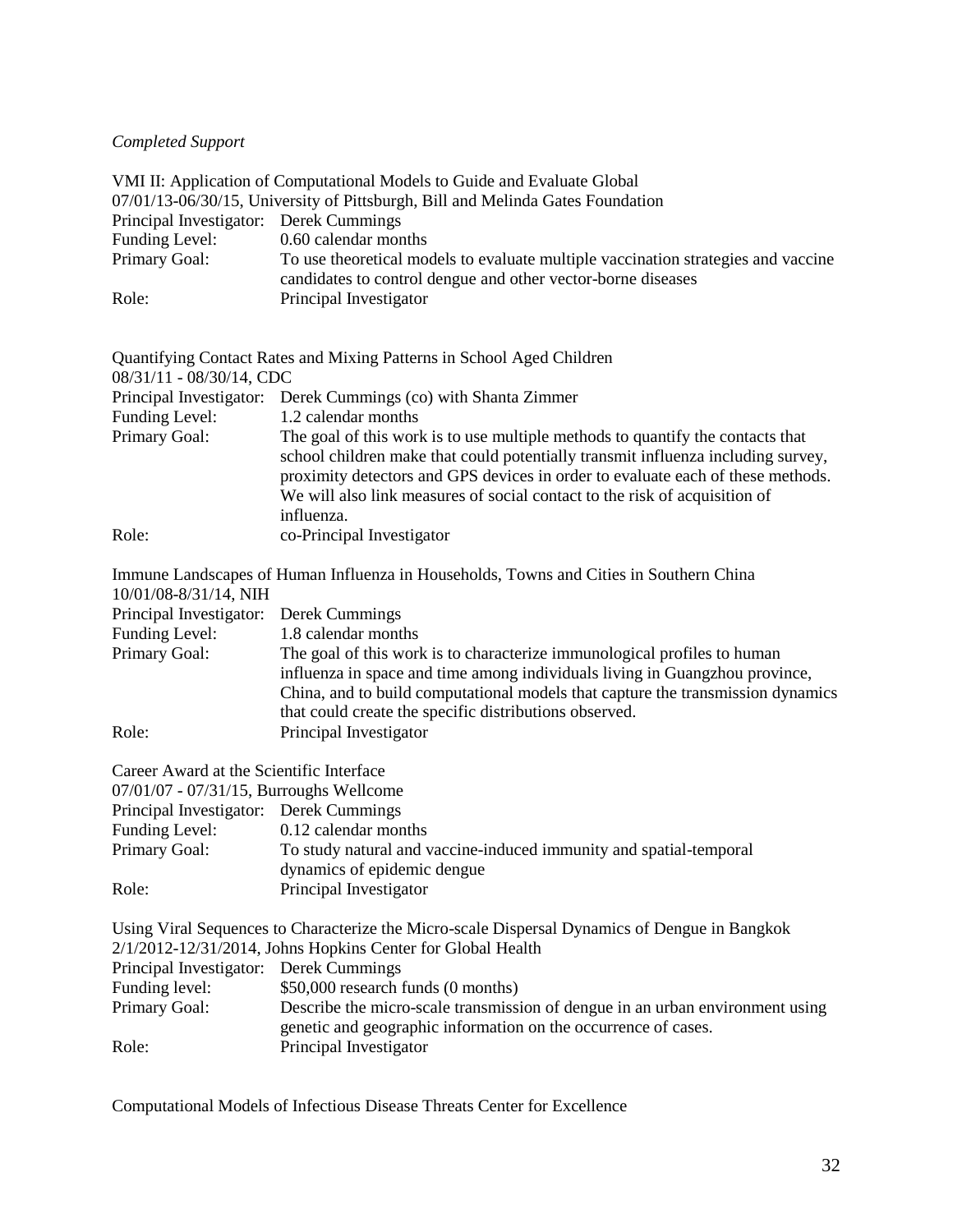| 04/01/09 - 04/01/14, NIH-NIGMS       |                                                                                                                                                                                                                                                                                                                                   |
|--------------------------------------|-----------------------------------------------------------------------------------------------------------------------------------------------------------------------------------------------------------------------------------------------------------------------------------------------------------------------------------|
| Principal Investigator: Don Burke    |                                                                                                                                                                                                                                                                                                                                   |
| Funding Level:                       | 3.0 calendar months                                                                                                                                                                                                                                                                                                               |
| Primary Goal:                        | Integrate the most advanced and powerful techniques of epidemiological data<br>analysis with those of computer simulation to produce a unified computational<br>epidemiology.                                                                                                                                                     |
| Role:                                | Investigator                                                                                                                                                                                                                                                                                                                      |
| Vaccine Modeling Initiative          |                                                                                                                                                                                                                                                                                                                                   |
|                                      | 04/1/08-04/31/13, Bill and Melinda Gates Foundation                                                                                                                                                                                                                                                                               |
| Principal Investigator: Don Burke    |                                                                                                                                                                                                                                                                                                                                   |
| Funding Level:                       | 1.0 calendar months                                                                                                                                                                                                                                                                                                               |
| Primary Goal:                        | Evaluation of candidate vaccine technologies using computational models.                                                                                                                                                                                                                                                          |
| Role:                                | Investigator                                                                                                                                                                                                                                                                                                                      |
| 10/1/08-09/31/13, NIH                | Temporal and Spatial Dynamics of Sylvatic Arbovirus Transmission and Emergence                                                                                                                                                                                                                                                    |
| Principal Investigator: Scott Weaver |                                                                                                                                                                                                                                                                                                                                   |
| Funding Level:                       | 1.8 calendar months                                                                                                                                                                                                                                                                                                               |
| Primary Goal:                        | The goal of this project is to study the dynamics of transmission of dengue and<br>chikungunya virus among non-human primate species in Senegal and determine<br>which species support transmission of these viruses endemically and which ones<br>appear to be only spillover species.                                           |
| Role:                                | Investigator                                                                                                                                                                                                                                                                                                                      |
| $09/01/09 - 08/31/13$ , NIH          | Multi-Scale Modeling of Infectious Diseases in Fluctuating Environments                                                                                                                                                                                                                                                           |
|                                      | Principal Investigator: Derek Cummings, Lora Billings (co)                                                                                                                                                                                                                                                                        |
| Funding Level:                       | 0.6 calendar months                                                                                                                                                                                                                                                                                                               |
| Primary Goal:                        | The objective of this proposal is to develop new mathematical models of                                                                                                                                                                                                                                                           |
|                                      | infectious disease transmission that effectively, capture the impact of<br>stochasticity on dynamics and lead to more effective control. The group will<br>study the dynamics of disease spread in fluctuating environments modeled at<br>various population scales.                                                              |
| Role:                                | Co-Principal Investigator                                                                                                                                                                                                                                                                                                         |
|                                      | Preparedness and Catastrophic Event Response (PACER)                                                                                                                                                                                                                                                                              |
|                                      | $06/01/09 - 05/31/12$ , US department of Homeland Security                                                                                                                                                                                                                                                                        |
| Principal Investigator: Gabe Kelen   |                                                                                                                                                                                                                                                                                                                                   |
| Funding Level:                       | 0.12 calendar months                                                                                                                                                                                                                                                                                                              |
| Primary Goal:                        | PACER is a consortium of research institutions studying how the nation can best<br>prepare for and respond to potential large-scale incidents and disasters. My work<br>on this project is on model development for pandemic influenza models<br>particularly, methods for parameter estimation for individual based simulations. |
| Role:                                | Investigator                                                                                                                                                                                                                                                                                                                      |
| 02/28/12, NIH                        | Immune Reconstitution of HIV-1 Infected Zambian Children Initiating Antiretroviral Therapy 03/01/07 –                                                                                                                                                                                                                             |
| Principal Investigator:              | William Moss                                                                                                                                                                                                                                                                                                                      |
| Funding Level:                       | 0.6 calendar months                                                                                                                                                                                                                                                                                                               |
| Primary Goal:                        | This project will study measles and measles vaccination in HIV-1-infected                                                                                                                                                                                                                                                         |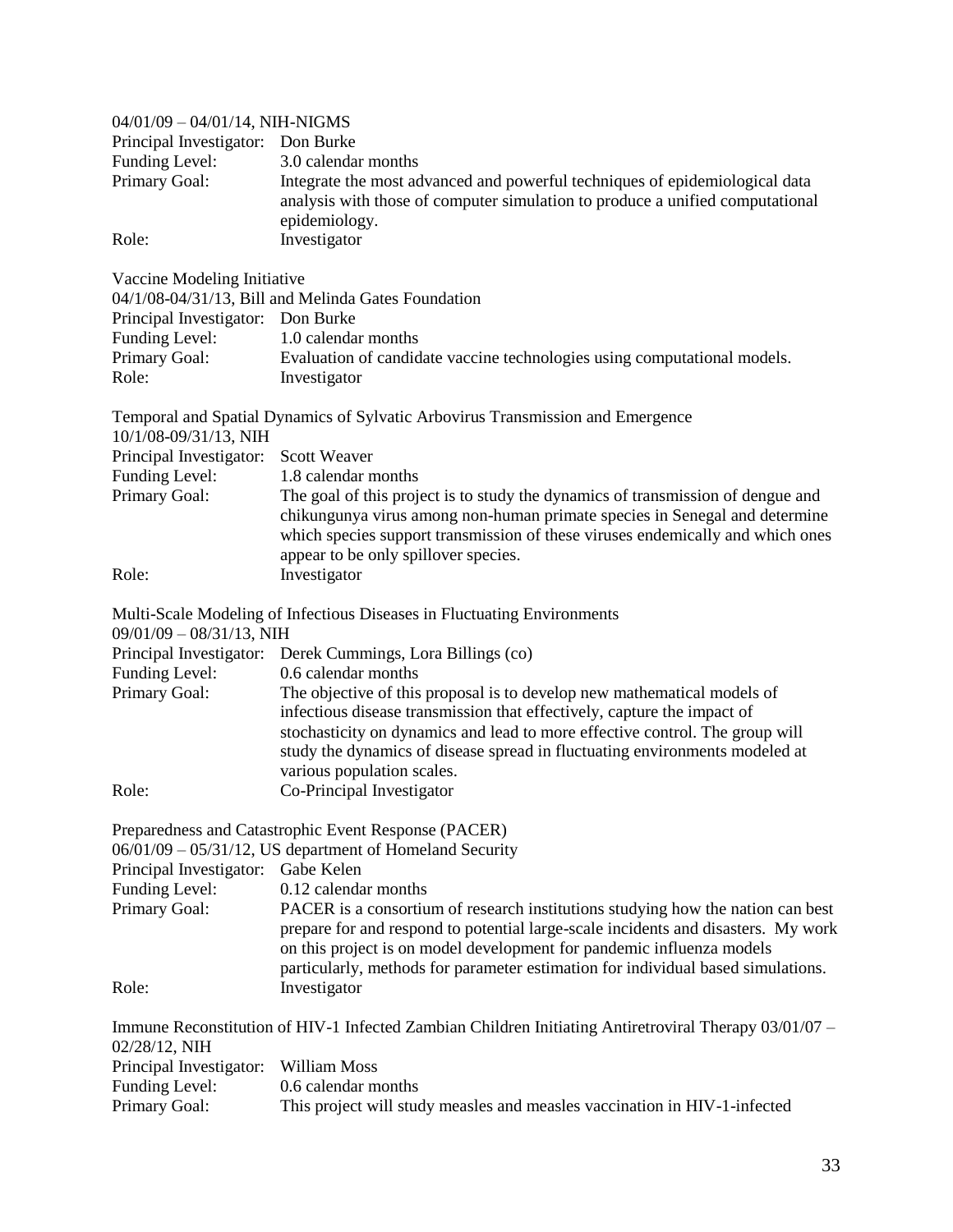| Role:                                                               | children in Lusaka, Zambia to characterize measles virus-specific immune<br>reconstitution and immunologic memory in Zambian children initiating ART.<br>Investigator |
|---------------------------------------------------------------------|-----------------------------------------------------------------------------------------------------------------------------------------------------------------------|
|                                                                     | Planning for Avian Influenza Outbreaks and Potential Pandemics                                                                                                        |
|                                                                     | $9/14/05 - 3/31/10$ , NIH-Fogarty International Center                                                                                                                |
| Principal Investigator: Don Burke                                   |                                                                                                                                                                       |
| Funding Level:                                                      | 0.6 calendar months                                                                                                                                                   |
| Primary Goal:                                                       | Develop capacity among epidemiologists at the Thai Ministry of Public Health<br>to utilize new theoretical and computational tools in concert with                    |
|                                                                     | traditional epidemiologic approaches to address issues surrounding avian                                                                                              |
|                                                                     | influenza and potential influenza pandemics.                                                                                                                          |
| Role:                                                               | Investigator                                                                                                                                                          |
|                                                                     | Computational Models of Infectious Disease Threats                                                                                                                    |
| 04/01/04 - 04/01/09, NIH-NIGMS                                      |                                                                                                                                                                       |
| Principal Investigator: Don Burke                                   |                                                                                                                                                                       |
| Funding Level:                                                      | 4.2 calendar months                                                                                                                                                   |
| Primary Goal:                                                       | Integrate the most advanced and powerful techniques of epidemiological data<br>analysis with those of computer simulation to produce a unified computational          |
|                                                                     | epidemiology.                                                                                                                                                         |
| Role:                                                               | Program Coordinator and Investigator                                                                                                                                  |
|                                                                     |                                                                                                                                                                       |
| Pittsburgh Influenza Prevention Program<br>10/01/06 - 09/31/08, CDC |                                                                                                                                                                       |
| Principal Investigator: Don Burke                                   |                                                                                                                                                                       |
| Funding Level:                                                      | 0.6 calendar months                                                                                                                                                   |
| Primary Goal:                                                       | Study the transmission dynamics of influenza in Pittsburgh elementary                                                                                                 |
|                                                                     | schools and conduct trials of non-pharmaceutical interventions targeting                                                                                              |
|                                                                     | influenza transmission.                                                                                                                                               |
| Role:                                                               | Investigator                                                                                                                                                          |
| 07/01/04 - 06/31/07, NOAA                                           | Harmonic Decomposition and Compartmental Models in the Analysis of Epidemiologic and Climatic<br>Data: An Analysis of Dengue in Southeast Asia                        |
| Principal Investigator: Don Burke                                   |                                                                                                                                                                       |
| Funding Level:                                                      | 2.4 calendar months                                                                                                                                                   |
| Primary Goal:                                                       | Apply methods developed under previous funding cycle to data from<br>Southeast Asia on dengue hemorrhagic fever.                                                      |
| Role:                                                               | Investigator                                                                                                                                                          |
|                                                                     | Ethical Issues in Influenza Pandemic Preparedness and Response                                                                                                        |
| 04/01/06 - 10/01/06, Rockefeller Foundation                         |                                                                                                                                                                       |
|                                                                     | Principal Investigators: Ruth Faden and Ruth Karron (co-PI's)                                                                                                         |
| Funding Level:                                                      | 0.12 calendar months                                                                                                                                                  |
| Primary Goal:                                                       | Identify current and potential responses to the threat of pandemic<br>influenza that profoundly affect the world's disadvantaged and to                               |
|                                                                     | undertake concrete action to prevent or at least to mitigate those responses                                                                                          |
|                                                                     | that are the most unjust. Simulate the impact of pandemic mitigation                                                                                                  |
|                                                                     | responses in resource poor settings.                                                                                                                                  |
| Role:                                                               | Investigator                                                                                                                                                          |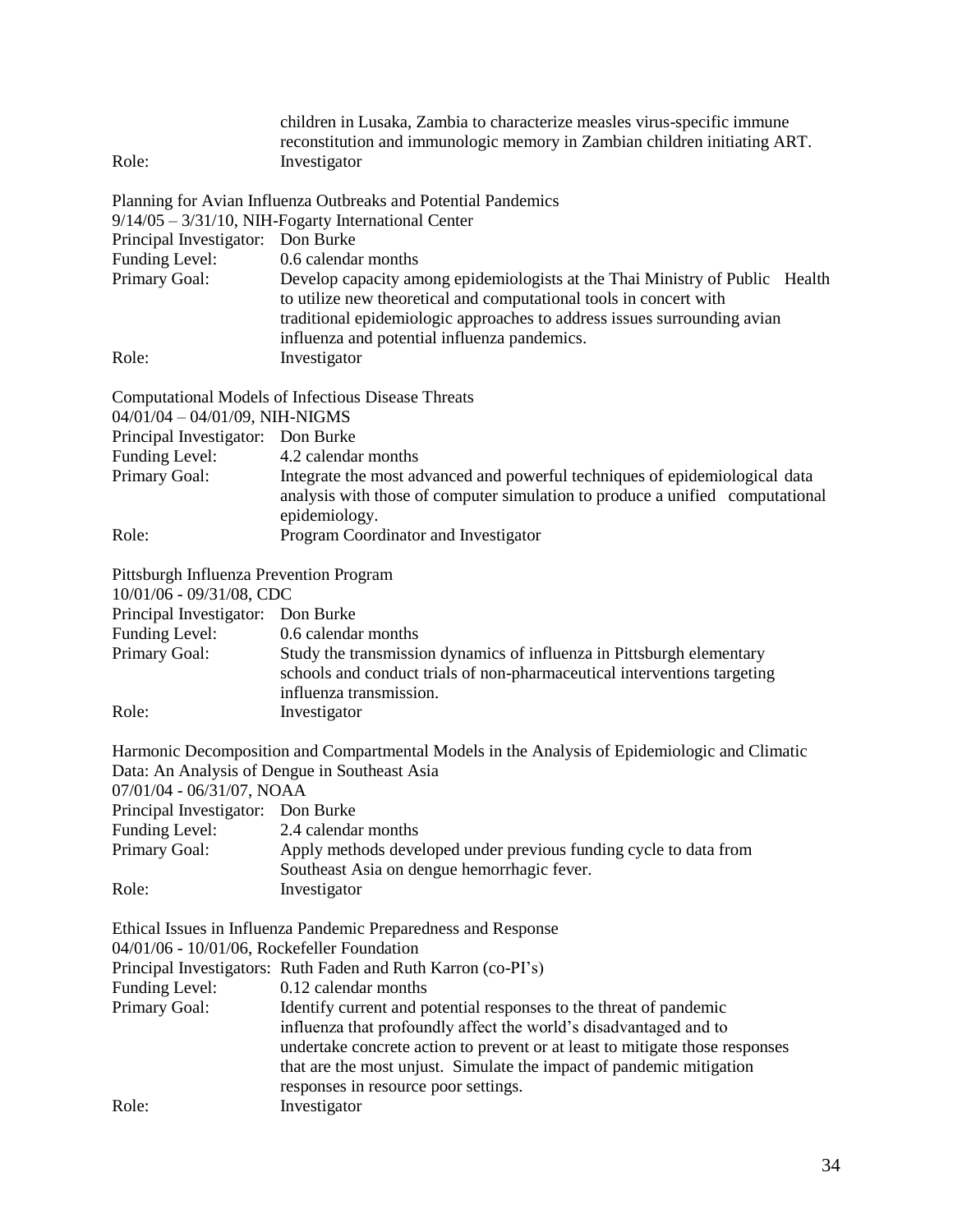| Computational Modeling of Vaccination Strategies against Smallpox |                                                                                                          |  |
|-------------------------------------------------------------------|----------------------------------------------------------------------------------------------------------|--|
|                                                                   | 08/01/02 - 07/31/04, Alfred P. Sloan Foundation                                                          |  |
| Principal Investigator: Joshua Epstein                            |                                                                                                          |  |
| Funding Level: 2.4 calendar months                                |                                                                                                          |  |
| Primary Goal:                                                     | Develop computer simulations of the introduction and spread of a bio-                                    |  |
|                                                                   | terrorist agent such as smallpox in human populations, and evaluate                                      |  |
|                                                                   | possible response strategies.                                                                            |  |
| Role:                                                             | Investigator                                                                                             |  |
|                                                                   | Research to Guide Allocation of Public Resources in the Event of an Intentional Introduction of Smallpox |  |
| $12/01/02 - 05/31/04$ , FIC / NIH / DHHS                          |                                                                                                          |  |
| Principal Investigator: Don Burke                                 |                                                                                                          |  |
| Funding Level:                                                    | 2.4 calendar months                                                                                      |  |
| Primary Goal:                                                     | Develop, evaluate, and utilize computational models of smallpox                                          |  |
|                                                                   | introduction into the USA, and of public health strategies to contain                                    |  |
|                                                                   | smallpox epidemics.                                                                                      |  |
| Role:                                                             | Investigator                                                                                             |  |
|                                                                   | Harmonic Deconstruction in the Analysis of Epidemiologic and Climatic Data.                              |  |
| $08/01/02 - 07/31/03$ , NOAA                                      |                                                                                                          |  |
| Principal Investigator: Don Burke                                 |                                                                                                          |  |
|                                                                   |                                                                                                          |  |

| Funding Level: | 2.4 calendar months                                                   |
|----------------|-----------------------------------------------------------------------|
| Primary Goal:  | Develop and evaluate new computational methods for correlating dengue |
|                | epidemiologic data and weather data, such as wavelet transforms and   |
|                | Empiric Mode Decomposition.                                           |
| Role:          | Investigator                                                          |

# **ACADEMIC SERVICE**

*Department of Epidemiology*

| Lead, Department of Epidemiology Self-study<br><b>Chair of Faculty Executive Committee</b><br><b>Faculty Executive Committee</b><br>Infectious Disease Journal Club, Faculty Coordinator<br>Admissions and Credentialing Committee, Member | 2013-present<br>2013-present<br>2012-present<br>2009-2012<br>2009-2012 |
|--------------------------------------------------------------------------------------------------------------------------------------------------------------------------------------------------------------------------------------------|------------------------------------------------------------------------|
| Department of International Health                                                                                                                                                                                                         |                                                                        |
| Steering Committee, Member                                                                                                                                                                                                                 | 2005-2006                                                              |
| School-wide                                                                                                                                                                                                                                |                                                                        |
| <b>Technology Transfer Committee, Member</b>                                                                                                                                                                                               | 2010-present                                                           |

# **ADDITIONAL INFORMATION**